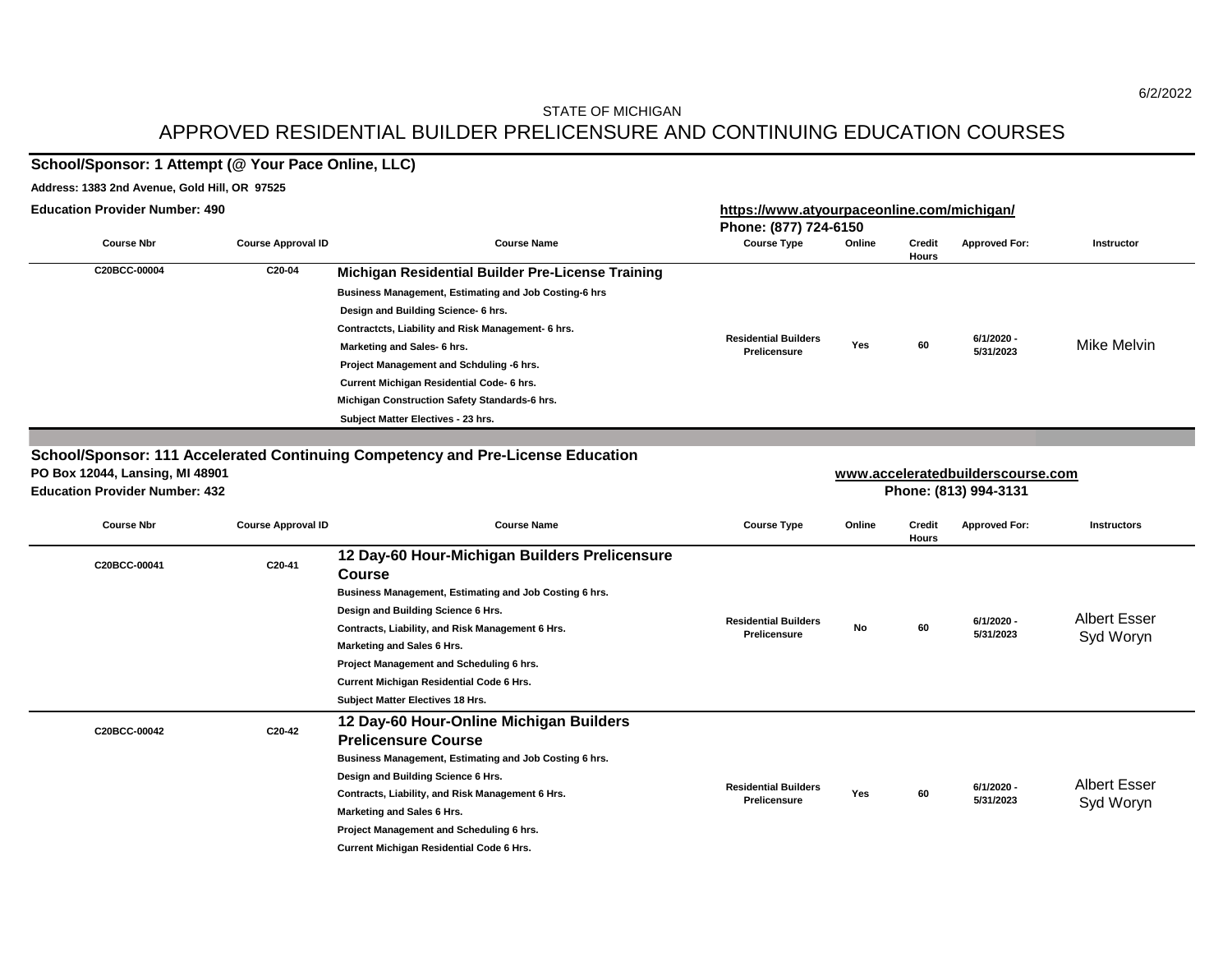|                                                              |                           | <b>Subject Matter Electives 18 Hrs.</b>                 |                                                    |        |                |                         |                                   |
|--------------------------------------------------------------|---------------------------|---------------------------------------------------------|----------------------------------------------------|--------|----------------|-------------------------|-----------------------------------|
| C20BCC-00043                                                 | C20-43                    | 111 - 3 Hours Code, Safety and Law-Classroom            |                                                    |        |                |                         |                                   |
|                                                              |                           | Business Management, Estimating and Job Costing 1 hr.   | <b>Residential Builders</b>                        |        |                | 6/1/2020 -              | <b>Albert Esser</b>               |
|                                                              |                           | Contracts, Liability, and Risk Management 1 Hr.         | <b>Continuing Ed</b>                               | No     | 3              | 5/31/2023               | Syd Woryn                         |
|                                                              |                           | Current Michigan Residential Code 1 Hr.                 |                                                    |        |                |                         |                                   |
| C20BCC-00044                                                 | C20-44                    | 111 - 3 Hours Code, Safety and Law-Online               |                                                    |        |                |                         |                                   |
|                                                              |                           | Business Management, Estimating and Job Costing 1 hr.   | <b>Residential Builders</b>                        |        |                | 6/1/2020 -              | <b>Albert Esser</b>               |
|                                                              |                           | Contracts, Liability, and Risk Management 1 Hr.         | <b>Continuing Ed</b>                               | Yes    | 3              | 5/31/2023               | Syd Woryn                         |
|                                                              |                           | Current Michigan Residential Code 1 Hr.                 |                                                    |        |                |                         |                                   |
|                                                              |                           |                                                         |                                                    |        |                |                         |                                   |
| <b>School/Sponsor: A Builders License Training Institute</b> |                           |                                                         |                                                    |        |                |                         |                                   |
| Address: 3135 Logan Valley Road, Traverse City, MI 49684     |                           |                                                         | www.licensetobuild.com                             |        |                |                         |                                   |
| <b>Education Provider Number: 364</b>                        |                           |                                                         | Phone: (800) 727-7104                              |        |                |                         |                                   |
|                                                              |                           |                                                         |                                                    |        |                |                         |                                   |
| <b>Course Nbr</b>                                            | <b>Course Approval ID</b> | <b>Course Name</b>                                      | <b>Course Type</b>                                 | Online | <b>Credit</b>  | <b>Approved For</b>     | <b>Instructors</b>                |
|                                                              |                           |                                                         |                                                    |        | <b>Hours</b>   |                         |                                   |
| C20BCC-00003                                                 | C20-03                    | <b>Comprehensive 60 HR Prelicensure Program for</b>     |                                                    |        |                |                         |                                   |
|                                                              |                           | <b>Builders &amp; M&amp;A Contractors</b>               |                                                    |        |                |                         |                                   |
|                                                              |                           | Business Management, Estimating and Job Cosing - 9 hrs  |                                                    |        |                |                         |                                   |
|                                                              |                           | Design and Building Science - 7 hrs                     |                                                    |        |                |                         |                                   |
|                                                              |                           | Contracts, Liability, and Risk Management - 7 hrs       | <b>Residential Builders</b><br><b>Prelicensure</b> | Yes    | 60             | 6/1/2020 -<br>5/31/2023 | Jenny MacDowell,                  |
|                                                              |                           | Marketing and Sales - 7 hrs                             |                                                    |        |                |                         | Scott G. Corbat                   |
|                                                              |                           | Project Management and Scheduling - 7 hrs               |                                                    |        |                |                         |                                   |
|                                                              |                           | Current Michigan Residential Code - 7 hrs               |                                                    |        |                |                         |                                   |
|                                                              |                           | <b>Construction Safety Standards - 7 hrs</b>            |                                                    |        |                |                         |                                   |
|                                                              |                           | <b>Subject Matter Electives - 9 hrs</b>                 |                                                    |        |                |                         |                                   |
| C20BCC-00087                                                 | C20-87                    | <b>Comprehensive 60 HR Prelicensure Program for</b>     |                                                    |        |                |                         |                                   |
|                                                              |                           | <b>Builders &amp; M&amp;A Contractors</b>               |                                                    |        |                |                         | Jenny MacDowell,                  |
|                                                              |                           | Business Management, Estimating and Job Cosing - 7 hrs  |                                                    |        |                |                         | Dean Rose,                        |
|                                                              |                           | Design and Building Science - 7 hrs                     |                                                    |        |                |                         | Lawrence R. Rospierski,           |
|                                                              |                           | Contracts, Liability, and Risk Management - 6 hrs       | <b>Residential Builders</b>                        | Yes    | 60             | 8/27/2020-              | Philip Wood,                      |
|                                                              |                           | Marketing and Sales - 6 hrs                             | <b>Prelicensure</b>                                |        |                | 5/31/2023               | Nelson Gelinas,                   |
|                                                              |                           | <b>Project Management and Scheduling - 8 hrs</b>        |                                                    |        |                |                         | Peter Costanza,                   |
|                                                              |                           | Current Michigan Residential Code - 8 hrs               |                                                    |        |                |                         | Roger Peck,<br>Steven St. Laurent |
|                                                              |                           | <b>Construction Safety Standards - 9 hrs</b>            |                                                    |        |                |                         |                                   |
|                                                              |                           | Electives - 9 hrs                                       |                                                    |        |                |                         |                                   |
| C21BCC-00001                                                 | C21-01                    | <b>Business of Building</b>                             | <b>Residential Builders</b>                        | Yes    | $\overline{7}$ | 4/20/2021 -             | <b>Roger Peck</b>                 |
|                                                              |                           | Businees Management, Estimating and Job Costing - 7 hrs | <b>Continuing Ed</b>                               |        |                | 5/31/2023               |                                   |
| C21BCC-00002                                                 | C21-02                    | <b>MI Code Law Safety</b>                               |                                                    |        |                |                         |                                   |
|                                                              |                           | Current Michigan Residential Code - 1 hr                | <b>Residential Builders</b>                        | Yes    | 3              | 4/20/2021 -             | Joshua Francis                    |
|                                                              |                           | Michigan Construction Safety Standards - 1 hr           | <b>Continuing Ed</b>                               |        |                | 5/31/2023               | <b>Scott Corbat</b>               |
|                                                              |                           | Electives - 1 hr                                        |                                                    |        |                |                         |                                   |
| C21BCC-00003                                                 | $C.21 - 0.3$              | <b>Overview of Building Trades</b>                      | <b>Residential Builders</b>                        | Yes    | $\mathbf{a}$   | 4/20/2021 -             | Mika <i>Wood</i>                  |
|                                                              |                           |                                                         |                                                    |        |                |                         |                                   |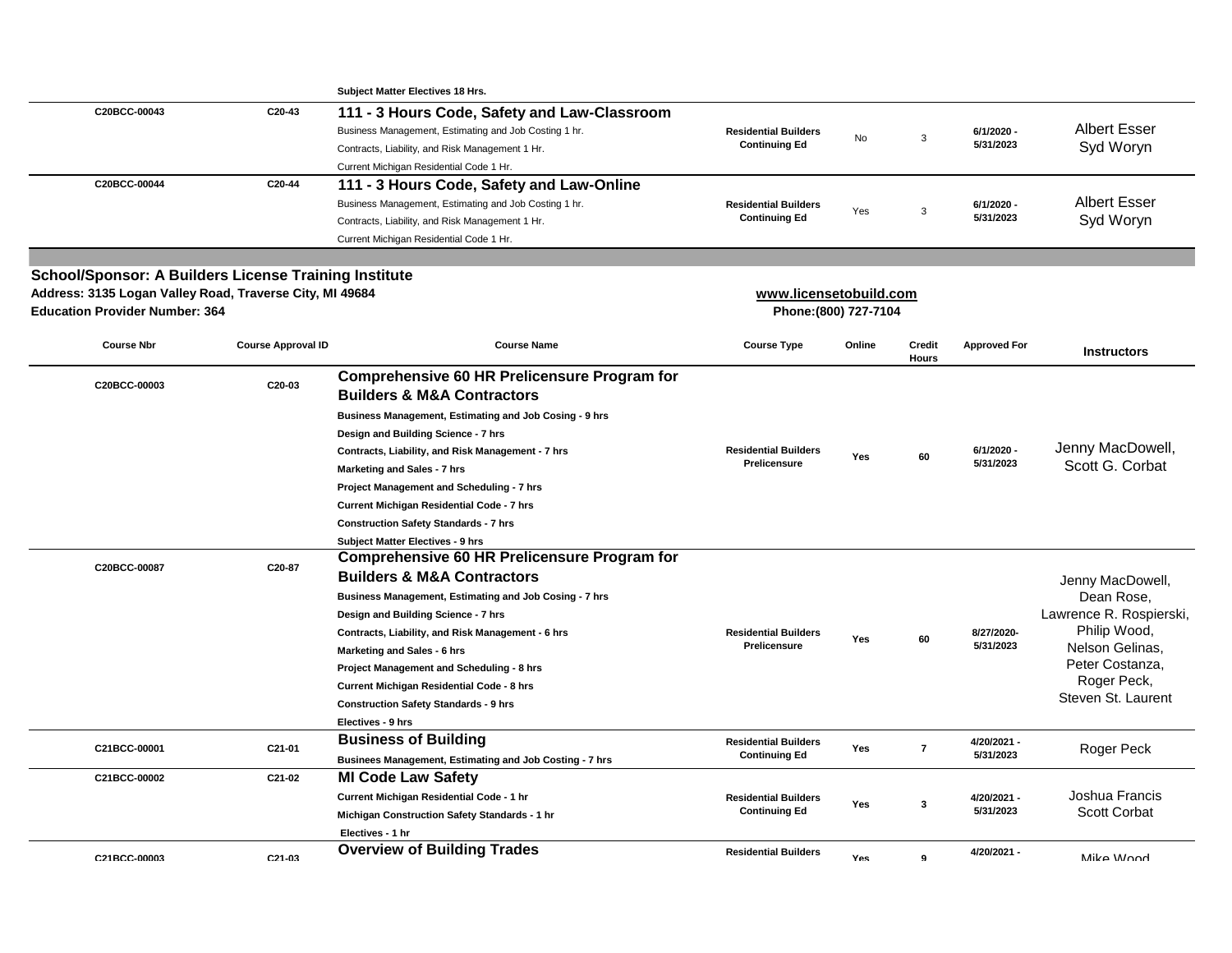| VETDUUTUUUU  | $U = 1 - UU$ | Electives - 9 hrs                                                                                               | <b>Continuing Ed</b>                                | 100 | $\cdot$ | 5/31/2023                | <b>IVIING VYUUU</b> |
|--------------|--------------|-----------------------------------------------------------------------------------------------------------------|-----------------------------------------------------|-----|---------|--------------------------|---------------------|
| C21BCC-00004 | C21-04       | <b>Staying Alive: Construction Safety</b><br>Michigan Construction Safety Standards - 6 hr<br>Electives - 2 hrs | <b>Residential Builders</b><br><b>Continuing Ed</b> | Yes |         | 4/20/2021 -<br>5/31/2023 | Steven St. Laurent  |
| C21BCC-00005 | C21-05       | <b>Building Green</b><br>Design and Building Science - 6 hrs<br>Electives - 1 hr                                | <b>Residential Builders</b><br><b>Continuing Ed</b> | Yes |         | 4/20/2021 -<br>5/31/2023 | Mike Wood           |
| C21BCC-00006 | C21-06       | <b>Contracts, Liabilities and Risk Management</b><br>Contracts, Liability and Risk Management - 6 hrs           | <b>Residential Builders</b><br><b>Continuing Ed</b> | Yes |         | 4/20/2021 -<br>5/31/2023 | Pete Costanza       |
| C21BCC-00007 | C21-07       | <b>Marketing for Building Contractors</b><br>Marketing and Sales - 6 hrs                                        | <b>Residential Builders</b><br><b>Continuing Ed</b> | Yes |         | 4/20/2021 -<br>5/31/2023 | Dean Rose           |
| C21BCC-00008 | C21-08       | <b>Residential Project Management</b><br>Project Management and Scheduling - 6 hrs<br>Electives - 2 hrs         | <b>Residential Builders</b><br><b>Continuing Ed</b> | Yes | 8       | 4/20/2021 -<br>5/31/2023 | Larry Rospieski     |

in 1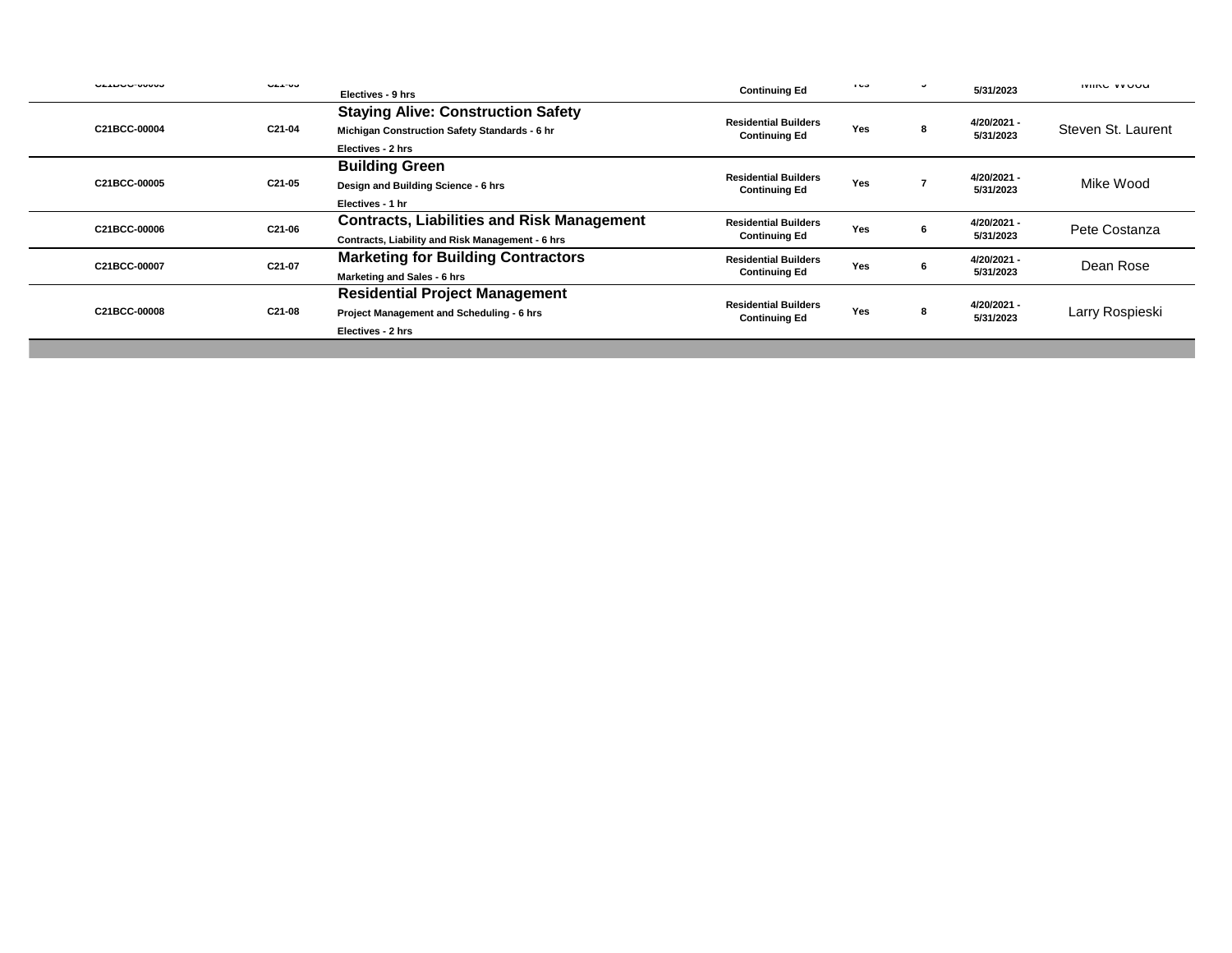#### **School/Sponsor: Alpena Community College 665 Johnson St., Alpena, MI 49707 Education Provider Number: 418**

|                                                          | www.alpenacc.edu<br>Phone: (989) 358-7246 |        |                               |                     |                    |
|----------------------------------------------------------|-------------------------------------------|--------|-------------------------------|---------------------|--------------------|
| <b>Course Name</b>                                       | <b>Course Type</b>                        | Online | <b>Credit</b><br><b>Hours</b> | <b>Approved For</b> | <b>Instructors</b> |
| <b>Residential Builder's Pre-Licensure Course</b>        |                                           |        |                               |                     |                    |
| Business Management, Estimating, and Job Costing 6 hours |                                           |        |                               |                     |                    |

**Course Nbr Course Approval II C20BCC-00005 C20-05 Residential Builder's Pre-Licensure Course Business Management, Estimating, and Job Costing 6 hours Design and Building Science - 6 hrs. Contracts, Liability, and Risk Management - 6 hrs. Marketing and Sales - 6 hrs. 5/31/2023 <sup>60</sup>** Bruce Frost **Residential Builders Prelicensure Yes**

**Project Management and Scheduling - 6 hrs.** 

**Current Michigan Residential Code - 6 hrs. Michigan Construction Code Safety Standards - 6 hrs. Subject Matter Electives - 18hrs. School/Sponsor: Anchor Bay High School**

# **6319 County Line Road, Fair Haven, MI 48023 Education Provider Number: 566**

# **[w](http://www.anchorbay.misd.net/)ww.anchorbay.misd.net**

**Phone: (586) 648-2525**

**6/1/2020 -** 

| <b>Course Nbr</b>                                   | <b>Course Approval ID</b> | <b>Course Name</b>                                       | <b>Course Type</b>             | Online | <b>Credit</b><br><b>Hours</b> | <b>Approved For</b>     | <b>Instructors</b> |
|-----------------------------------------------------|---------------------------|----------------------------------------------------------|--------------------------------|--------|-------------------------------|-------------------------|--------------------|
| C20BCC-00006                                        | C20-06                    | <b>Construction Trades</b>                               |                                |        |                               |                         |                    |
|                                                     |                           |                                                          |                                |        |                               |                         |                    |
|                                                     |                           | Business Management, Estimating, and Job Costing 6 hours |                                |        |                               |                         |                    |
|                                                     |                           | Design and Building Science - 6 hrs.                     |                                |        |                               |                         |                    |
|                                                     |                           | Contracts, Liability, and Risk Management - 6 hrs.       | <b>Residential Builders</b>    |        |                               |                         |                    |
|                                                     |                           | Marketing and Sales - 6 hrs.                             | <b>Prelicensure</b>            | Yes    | 60                            | 4/4/2022 -<br>5/31/2023 | Todd Cusmano       |
|                                                     |                           | Project Management and Scheduling - 6 hrs.               |                                |        |                               |                         |                    |
|                                                     |                           | Current Michigan Residential Code - 6 hrs.               |                                |        |                               |                         |                    |
|                                                     |                           | Michigan Construction Code Safety Standards - 6 hrs.     |                                |        |                               |                         |                    |
|                                                     |                           | <b>Subject Matter Electives - 18hrs.</b>                 |                                |        |                               |                         |                    |
|                                                     |                           |                                                          |                                |        |                               |                         |                    |
| <b>School/Sponsor: Bay City Western High School</b> |                           |                                                          |                                |        |                               |                         |                    |
| 500 W. Midland Road, Auburn, MI 48611               |                           |                                                          | https://www.baycitywestern.com |        |                               |                         |                    |
| <b>Education Provider Number: 559</b>               |                           |                                                          |                                |        |                               |                         |                    |
|                                                     |                           |                                                          | Phone: (989) 662-4481          |        |                               |                         |                    |
| <b>Course Nbr</b>                                   | <b>Course Approval ID</b> | <b>Course Name</b>                                       | <b>Course Type</b>             | Online | <b>Credit</b><br><b>Hours</b> | <b>Approved For:</b>    | <b>Instructors</b> |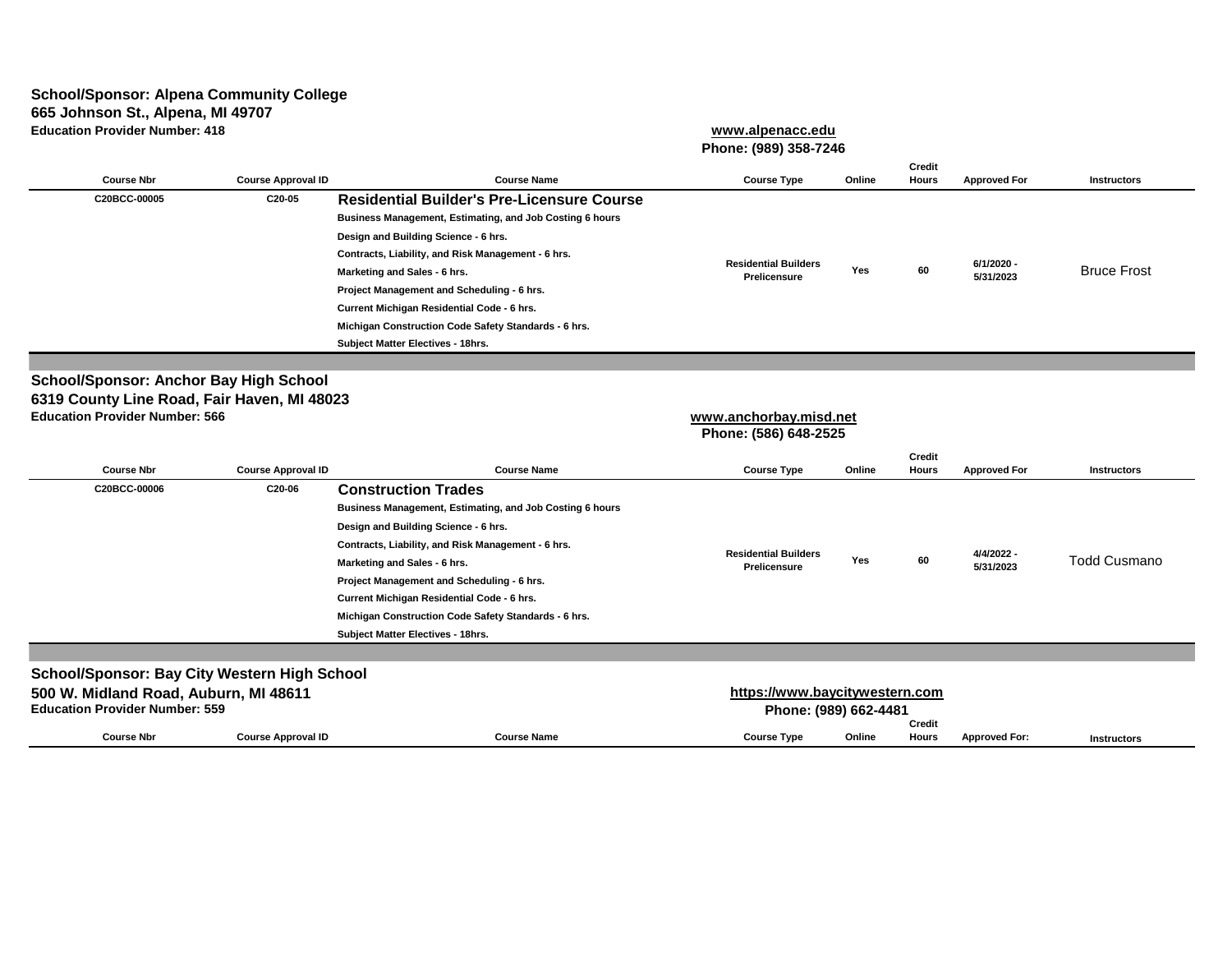| C21BCC-00013                                                                                                                                                      | C21-013                   | <b>Construction Tech - Building Trades I &amp; II</b><br>Business Management, Estimating and Job Costing - 15 hrs<br>Design and Building Science - 40 hrs<br>Contracts, Liability, and Risk Management - 15 hours<br>Marketing and Sales - 10 hrs<br>Project Management and Scheduling - 10 hrs.<br>Current Michigan Residential Code- 40 hrs<br>Michigan Construction Codes Safety Standards - 15 hrs<br>Subject Matter Electives - 35 | <b>Residential Builders</b><br><b>Prelicensure</b>       | <b>No</b>    | 60                     | 9/23/2021 -<br>5/31/2023 | Mike Roberson                                        |
|-------------------------------------------------------------------------------------------------------------------------------------------------------------------|---------------------------|-----------------------------------------------------------------------------------------------------------------------------------------------------------------------------------------------------------------------------------------------------------------------------------------------------------------------------------------------------------------------------------------------------------------------------------------|----------------------------------------------------------|--------------|------------------------|--------------------------|------------------------------------------------------|
| <b>School/Sponsor: Bay Mills Community College</b>                                                                                                                |                           |                                                                                                                                                                                                                                                                                                                                                                                                                                         |                                                          |              |                        |                          |                                                      |
| 12214 West Lakeshore Drive, Brimley, MI 49715                                                                                                                     |                           |                                                                                                                                                                                                                                                                                                                                                                                                                                         |                                                          | www.bmcc.edu |                        |                          |                                                      |
| <b>Education Provider Number: 468</b>                                                                                                                             |                           |                                                                                                                                                                                                                                                                                                                                                                                                                                         | Phone: (906) 248-8429                                    |              |                        |                          |                                                      |
| <b>Course Nbr</b>                                                                                                                                                 | <b>Course Approval ID</b> | <b>Course Name</b>                                                                                                                                                                                                                                                                                                                                                                                                                      | <b>Course Type</b>                                       | Online       | Credit<br>Hours        | <b>Approved For:</b>     | <b>Instructors</b>                                   |
| C20BCC-00049                                                                                                                                                      | C20-49                    | <b>Associates of Applied Science in Construction</b><br><b>Technology</b><br>Business Management, Estimating and Job Costing 6 hrs.<br>Design and Building Science 6 Hrs.<br>Contracts, Liability, and Risk Management 6 Hrs.<br>Marketing and Sales 6 Hrs.<br>Project Management and Scheduling 6 hrs.<br><b>Current Michigan Residential Code 6 Hrs.</b><br>Michigan Construction Safety Standards 6 hrs.                             | <b>Residential Builders</b><br><b>Prelicensure</b>       | No           | 180                    | 6/1/2020 -<br>5/31/2023  | <b>Raymond Baker</b><br><b>Terry Ellis</b>           |
|                                                                                                                                                                   |                           | Subject Matter Electives 18 hrs.                                                                                                                                                                                                                                                                                                                                                                                                        |                                                          |              |                        |                          |                                                      |
| <b>School/Sponsor: CBT Development</b><br>Address: 17720 Laurel Park Drive North, Ste. 150C, Room 119, Livonia, MI 48154<br><b>Education Provider Number: 384</b> |                           |                                                                                                                                                                                                                                                                                                                                                                                                                                         |                                                          |              |                        |                          |                                                      |
|                                                                                                                                                                   |                           |                                                                                                                                                                                                                                                                                                                                                                                                                                         | www.michiganbuilderslicense.com<br>Phone: (800) 456-4020 |              |                        |                          |                                                      |
| <b>Course Nbr</b>                                                                                                                                                 | <b>Course Approval ID</b> | <b>Course Name</b>                                                                                                                                                                                                                                                                                                                                                                                                                      | <b>Course Type</b>                                       | Online       | <b>Credit</b><br>Hours | Approved for:            | <b>Instructors</b>                                   |
| C20BCC-00034                                                                                                                                                      | C20-34                    | Classroom: 111-3 Hour Code, Safety and Law<br>Business Management, Estimating and Job Costing-1 hr.<br>Contracts, Liability, and Risk Management -1 hr.<br><b>Construction Safety-1 hr.</b>                                                                                                                                                                                                                                             | <b>Residential Builders</b><br><b>Continuing Ed</b>      | ${\sf No}$   | 3                      | 6/1/2020 -<br>5/31/2023  | Sydney Woryn<br><b>Albert Esser</b><br>Jason Griffin |
| C20BCC-00035                                                                                                                                                      | C20-35                    | Online: 111 3 Hour Code, Safety and Law<br>Business Management, Estimating and Job Costing-1 hr.<br>Current Michigan Residential Code-1 hr.<br><b>Construction Safety Standards-1 hr.</b>                                                                                                                                                                                                                                               | <b>Residential Builders</b><br><b>Continuing Ed</b>      | Yes          | 3                      | 6/1/2020 -<br>5/31/2023  | Sydney Woryn<br><b>Albert Esser</b><br>Jason Griffin |
| C20BCC-00036                                                                                                                                                      | C20-36                    | <b>Classroom: Michigan Builders Prelicensure Course</b>                                                                                                                                                                                                                                                                                                                                                                                 |                                                          |              |                        |                          |                                                      |

**Business Management, Estimating and Job Costing-6 hrs.**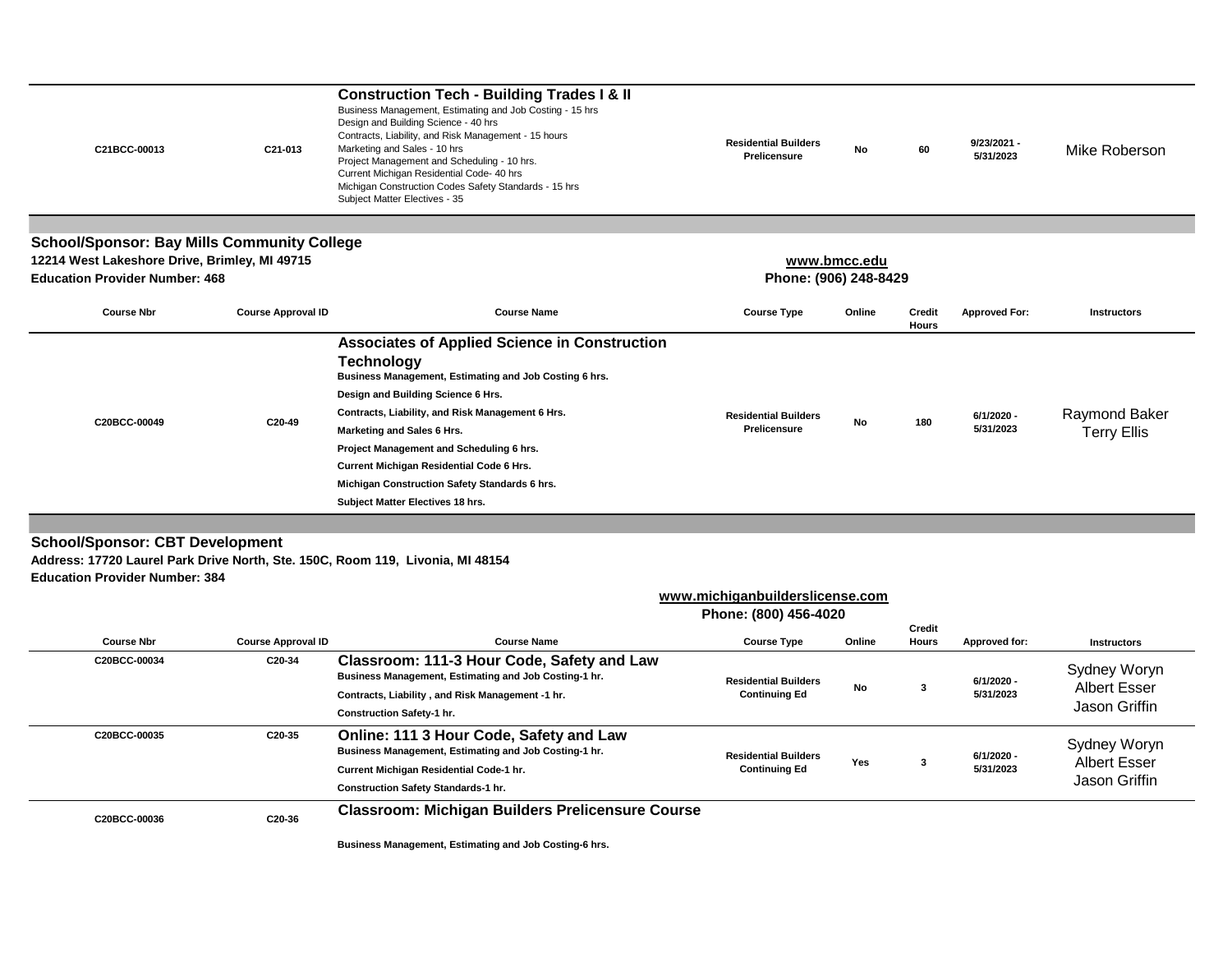|                                                                                                                                        |                           | Design and Building Science-6 hrs.<br>Contracts, Liability and Risk Management-6 hrs.<br>Marketing and Sales-6 hrs.<br>Project Management and Scheduling-6 hrs.<br>Michigan Residential Code-6 hrs.<br><b>Construction Safety Standards-6 hrs.</b><br>Subject Matter Electives-18 hrs.                                                                                                                  | <b>Residential Builders</b><br><b>Prelicensure</b> | No             | 60                            | $6/1/2020 -$<br>5/31/2023 | <b>Sydney Woryn</b><br><b>Albert Esser</b><br><b>Jason Griffin</b> |
|----------------------------------------------------------------------------------------------------------------------------------------|---------------------------|---------------------------------------------------------------------------------------------------------------------------------------------------------------------------------------------------------------------------------------------------------------------------------------------------------------------------------------------------------------------------------------------------------|----------------------------------------------------|----------------|-------------------------------|---------------------------|--------------------------------------------------------------------|
| C20BCC-00037                                                                                                                           | C20-37                    | <b>Online: Michigan Builders Prelicensure Course</b><br>Business Management, Estimating and Job Costing-6 hrs.<br>Design and Building Science-6 hrs.<br>Contracts, Liability and Risk Management-6 hrs.<br>Marketing and Sales-6 hrs.<br>Project Management and Scheduling-6 hrs.<br>Michigan Residential Code-6 hrs.<br><b>Contruction Safety Standards-6 hrs.</b><br>Subject Matter Electives-18 hrs. | <b>Residential Builders</b><br><b>Prelicensure</b> | Yes            | 60                            | 6/1/2020 -<br>5/31/2023   | <b>Sydney Woryn</b><br><b>Albert Esser</b><br>Jason Griffin        |
|                                                                                                                                        |                           |                                                                                                                                                                                                                                                                                                                                                                                                         |                                                    |                |                               |                           |                                                                    |
| <b>School/Sponsor: Charlevoix High School</b><br>5200 Marion Center Rd., Charlevoix, MI 49720<br><b>Education Provider Number: 530</b> |                           |                                                                                                                                                                                                                                                                                                                                                                                                         | Phone: (231) 547-8246                              | www.rayder.net |                               |                           |                                                                    |
| <b>Course Nbr</b>                                                                                                                      | <b>Course Approval ID</b> | <b>Course Name</b>                                                                                                                                                                                                                                                                                                                                                                                      | <b>Course Type</b>                                 | Online         | <b>Credit</b><br><b>Hours</b> | <b>Approved For:</b>      | <b>Instructors</b>                                                 |
| C20BCC-00051                                                                                                                           | C20-51                    | <b>Contruction Technology</b><br>Business Management, Estimating and Job Costing 6 hrs.<br>Design and Building Science 6 Hrs.<br>Contracts, Liability, and Risk Management 6 Hrs.<br>Marketing and Sales 6 Hrs.<br>Project Management and Scheduling 6 hrs.                                                                                                                                             | <b>Residential Builders</b><br>Prelicensure        | No             | 60                            | 6/1/2020 -<br>5/31/2023   | Norman L. Carlson, Jr.                                             |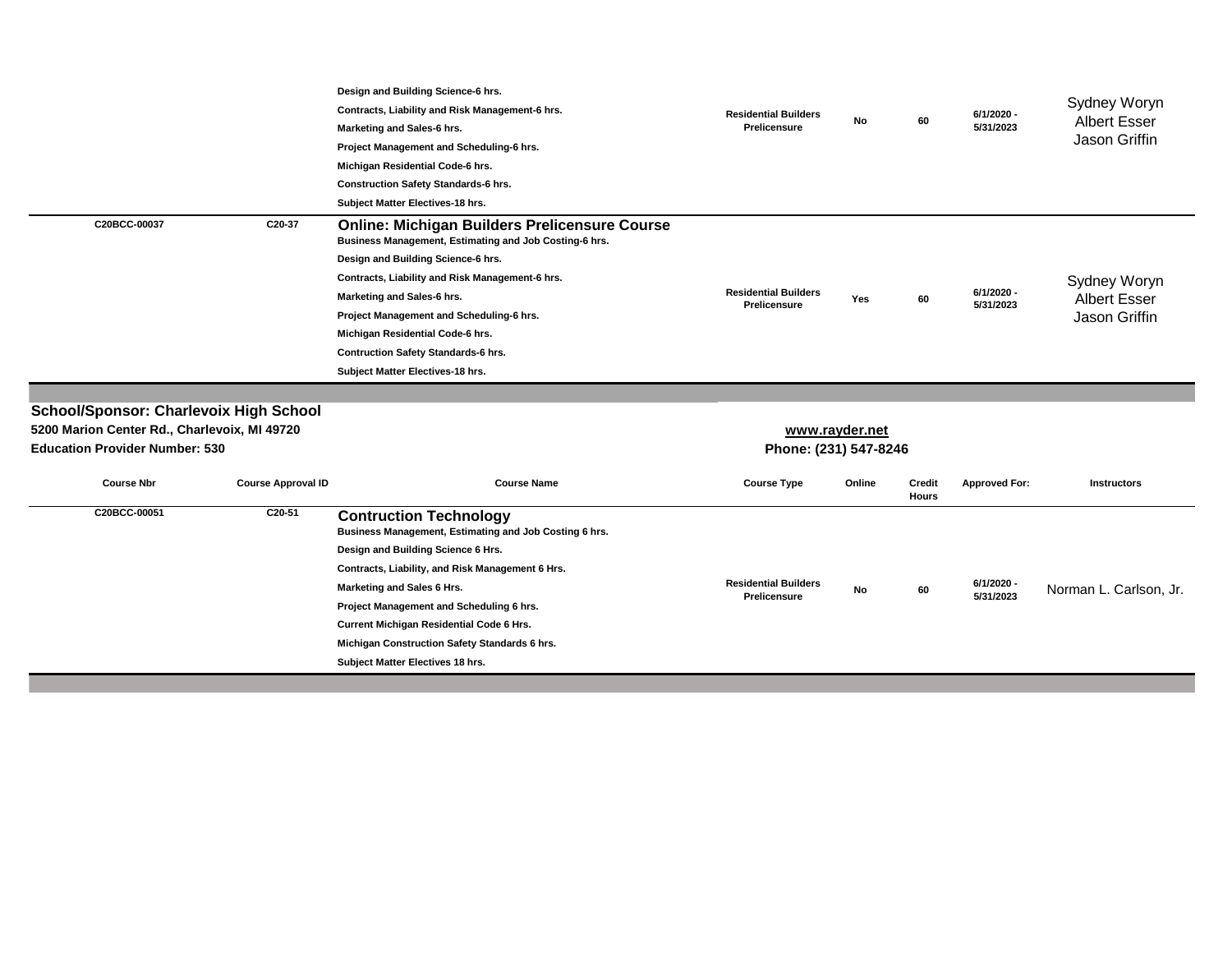# **School/Sponsor: Clarkston Community Schools**

**Address: 6595 Waldon Road, Clarkston, MI 48346 [www.clarks](http://www.clarkston.k12.mi.us/)ton.k12.mi.us**

**Education Provider Number: 562 Phone: (248) 623-5600**

| <b>Course Nbr</b>                                                                                                                     | <b>Course Approval ID</b> | <b>Course Name</b>                                                                                                                                                                                                                                                                                                                                                                                                              | <b>Course Type</b>                                 | Online | <b>Credit</b><br><b>Hours</b> | <b>Approved For:</b>     | <b>Instructors</b>                       |
|---------------------------------------------------------------------------------------------------------------------------------------|---------------------------|---------------------------------------------------------------------------------------------------------------------------------------------------------------------------------------------------------------------------------------------------------------------------------------------------------------------------------------------------------------------------------------------------------------------------------|----------------------------------------------------|--------|-------------------------------|--------------------------|------------------------------------------|
| C22BCC-00002                                                                                                                          | C22-02                    | <b>Contruction Technology</b><br>Business Management, Estimating and Job Costing 6 hrs.<br>Design and Building Science 6 Hrs.<br>Contracts, Liability, and Risk Management 6 Hrs.<br><b>Marketing and Sales 6 Hrs.</b><br>Project Management and Scheduling 6 hrs.<br><b>Current Michigan Residential Code 6 Hrs.</b><br>Michigan Construction Safety Standards 6 hrs.<br>Subject Matter Electives 18 hrs.                      | <b>Residential Builders</b><br><b>Prelicensure</b> | No     | 60                            | 1/31/2022 -<br>5/31/2023 | <b>Adam Gorring</b>                      |
|                                                                                                                                       |                           |                                                                                                                                                                                                                                                                                                                                                                                                                                 |                                                    |        |                               |                          |                                          |
| <b>School/Sponsor: Delta College</b><br>Address: 1961 Delta Rd., University Center, MI 48710<br><b>Education Provider Number: 403</b> |                           |                                                                                                                                                                                                                                                                                                                                                                                                                                 | http://www.delta.edu<br>Phone: (989) 686-9258      |        |                               |                          |                                          |
| <b>Course Nbr</b>                                                                                                                     | <b>Course Approval ID</b> | <b>Course Name</b>                                                                                                                                                                                                                                                                                                                                                                                                              | <b>Course Type</b>                                 | Online | <b>Credit</b><br><b>Hours</b> | Approved                 | Instructors                              |
| C20BCC-00025                                                                                                                          | C20-25                    | <b>Residential Construction Pre-license Training</b><br>Business Management, Estimating and Job Costing - 6 hrs.<br>Design and Building Science- 6 hrs.<br>Contracts, Liability, and Risk Management - 6 hrs.<br>Marketing and Sales - 6 hrs.<br>Project Management and Scheduling - 6 hrs.<br>Current Michigan Residential Code - 6 hrs.<br><b>Construction Safety Standards - 6 hrs.</b><br>Subjet Matter Electives - 18 hrs. | <b>Residential Builders</b><br><b>Prelicensure</b> | No     | 60                            | 6/1/2020 -<br>5/31/2023  | Michael Finelli<br><b>Andrew Neumann</b> |
| C20BCC-00046                                                                                                                          | C20-46                    | <b>Residential Construction Pre-license Training</b><br>Business Management, Estimating and Job Costing - 6 hrs.<br>Design and Building Science- 6 hrs.<br>Contracts, Liability, and Risk Management - 6 hrs.<br>Marketing and Sales - 6 hrs.<br>Project Management and Scheduling - 6 hrs.<br>Current Michigan Residential Code - 6 hrs.<br><b>Construction Safety Standards - 6 hrs.</b><br>Subjet Matter Electives - 18 hrs. | <b>Residential Builders</b><br>Prelicensure        | Yes    | 60                            | 6/1/2020 -<br>5/31/2023  | Michael Finelli<br><b>Andrew Neumann</b> |

**School/Sponsor: Detroit Training Center**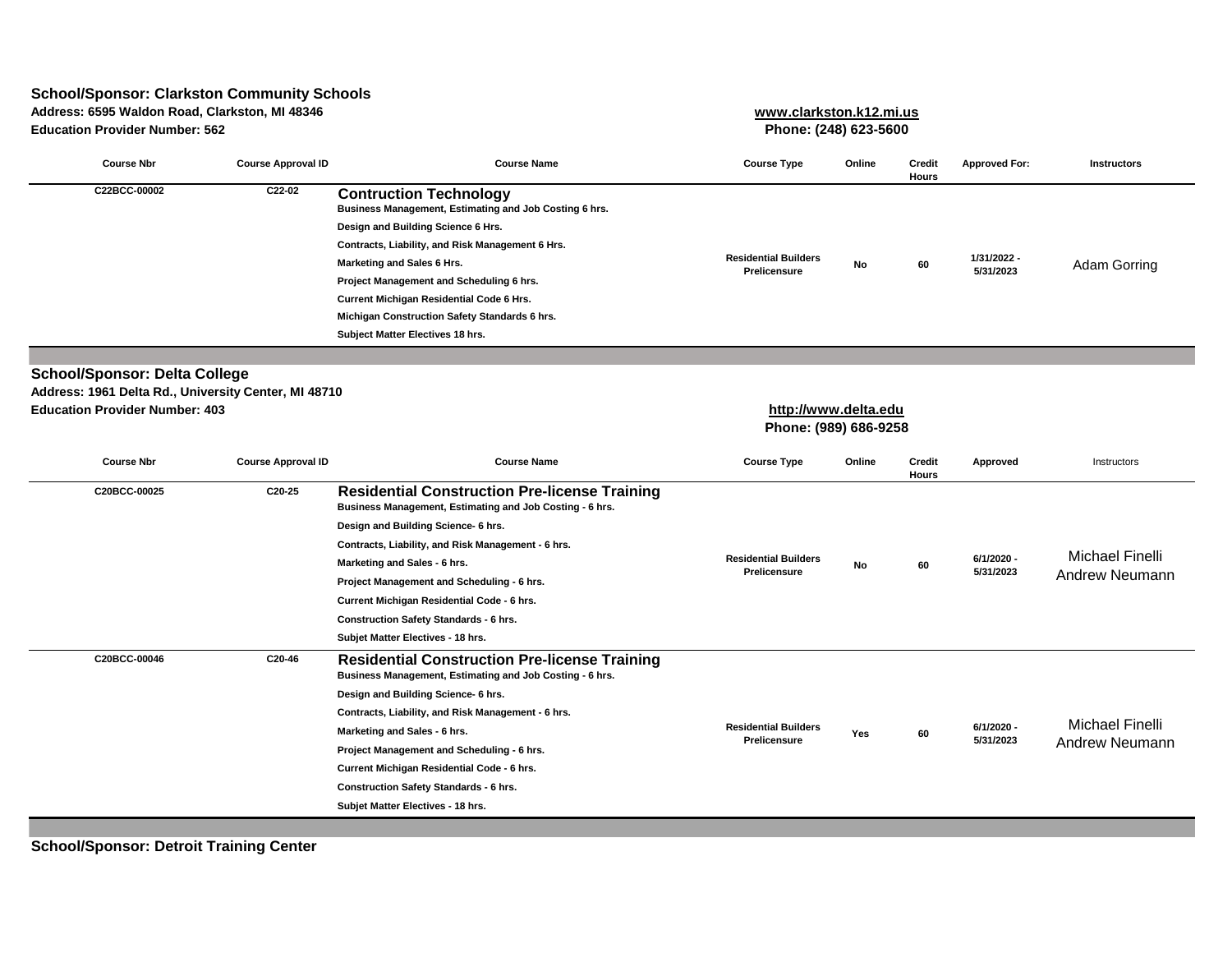**Education Provider Number: 492 Address: 5151 Loraine St., Detroit, MI 48208** **[www.Detroi](http://www.detroittraining.com/)tTraining.com Phone: (313) 221-5876**

**[www.dr](http://www.drmilc.com/)milc.com**

| <b>Course Nbr</b> | <b>Course Approval ID</b> | <b>Course Name</b>                                                                                           | <b>Course Type</b>                                 | Online     | <b>Credit</b><br><b>Hours</b> | <b>Approved For:</b>      | <b>Instructors</b> |
|-------------------|---------------------------|--------------------------------------------------------------------------------------------------------------|----------------------------------------------------|------------|-------------------------------|---------------------------|--------------------|
| C20BCC-00089      | C20-89                    | <b>Prelicensure for Residential Builders</b><br><b>Business Management, Estimating and Job Costing-6 hrs</b> |                                                    |            |                               |                           | Fenwick R. Henry   |
|                   |                           | Design and Building Science-6 hrs                                                                            |                                                    |            |                               | $9/1/2020 -$<br>5/31/2023 |                    |
|                   |                           | Contracts, Liability, and Risk Management-6 hrs                                                              |                                                    |            |                               |                           |                    |
|                   |                           | Marketing and Sales- 6 hrs                                                                                   | <b>Residential Builders</b><br><b>Prelicensure</b> | <b>NO</b>  | 60                            |                           |                    |
|                   |                           | Project Management and Scheduling- 6 hrs                                                                     |                                                    |            |                               |                           |                    |
|                   |                           | <b>Current Michigan Rsidential Code- 6 hrs</b>                                                               |                                                    |            |                               |                           |                    |
|                   |                           | Contruction Safety Standards(MIOSHA)- 6 hrs                                                                  |                                                    |            |                               |                           |                    |
|                   |                           | <b>Subject Matter Electives- 18 hrs</b>                                                                      |                                                    |            |                               |                           |                    |
| C20BCC-00090      | C20-90                    | <b>Prelicensure for Residential Builders</b><br><b>Business Management, Estimating and Job Costing-6 hrs</b> |                                                    |            |                               |                           |                    |
|                   |                           | Design and Building Science-6 hrs                                                                            |                                                    |            |                               |                           |                    |
|                   |                           | Contracts, Liability, and Risk Management-6 hrs                                                              |                                                    |            |                               |                           |                    |
|                   |                           | <b>Marketing and Sales- 6 hrs</b>                                                                            | <b>Residential Builders</b><br><b>Prelicensure</b> | <b>YES</b> | 60                            | 9/10/2020 -<br>5/31/2023  | Fenwick R. Henry   |
|                   |                           | Project Management and Scheduling- 6 hrs                                                                     |                                                    |            |                               |                           |                    |
|                   |                           | <b>Current Michigan Rsidential Code- 6 hrs</b>                                                               |                                                    |            |                               |                           |                    |
|                   |                           | <b>Contruction Safety Standards (MIOSHA)- 6 hrs</b>                                                          |                                                    |            |                               |                           |                    |
|                   |                           | <b>Subject Matter Electives- 18 hrs</b>                                                                      |                                                    |            |                               |                           |                    |
|                   |                           |                                                                                                              |                                                    |            |                               |                           |                    |

#### **School/Sponsor: DRM International Learning Center LLC**

**Address: 809 Center Street, Ste. 9A, Lansing, MI 48906**

| <b>Education Provider Number: 549</b> |                           | Phone: (517) 882-3544                                        |                                                       |               |                        |                          |                                              |  |
|---------------------------------------|---------------------------|--------------------------------------------------------------|-------------------------------------------------------|---------------|------------------------|--------------------------|----------------------------------------------|--|
| <b>Course Nbr</b>                     | <b>Course Approval ID</b> | <b>Course Name</b>                                           | <b>Course Type</b>                                    | Online        | Credit<br><b>Hours</b> | <b>Approved For:</b>     | <b>Instructors</b>                           |  |
| C20BCC-00095                          | C20-95                    | <b>Residential Builders Prelicensure</b>                     |                                                       |               |                        |                          |                                              |  |
|                                       |                           | <b>Business Management, Estimating and Job Costing-6 hrs</b> |                                                       |               |                        |                          |                                              |  |
|                                       |                           | Design and Building Science-6 hrs                            |                                                       |               |                        |                          |                                              |  |
|                                       |                           | Contracts, Liability, and Risk Management-6 hrs              | <b>Residential Builders</b><br>Hybrid<br>Prelicensure |               |                        |                          | Steven L. Lonzo                              |  |
|                                       |                           | Marketing and Sales- 6 hrs                                   |                                                       |               | 60                     | 11/9/2020 -<br>5/31/2023 | Anthony S. Henry                             |  |
|                                       |                           | Project Management and Scheduling- 6 hrs                     |                                                       |               |                        |                          | David Rockafellow                            |  |
|                                       |                           | <b>Current Michigan Rsidential Code- 6 hrs</b>               |                                                       |               |                        |                          |                                              |  |
|                                       |                           | <b>Contruction Safety Standards (MIOSHA)- 6 hrs</b>          |                                                       |               |                        |                          |                                              |  |
|                                       |                           | <b>Subject Matter Electives- 18 hrs</b>                      |                                                       |               |                        |                          |                                              |  |
| C20BCC-00096                          | C20-96                    | <b>Business Management, Estimating and Job Costing</b>       |                                                       |               |                        |                          | Steven L. Lonzo                              |  |
|                                       |                           | Business Management, Estimating & Job Costing - 6 hrs        | <b>Residential Builders</b><br><b>Continuing Ed</b>   | <b>Hybrid</b> | 6                      | 11/9/2020-<br>5/31/2023  | Anthony S. Henry<br><b>David Rockafellow</b> |  |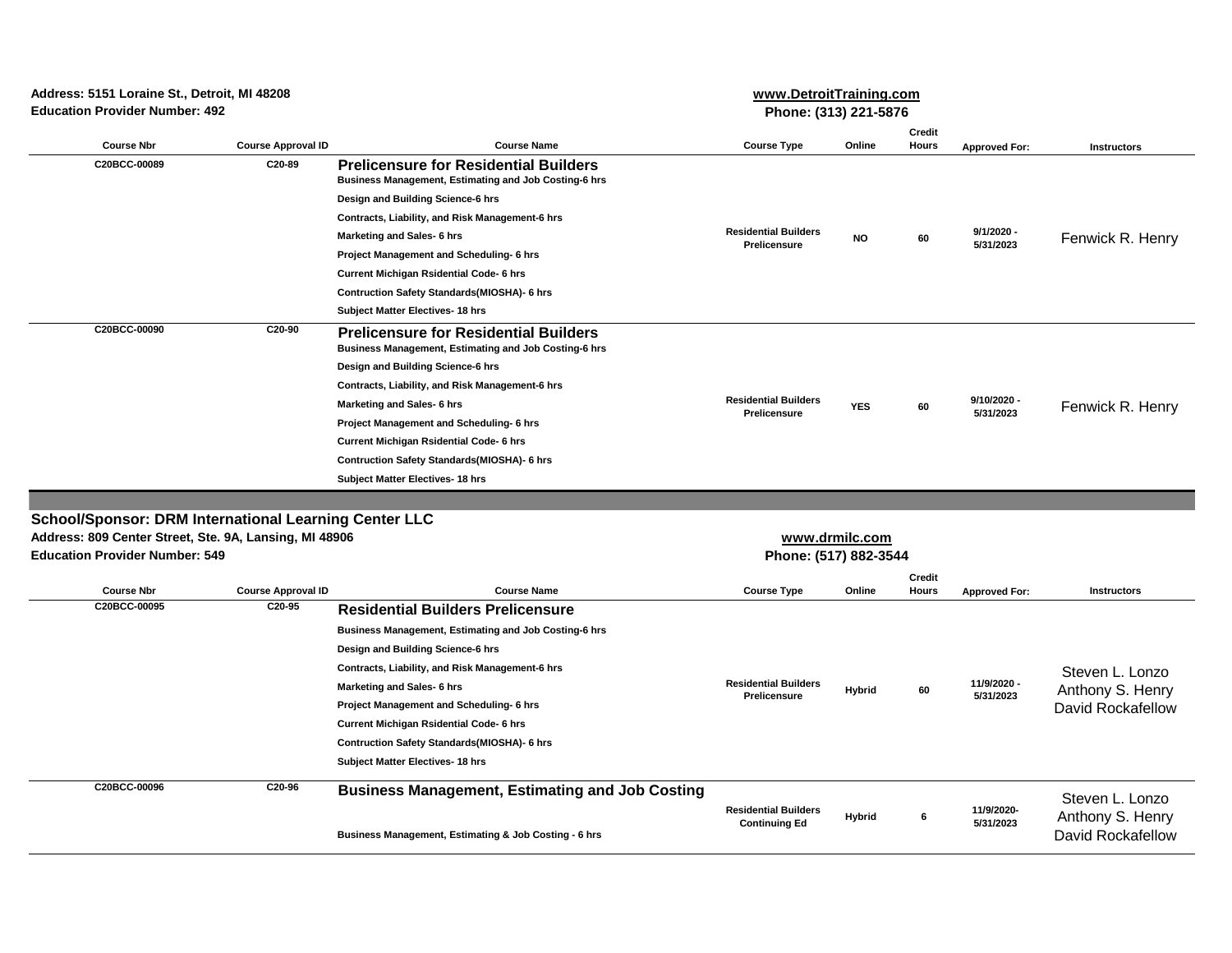| C20BCC-00097 | C20-97               | <b>Contracts, Liability, and Risk Management</b><br>Contracts, Liability, and Risk Management - 6 hrs. | <b>Residential Builders</b><br><b>Continuing Ed</b> | <b>Hybrid</b> | 6 | 11/9/2020-<br>5/31/2023  | Steven L. Lonzo<br>Anthony S. Henry<br>David Rockafellow        |
|--------------|----------------------|--------------------------------------------------------------------------------------------------------|-----------------------------------------------------|---------------|---|--------------------------|-----------------------------------------------------------------|
| C20BCC-00098 | C20-98               | <b>Design and Building Science</b><br>Design and Building Science - 6 hrs.                             | <b>Residential Builders</b><br><b>Continuing Ed</b> | <b>Hybrid</b> | 6 | 11/9/2020-<br>5/31/2023  | Steven L. Lonzo<br>Anthony S. Henry<br>David Rockafellow        |
| C20BCC-00099 | C20-99               | <b>Marketing and Sales</b><br>Marketing and Sales - 6 hrs.                                             | <b>Residential Builders</b><br><b>Continuing Ed</b> | <b>Hybrid</b> | 6 | 11/9/2020-<br>5/31/2023  | Steven L. Lonzo<br>Anthony S. Henry<br>David Rockafellow        |
| C20BCC-00100 | C20-100              | <b>Michigan Construction Safety Standards</b><br>Michigan Construction Safety Standards - 6 hrs.       | <b>Residential Builders</b><br><b>Continuing Ed</b> | <b>Hybrid</b> | 6 | 11/9/2020 -<br>5/31/2023 | Steven L. Lonzo<br>Anthony S. Henry<br><b>David Rockafellow</b> |
| C20BCC-00101 | C20-101              | <b>Michigan Residential Codes</b><br>Michigan Residential Codes - 6 hrs.                               | <b>Residential Builders</b><br><b>Continuing Ed</b> | <b>Hybrid</b> | 6 | 11/9/2020-<br>5/31/2023  | Steven L. Lonzo<br>Anthony S. Henry<br><b>David Rockafellow</b> |
| C20BCC-00102 | C <sub>20</sub> -102 | <b>Project Management and Scheduling</b><br>Project Management and Scheduling - 6 hrs.                 | <b>Residential Builders</b><br><b>Continuing Ed</b> | <b>Hybrid</b> | 6 | 11/9/2020-<br>5/31/2023  | Steven L. Lonzo<br>Anthony S. Henry<br><b>David Rockafellow</b> |
|              |                      |                                                                                                        |                                                     |               |   |                          |                                                                 |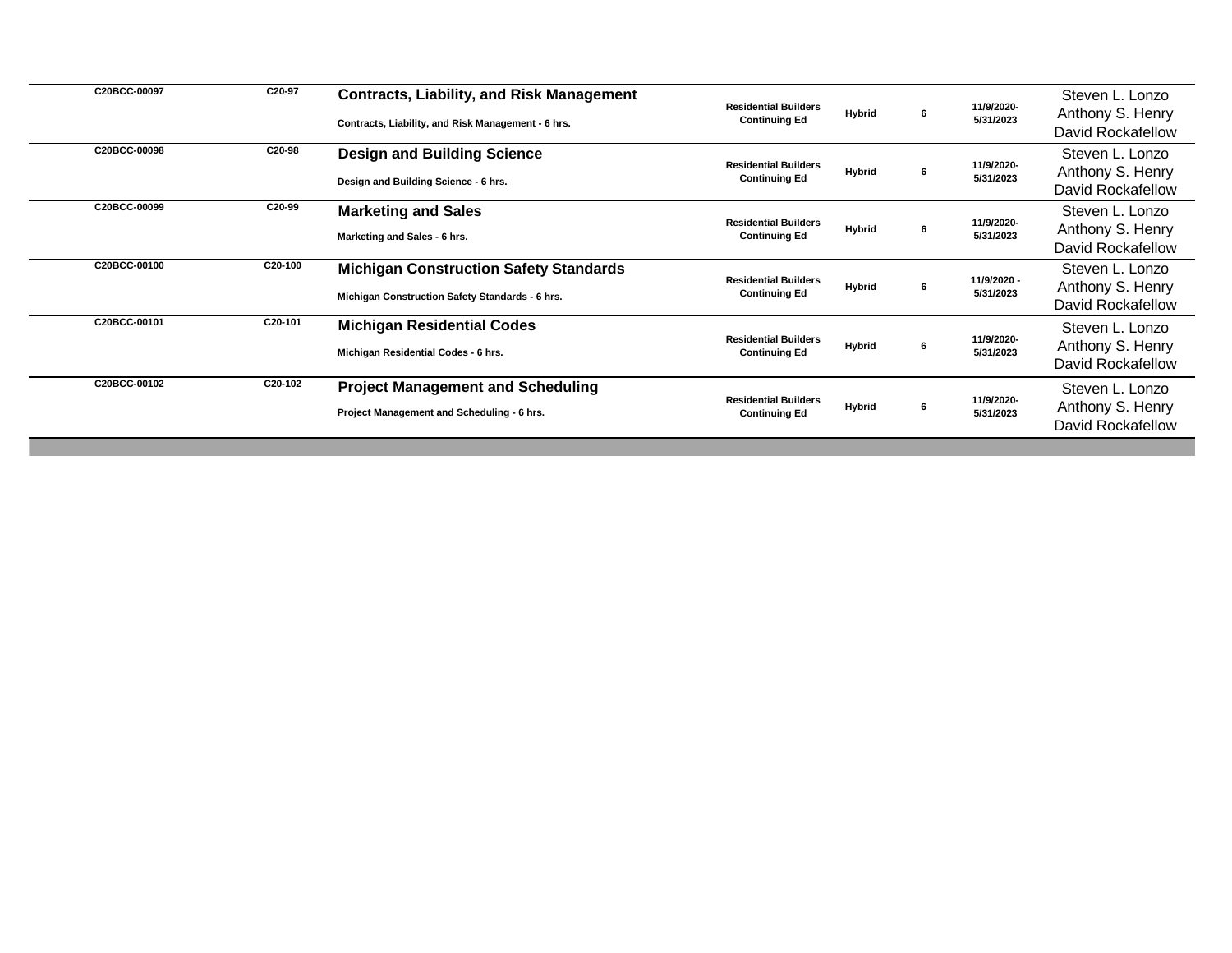# **School/Sponsor: Eisenhower High School**

**6500 25 Mile Road, Shelby Township, MI 48316**

**Education Provider Number: 543 Phone: (586) 797-1300**

**[www.eisenhow](http://www.eisenhower.uticak12.org/)er.uticak12.org**

| <b>Course Nbr</b> | <b>Course Approval ID</b> | <b>Course Name</b>                                                                               | <b>Course Type</b>          | Online | <b>Credit</b><br>Hours | <b>Approved For:</b> | <b>Instructors</b> |
|-------------------|---------------------------|--------------------------------------------------------------------------------------------------|-----------------------------|--------|------------------------|----------------------|--------------------|
| C20BCC-00040      | C20-40                    | <b>60 Hour CTE Construction Trades</b><br>Business Management, Estimating and Job Costing 6 hrs. |                             |        |                        |                      | Ryan deCardenas    |
|                   |                           | Design and Building Science 6 Hrs.                                                               |                             | No     | 60                     |                      |                    |
|                   |                           | Contracts, Liability, and Risk Management 6 Hrs.                                                 | <b>Residential Builders</b> |        |                        | 6/1/2020 -           |                    |
|                   |                           | <b>Marketing and Sales 6 Hrs.</b>                                                                | <b>Prelicensure</b>         |        |                        | 5/31/2023            |                    |
|                   |                           | Project Management and Scheduling 6 hrs.                                                         |                             |        |                        |                      |                    |
|                   |                           | <b>Current Michigan Residential Code 6 Hrs.</b>                                                  |                             |        |                        |                      |                    |
|                   |                           | <b>Subject Matter Electives 18 Hrs.</b>                                                          |                             |        |                        |                      |                    |

**Education Provider Number: 389 School/Sponsor: Grand Rapids Community College Address: 622 Godfrey SW Grand Rapids, MI 49503 (616)234-3800**

#### **Phone: (616) 234-3800 [www.grcc.e](http://www.grcc.edu/jobtraining)du/jobtraining**

| <b>Course Nbr</b> | <b>Course Approval ID</b> | <b>Course Name</b>                                                                        | <b>Course Type</b>                          | Online | <b>Credit</b><br><b>Hours</b> | <b>Approved For:</b>    | <b>Instructor</b> |
|-------------------|---------------------------|-------------------------------------------------------------------------------------------|---------------------------------------------|--------|-------------------------------|-------------------------|-------------------|
| C20BCC-00003      | C20-03                    | <b>Residential Construction</b><br>Business Management, Estimating & Job Costing 12 hours |                                             |        |                               |                         |                   |
|                   |                           | Design & Building Science 8 hours                                                         |                                             |        |                               |                         |                   |
|                   |                           | Contracts, Liability & Risk Management 10 hours                                           |                                             |        |                               |                         |                   |
|                   |                           | Marketing & Sales 6 hours                                                                 | <b>Residential Builders</b><br>Prelicensure | No     | 84                            | 6/1/2020 -<br>5/31/2023 | Kyle Lackscheide  |
|                   |                           | Project Management and Scheduling 6 hours                                                 |                                             |        |                               |                         |                   |
|                   |                           | <b>Michigan Residential Codes 6 hours</b>                                                 |                                             |        |                               |                         |                   |
|                   |                           | <b>Michigan Construction Safety Standards 16 hours</b>                                    |                                             |        |                               |                         |                   |
|                   |                           | <b>Electives 20 hours</b>                                                                 |                                             |        |                               |                         |                   |

## **School/Sponsor: Great Lakes Realty Systems Inc**

**Address: 3083 Washington Ave. PO Box 186 Grandville, MI 49468-0186** 

**Education Provider Number: 294**

# **www.glrsonline.com**

**Phone: (616) 538-7073**

| <b>Course Nbr</b> | <b>Course Approval ID</b> | <b>Course Name</b>                                                                                                                                                             | <b>Course Type</b>                                  | Online | <b>Credit</b><br>Hours | <b>Approved For</b>     | Instructors                      |
|-------------------|---------------------------|--------------------------------------------------------------------------------------------------------------------------------------------------------------------------------|-----------------------------------------------------|--------|------------------------|-------------------------|----------------------------------|
| CP3001A           | 15422A                    | <b>Online: 3 Hour Builder-Safety, Code, Business &amp; Law</b><br><b>Business Management-1 hr</b><br><b>Residential Code-1 hr</b><br><b>Construction Safety Standards-1 hr</b> | <b>Residential Builders</b><br><b>Continuing Ed</b> | Yes    |                        | 6/1/2020 -<br>5/31/2023 | Jack A Miedema<br>Namir K George |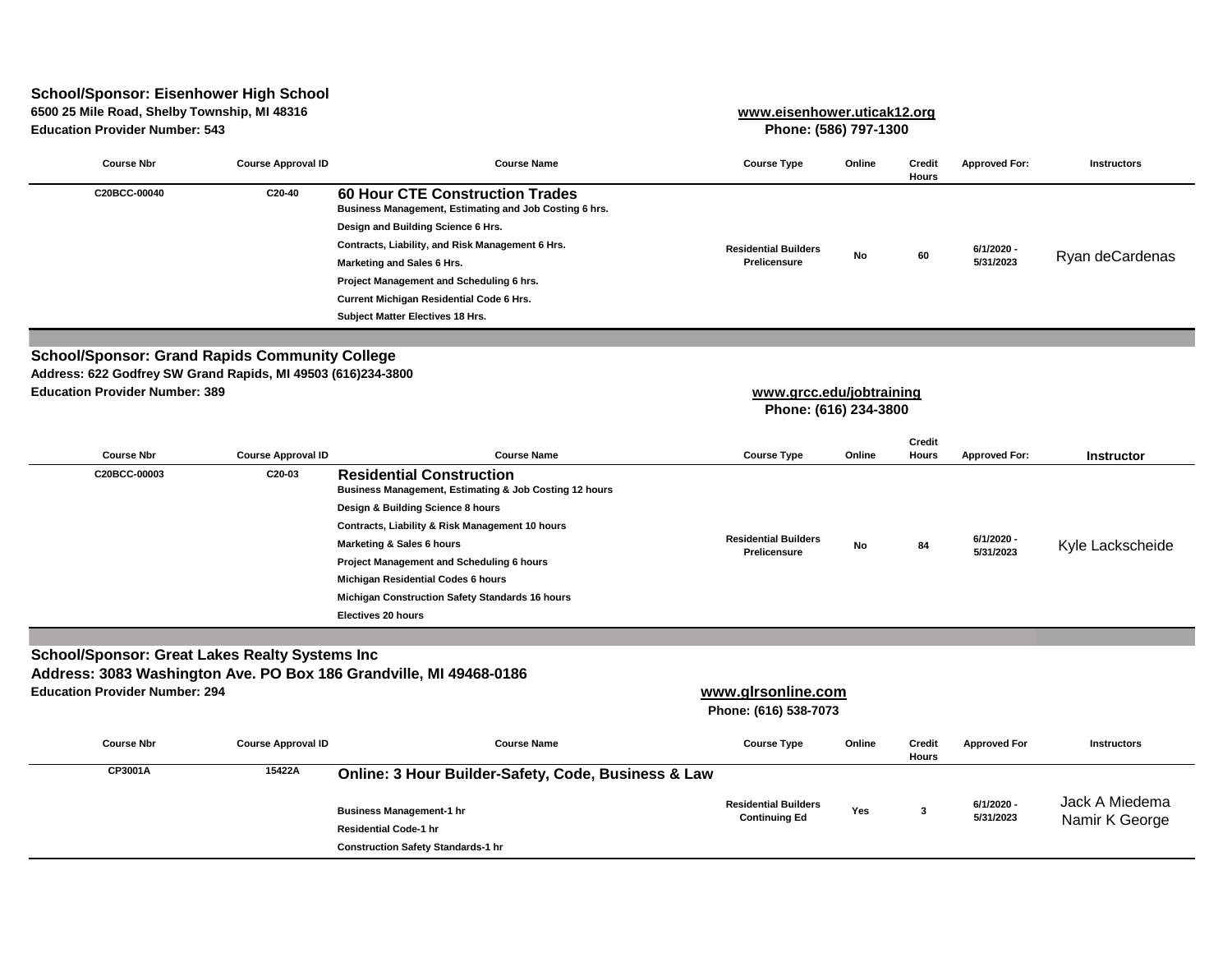| 6/1/2020 -<br><b>Residential Builders</b><br><b>Residential Code-6 hrs</b><br>30<br>Yes                                                                                                         | Jack A Miedema          |
|-------------------------------------------------------------------------------------------------------------------------------------------------------------------------------------------------|-------------------------|
| 5/31/2023<br><b>Continuing Ed</b><br><b>Construction Safety Standards-6 hrs</b>                                                                                                                 | Namir K George          |
| Electives - Laws, Rules & Regulations<br>Design &<br><b>Bldg Science-6 hrs</b>                                                                                                                  |                         |
| CP3011A<br>15420A<br><b>Online: Builder 1: Residential Construction</b>                                                                                                                         |                         |
| <b>Management</b>                                                                                                                                                                               |                         |
| <b>Business Management, Estimating and Job Costing-6 hrs</b>                                                                                                                                    | Jack A Miedema          |
| <b>Residential Builders</b><br>6/1/2020 -<br>30<br>Contracts, liability and Risk Management-6 hrs<br>Yes<br>5/31/2023<br><b>Continuing Ed</b>                                                   |                         |
| <b>Marketing and Sales-6 hrs</b>                                                                                                                                                                | Namir K George          |
| <b>Project Management and Scheduling-6 hrs</b>                                                                                                                                                  |                         |
| Electives - Regulatory and Statutory Requirements-6hrs                                                                                                                                          |                         |
| CP3015A<br>15421A<br>Online: 7 Hour Builder-Business, Contracts, Code &                                                                                                                         |                         |
| <b>Safety</b>                                                                                                                                                                                   |                         |
| <b>Business Management-2, Estimating-.5, Job Costing-.5</b><br>6/1/2020 -<br><b>Residential Builders</b>                                                                                        | Jack A Miedema          |
| $\overline{7}$<br>Yes<br>5/31/2023<br><b>Continuing Ed</b><br>Contracts-1, Liability-.5, Risk Management-.5                                                                                     | Namir K George          |
| <b>Residential Code-1</b>                                                                                                                                                                       |                         |
| <b>Contruction Safety Standards-1</b>                                                                                                                                                           |                         |
| CP3016A<br>15424A<br>Online: 14 Hour Builder-Business, Contracts, Code &                                                                                                                        |                         |
|                                                                                                                                                                                                 |                         |
| <b>Safety</b>                                                                                                                                                                                   | Jack A Miedema          |
| Business Management-2, Estimating-2, Job Costing-2<br><b>Residential Builders</b><br>6/1/2020 -<br>Yes<br>14<br>5/31/2023<br><b>Continuing Ed</b>                                               |                         |
| Contracts-2, Liability-2                                                                                                                                                                        | Namir K George          |
| <b>Residential Code-2</b>                                                                                                                                                                       |                         |
| <b>Contruction Safety Standards-2</b>                                                                                                                                                           |                         |
|                                                                                                                                                                                                 |                         |
| <b>School/Sponsor: Hancock High School</b>                                                                                                                                                      |                         |
| Address: 501 Campus Drive, Hancock, MI 49930<br>Phone: (906) 487-5925                                                                                                                           |                         |
| <b>Education Provider Number: 560</b><br><b>Course Nbr</b><br><b>Course Approval ID</b><br><b>Course Name</b><br><b>Course Type</b><br>Online<br><b>Credit</b><br>Approved for:<br><b>Hours</b> | <b>Instructors</b>      |
| C21BCC-00010<br>C21-10<br><b>Prelicensure Builders Course</b>                                                                                                                                   |                         |
| Business Management, Estimating and Job Costing-6 hrs.                                                                                                                                          |                         |
| Design and Building Science-6 hrs.                                                                                                                                                              |                         |
| Contracts, Liability and Risk Management-6 hrs.                                                                                                                                                 |                         |
| <b>Residential Builders</b><br>11/24/2021 -<br><b>NO</b><br>60<br>Marketing and Sales-6 hrs.                                                                                                    | <b>Matthew Griffith</b> |
| Prelicensure<br>5/31/2023<br>Project Management and Scheduling-6 hrs.                                                                                                                           |                         |
|                                                                                                                                                                                                 |                         |
| <b>Current Michigan Residential Code-6</b>                                                                                                                                                      |                         |
| <b>Construction Safety Standards- 6 hrs.</b>                                                                                                                                                    |                         |
| Subject Matter Electives-18 hrs.                                                                                                                                                                |                         |

**Address: 11911 Clinton River Road Sterling Heights, MI 48313**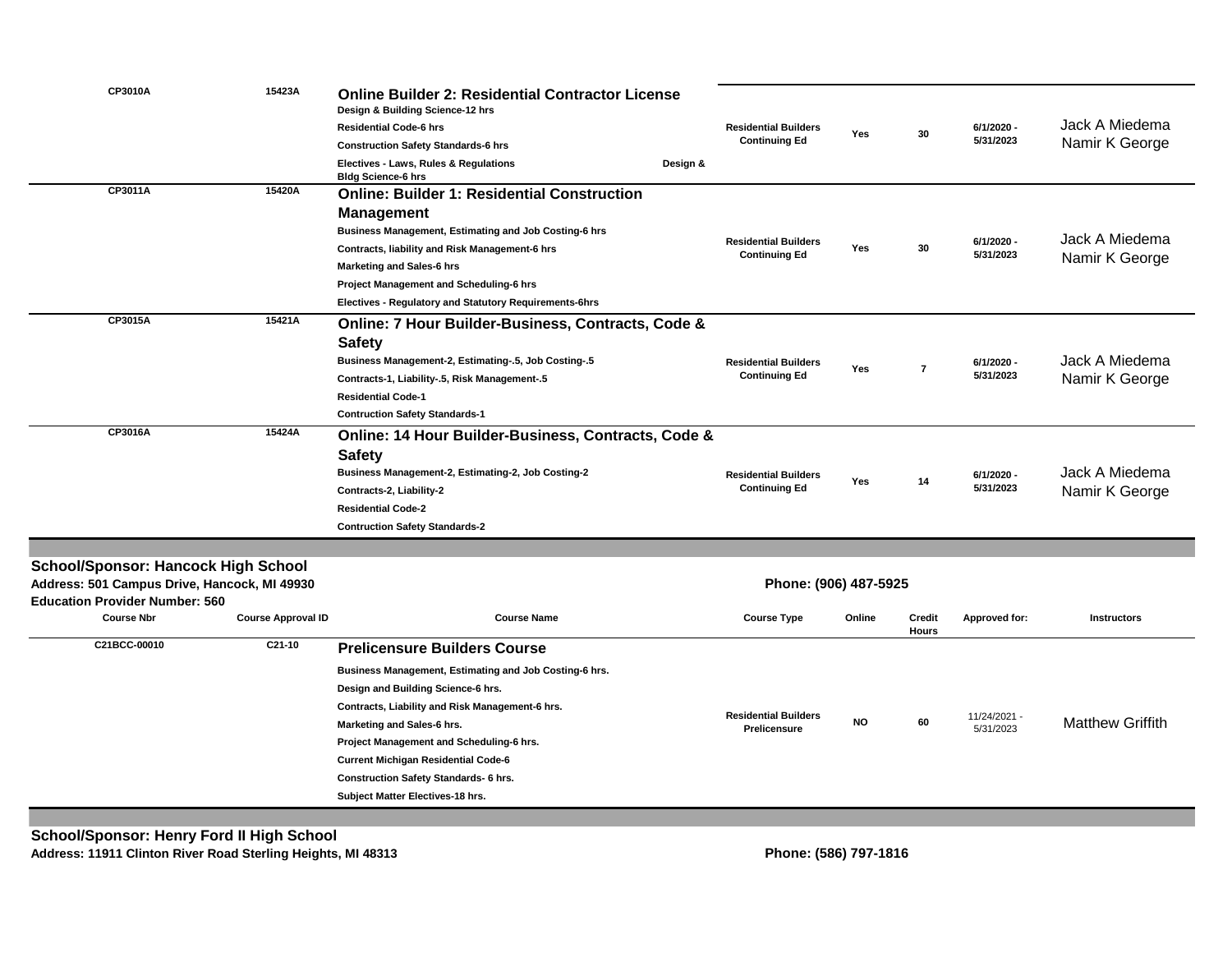#### **Education Provider Number: 542**

| <b>Course Nbr</b>                                                                                 | <b>Course Approval ID</b> | <b>Course Name</b>                                                                                                                                                                                                                                                                                                                                                                            | <b>Course Type</b>                                              | Online | <b>Credit</b><br><b>Hours</b> | Approved for:             | <b>Instructors</b>    |
|---------------------------------------------------------------------------------------------------|---------------------------|-----------------------------------------------------------------------------------------------------------------------------------------------------------------------------------------------------------------------------------------------------------------------------------------------------------------------------------------------------------------------------------------------|-----------------------------------------------------------------|--------|-------------------------------|---------------------------|-----------------------|
| C20BCC-00038                                                                                      | C20-38                    | <b>CTE Construction Trades</b><br>Business Management, Estimating and Job Costing-6 hrs.<br>Design and Building Science-6 hrs.<br>Contracts, Liability and Risk Management-6 hrs.<br>Marketing and Sales-6 hrs.<br>Project Management and Scheduling-6 hrs.<br><b>Current Michigan Residential Code-6</b><br><b>Construction Safety Standards- 6 hrs.</b><br>Subject Matter Electives-18 hrs. | <b>Residential Builders</b><br>Prelicensure                     | No     | 60                            | 6/1/2020 -<br>5/31/2023   | John Chateau          |
| <b>School/Sponsor: Kent Career Technical Center</b>                                               |                           |                                                                                                                                                                                                                                                                                                                                                                                               |                                                                 |        |                               |                           |                       |
| Address: 1655 East Beltline NE, Grand Rapids, MI 49525                                            |                           |                                                                                                                                                                                                                                                                                                                                                                                               | Phone: (616) 364-8421                                           |        |                               |                           |                       |
| <b>Sponsor Number: 565</b>                                                                        |                           |                                                                                                                                                                                                                                                                                                                                                                                               | www.thetechcenter.org                                           |        |                               |                           |                       |
| <b>Course Nbr</b>                                                                                 | <b>Course Approval ID</b> | <b>Course Name</b>                                                                                                                                                                                                                                                                                                                                                                            | <b>Course Type</b>                                              | Online | <b>Credit</b><br><b>Hours</b> | <b>Approved for:</b>      | <b>Instructors</b>    |
| C22BCC-00005                                                                                      | C22-05                    | <b>CTE Construction Trades</b><br>Business Management, Estimating and Job Costing-6 hrs.<br>Design and Building Science-6 hrs.<br>Contracts, Liability and Risk Management-6 hrs.<br>Marketing and Sales-6 hrs.<br>Project Management and Scheduling-6 hrs.<br><b>Current Michigan Residential Code-6</b><br><b>Construction Safety Standards- 6 hrs.</b><br>Subject Matter Electives-18 hrs. | <b>Residential Builders</b><br><b>Prelicensure</b>              | No     | 60                            | 4/4/2022 -<br>5/31/2023   | John Chateau          |
|                                                                                                   |                           |                                                                                                                                                                                                                                                                                                                                                                                               |                                                                 |        |                               |                           |                       |
| Address: 24600 F.V. Pankow Blvd., Clinton Twp., MI 48036<br><b>Education Provider Number: 563</b> |                           | School/Sponsor: L'Anse Creuse Public Schools - Pankow Technical Center                                                                                                                                                                                                                                                                                                                        | Phone: (586) 783-6570<br>www.lc-ps.org/schools/hs/pankow-center |        |                               |                           |                       |
| <b>Course Nbr</b>                                                                                 | <b>Course Approval ID</b> | <b>Course Name</b>                                                                                                                                                                                                                                                                                                                                                                            | <b>Course Type</b>                                              | Online | <b>Credit</b><br><b>Hours</b> | <b>Approved for:</b>      | <b>Instructors</b>    |
| C22BCC-00003                                                                                      | C22-03                    | <b>Construction Technology</b><br>Business Management, Estimating & Job Costing-24 hrs.<br>Design & Building Science-24 hrs.<br>Contracts, Liability & Risk Management-12 hrs.<br>Marketing & Sales-8 hrs.<br>Project Management & Scheduling-8 hrs.<br>Current Michigan Residential Codes-8 hrs.<br>Michigan Construction Safety Standards - 24 hrs<br>Subject Matter Electives-36 hrs.      | <b>Residential Builders</b><br><b>Prelicensure</b>              | No     | 144                           | 02/01/2022 -<br>5/31/2023 | <b>Brian Manninen</b> |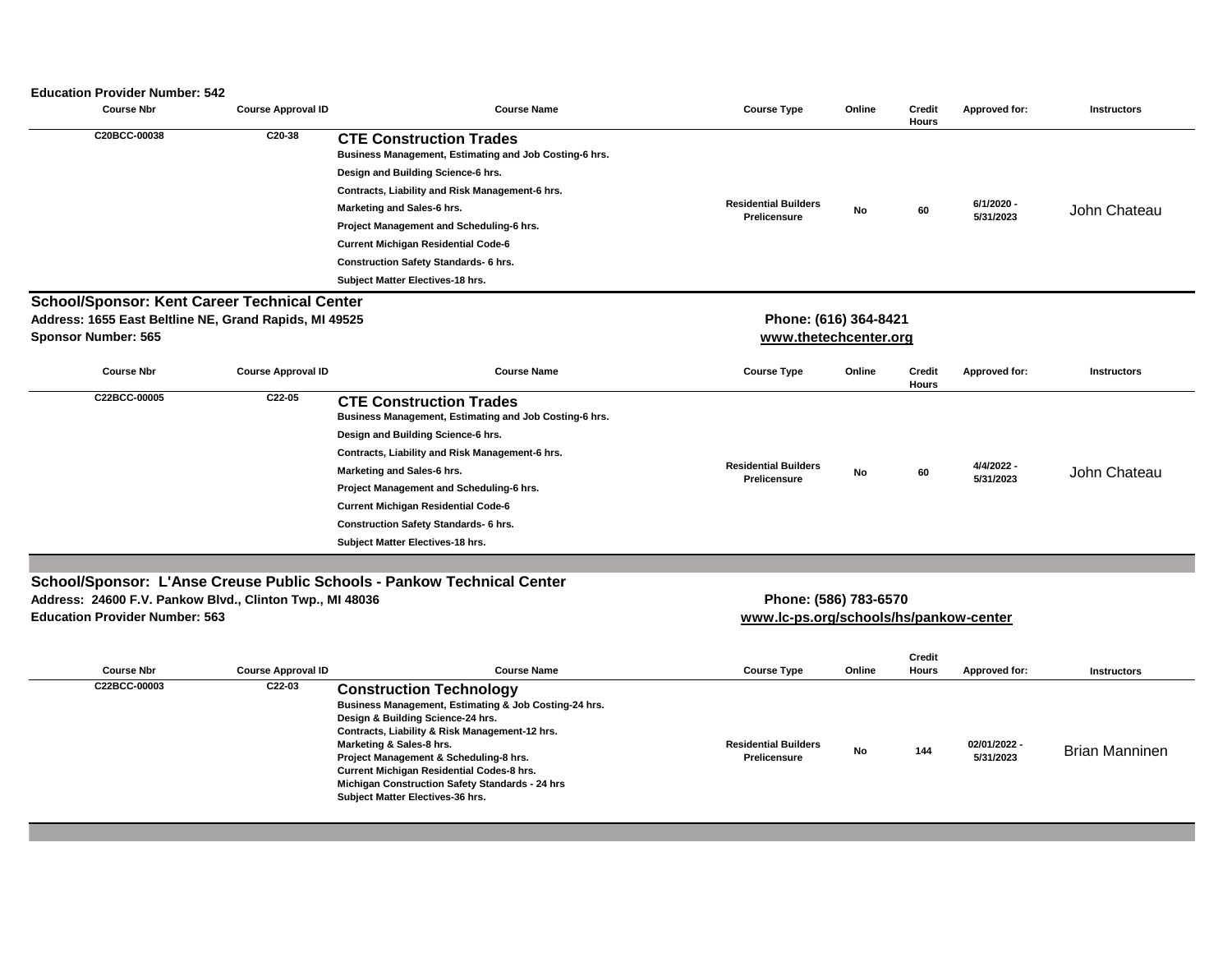| <b>School/Sponsor: Lansing Community College</b>                                                                                                    |                           |                                                                                                                                                                                                                                                                                                                                                                                                    |                                                       |        |                               |                          |                                                      |
|-----------------------------------------------------------------------------------------------------------------------------------------------------|---------------------------|----------------------------------------------------------------------------------------------------------------------------------------------------------------------------------------------------------------------------------------------------------------------------------------------------------------------------------------------------------------------------------------------------|-------------------------------------------------------|--------|-------------------------------|--------------------------|------------------------------------------------------|
| 409 North Washington Square, Lansing, MI 48933                                                                                                      |                           |                                                                                                                                                                                                                                                                                                                                                                                                    | www.lcc.edu/cewd                                      |        |                               |                          |                                                      |
| PO Box 40010, Lansing, MI 48901                                                                                                                     |                           |                                                                                                                                                                                                                                                                                                                                                                                                    | Phone: (517) 483-1336                                 |        |                               |                          |                                                      |
| <b>Education Provider Number: 395</b>                                                                                                               |                           |                                                                                                                                                                                                                                                                                                                                                                                                    |                                                       |        |                               |                          |                                                      |
| <b>Course Nbr</b>                                                                                                                                   | <b>Course Approval ID</b> | <b>Course Name</b>                                                                                                                                                                                                                                                                                                                                                                                 | <b>Course Type</b>                                    | Online | <b>Credit</b><br><b>Hours</b> | <b>Approved For:</b>     | <b>Instructors</b>                                   |
| C21BCC-0009                                                                                                                                         | C21-09                    | <b>Builder's Pre-Licensure Prep</b><br>Business Management, Estimating and Job Costing 6 hrs.<br>Design and Building Science 6 Hrs.<br>Contracts, Liability, and Risk Management 6 Hrs.<br>Marketing and Sales 6 Hrs.<br>Project Management and Scheduling 6 hrs.<br>Current Michigan Residential Code 6 Hrs.<br>Michigan Construction Safety Standards 6 hrs.<br>Subject Matter Electives 18 hrs. | <b>Residential Builders</b><br><b>Prelicensure</b>    | No     | 60                            | 10/5/2021 -<br>5/31/2023 | <b>Scott DeRuischer</b><br><b>Richard Adam Krist</b> |
|                                                                                                                                                     |                           |                                                                                                                                                                                                                                                                                                                                                                                                    |                                                       |        |                               |                          |                                                      |
| <b>School/Sponsor: Lincoln Park High School</b>                                                                                                     |                           |                                                                                                                                                                                                                                                                                                                                                                                                    |                                                       |        |                               |                          |                                                      |
| Address: 1701 Champagne, Lincoln Park, MI 48146                                                                                                     |                           |                                                                                                                                                                                                                                                                                                                                                                                                    | www.lincolnparkpublicschools.com                      |        |                               |                          |                                                      |
| <b>Education Provider Number: 568</b>                                                                                                               |                           |                                                                                                                                                                                                                                                                                                                                                                                                    | Phone: (313) 389-0234                                 |        |                               |                          |                                                      |
|                                                                                                                                                     |                           |                                                                                                                                                                                                                                                                                                                                                                                                    |                                                       |        | <b>Credit</b>                 |                          |                                                      |
| <b>Course Nbr</b>                                                                                                                                   | <b>Course Approval ID</b> | <b>Course Name</b>                                                                                                                                                                                                                                                                                                                                                                                 | <b>Course Type</b>                                    | Online | <b>Hours</b>                  | <b>Approved</b>          | Instructors                                          |
| C22BCC-00008                                                                                                                                        | C22-08                    | <b>Construction Leadership</b><br>Business Management, Estimating & Job Costing-6 hrs.<br>Design and Building Science - 6 hrs.<br>Contracts, Liability, and Risk Management-6 hrs.<br>Marketing and Sales-6 hrs.<br>Project Management and Scheduling-6 hrs.<br>Current Michigan Residential Code-6 hrs.<br>Michigan Construction Safety Standards- 6 hrs.<br>Subject Matter Electives-18 hrs.     | <b>Residential Builder</b><br><b>Prelicensure</b>     | No     | 60                            | 5/9/2022 -<br>5/31/2023  | <b>Jason Patterson</b>                               |
|                                                                                                                                                     |                           |                                                                                                                                                                                                                                                                                                                                                                                                    |                                                       |        |                               |                          |                                                      |
| <b>School/Sponsor: Livonia Career &amp; Techincal Center</b><br>Address: 8985 Newburgh Rd., Livonia, MI 48150<br><b>Education Provider Nbr: 491</b> |                           |                                                                                                                                                                                                                                                                                                                                                                                                    | www.livoniapublicschools.org<br>Phone: (734) 744-2816 |        |                               |                          |                                                      |
| <b>Course Nbr</b>                                                                                                                                   | <b>Course Approval ID</b> | <b>Course Name</b>                                                                                                                                                                                                                                                                                                                                                                                 | <b>Course Type</b>                                    | Online | <b>Credit</b><br>Hours        | Approved for             | <b>Instructor</b>                                    |
| <b>CP398A</b>                                                                                                                                       | 0910A                     | <b>Construction I &amp; II</b><br>Business Management, Estimating & Job Cosing - 6 hrs<br>Design and Building Science - 6 hrs<br>Contracts, Liability & Risk Management - 6 hrs<br>Marketing & Sales - 6 hrs<br>Project Management & Scheduling - 6 hrs                                                                                                                                            | <b>Residential Builders</b><br>Prelicensure           | No     | 60                            | 6/1/2020 -<br>5/31/2023  | <b>Tim Martin</b>                                    |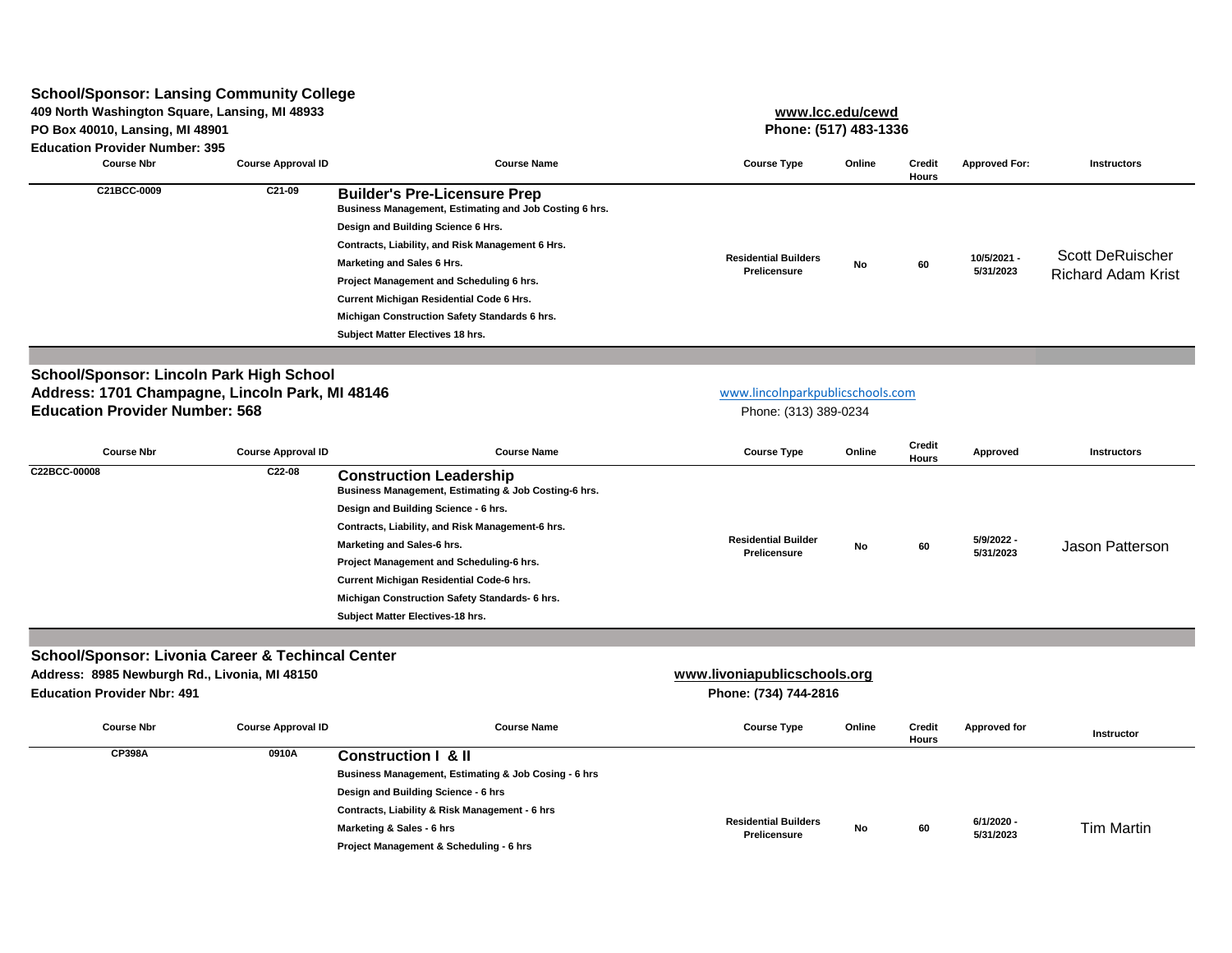**Current Michigan Residential Code - 6 hrs**

**Michigan Construction Safety Standards - 6 hrs**

**Electives - 18 hrs**

| <b>Education Provider Number: 480</b> | <b>School/Sponsor: Michigan Builder Training, LLC</b><br>Address: 8756 Trenton Dr. White Lake, MI 48386 |                                                                                                                                                                                                                                                                                                                                                                                              | www.cticlasses.com<br>Phone: (248) 698-6900        |        |                 |                         |                                   |
|---------------------------------------|---------------------------------------------------------------------------------------------------------|----------------------------------------------------------------------------------------------------------------------------------------------------------------------------------------------------------------------------------------------------------------------------------------------------------------------------------------------------------------------------------------------|----------------------------------------------------|--------|-----------------|-------------------------|-----------------------------------|
| <b>Course Nbr</b>                     | <b>Course Approval ID</b>                                                                               | <b>Course Name</b>                                                                                                                                                                                                                                                                                                                                                                           | <b>Course Type</b>                                 | Online | Credit<br>Hours | Approved For:           | Instructor(s)                     |
| C20BCC-00050                          | C20-50                                                                                                  | Business Management, Estimating and Job Costing 6 hrs.<br>Design and Building Science 6 hrs.<br>Contracts, Liability, Risk Management 6 hrs.<br>Marketing and Sales 6 hrs.<br>Project Mnagement & Scheduling 6 hrs.<br><b>Current MI Residential Code 6 hrs.</b><br>Construction Safety (MIOSHA) 6 hrs.<br>Michigan Construction Safety Standards 6 hrs.<br>Subject Matter Electives 18 hrs. | <b>Residential Builders</b><br><b>Prelicensure</b> | No     | 60              | 6/9/2020 -<br>5/31/2023 | Edward Wenz, Jr.<br>David LeFevre |

#### **School/Sponsor: Michigan Institute of Real Estate**

| <b>Education Provider Number: 230</b> | Address: 24655 Southfield Road Suite 101 Southfield, MI 48075 |                                                                                                                                                                                                                                                                                                           |                                                     | www.myrealestateschool.com<br>Phone: (248) 559-7555 |                               |                         |                                        |  |  |
|---------------------------------------|---------------------------------------------------------------|-----------------------------------------------------------------------------------------------------------------------------------------------------------------------------------------------------------------------------------------------------------------------------------------------------------|-----------------------------------------------------|-----------------------------------------------------|-------------------------------|-------------------------|----------------------------------------|--|--|
| <b>Course Nbr</b>                     | <b>Course Approval ID</b>                                     | <b>Course Name</b>                                                                                                                                                                                                                                                                                        | <b>Course Type</b>                                  | Online                                              | <b>Credit</b><br><b>Hours</b> | <b>Approve For</b>      | <b>Instructors</b>                     |  |  |
| C20BCC-00007                          | C20-07                                                        | <b>Classroom - Builder 1-Residential Construction</b><br><b>Management</b><br>Business Management, Estimating and Job Costing- 6 hrs.<br>Contracts, Liability and Risk Management-6 hrs.<br>Marketing and Sales-6 hrs.<br>Project Management and Scheduling - 6 hrs.<br>Subject Matter Electives - 6 hrs. | <b>Residential Builders</b><br><b>Continuing Ed</b> | No                                                  | 30                            | 6/1/2020 -<br>5/31/2023 | Namir K. George<br><b>Gilbert Heim</b> |  |  |
| C20BCC-00008                          | C20-08                                                        | <b>Homestudy Builder 1-Residential Construction</b><br><b>Management</b><br>Business Management, Estimating and Job Costing-6 hrs.<br>Contracts, Liability and Risk Management-6 hrs.<br>Marketing and Sales- 6 hrs.<br>Project Management and Scheduling - 6 hrs.<br>Subject Matter Electives - 6 hrs.   | <b>Residential Builders</b><br><b>Continuing Ed</b> | No                                                  | 30                            | 6/1/2020 -<br>5/31/2023 | Namir K. George<br><b>Gilbert Heim</b> |  |  |
| C20BCC-00009                          | C20-09                                                        | <b>Online Builder 1-Residential Construction</b><br><b>Management</b><br>Business Management, Estimating and Job Costing-6 hrs.<br>Contracts, Liability and Risk Management-6 hrs.                                                                                                                        | <b>Residential Builders</b><br><b>Continuing Ed</b> | Yes                                                 | 30                            | 6/1/2020 -<br>5/31/2023 | Namir K. George<br>Gilbert Heim        |  |  |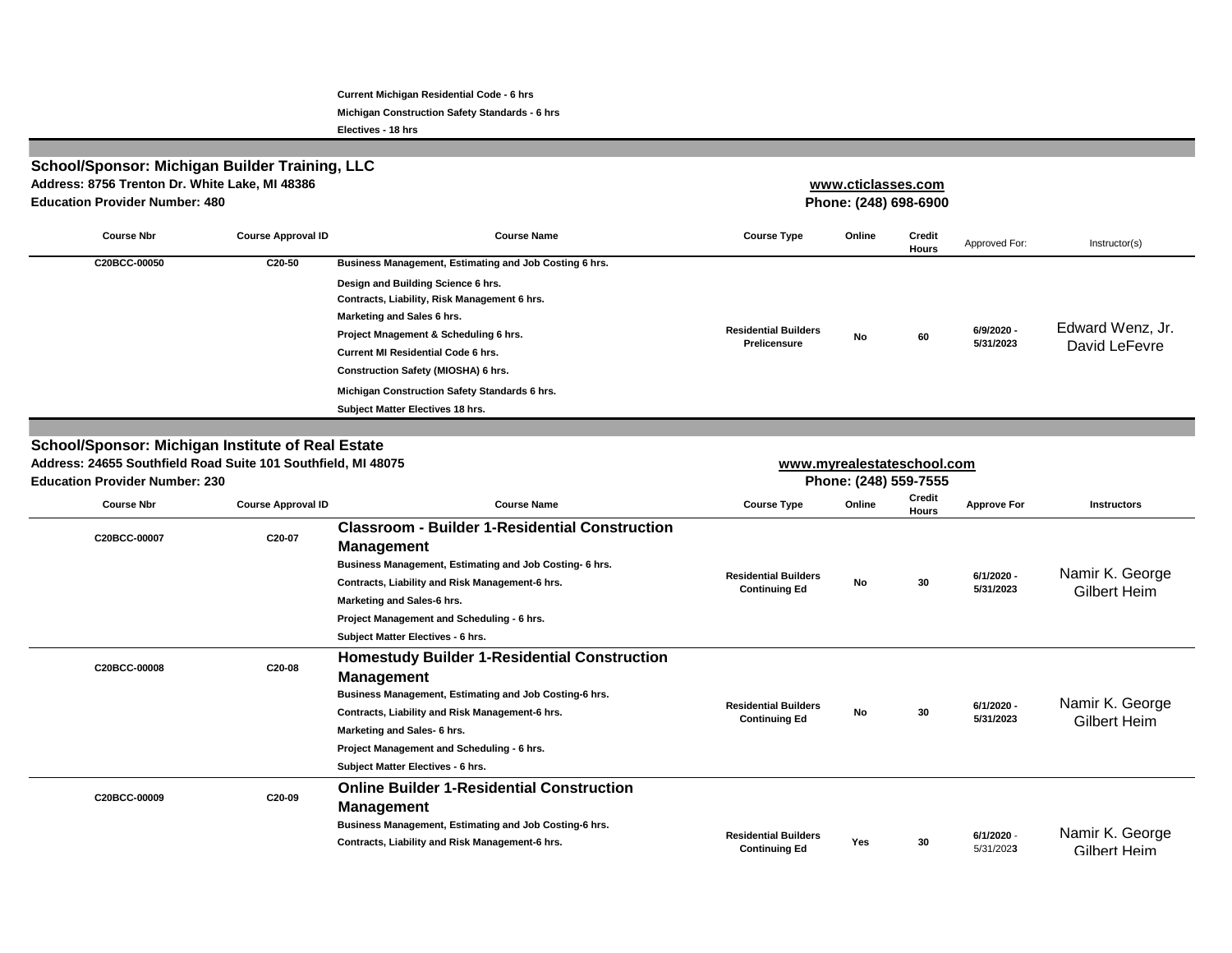|              |        | Marketing and Sales-6 hrs.<br>Project Management and Scheduling-6 hrs.<br>Subject Matter Electives - 6 hrs. |                             |    |    |            | <b>UNUVILLIUMI</b>  |
|--------------|--------|-------------------------------------------------------------------------------------------------------------|-----------------------------|----|----|------------|---------------------|
| C20BCC-00010 | C20-10 | <b>Classroom Builder 2-Residential Contractor License</b>                                                   |                             |    |    |            |                     |
|              |        | Design and Building Science-12 hrs.                                                                         | <b>Residential Builders</b> | No | 30 | 6/1/2020 - | Namir K. George     |
|              |        | <b>Current Michigan Residential Code-6 hrs.</b>                                                             | <b>Prelicensure</b>         |    |    | 5/31/2023  | <b>Gilbert Heim</b> |
|              |        | <b>Construction Safety Standards- 6 hrs.</b>                                                                |                             |    |    |            |                     |
|              |        | Subject Matter Electives - 6 hrs.                                                                           |                             |    |    |            |                     |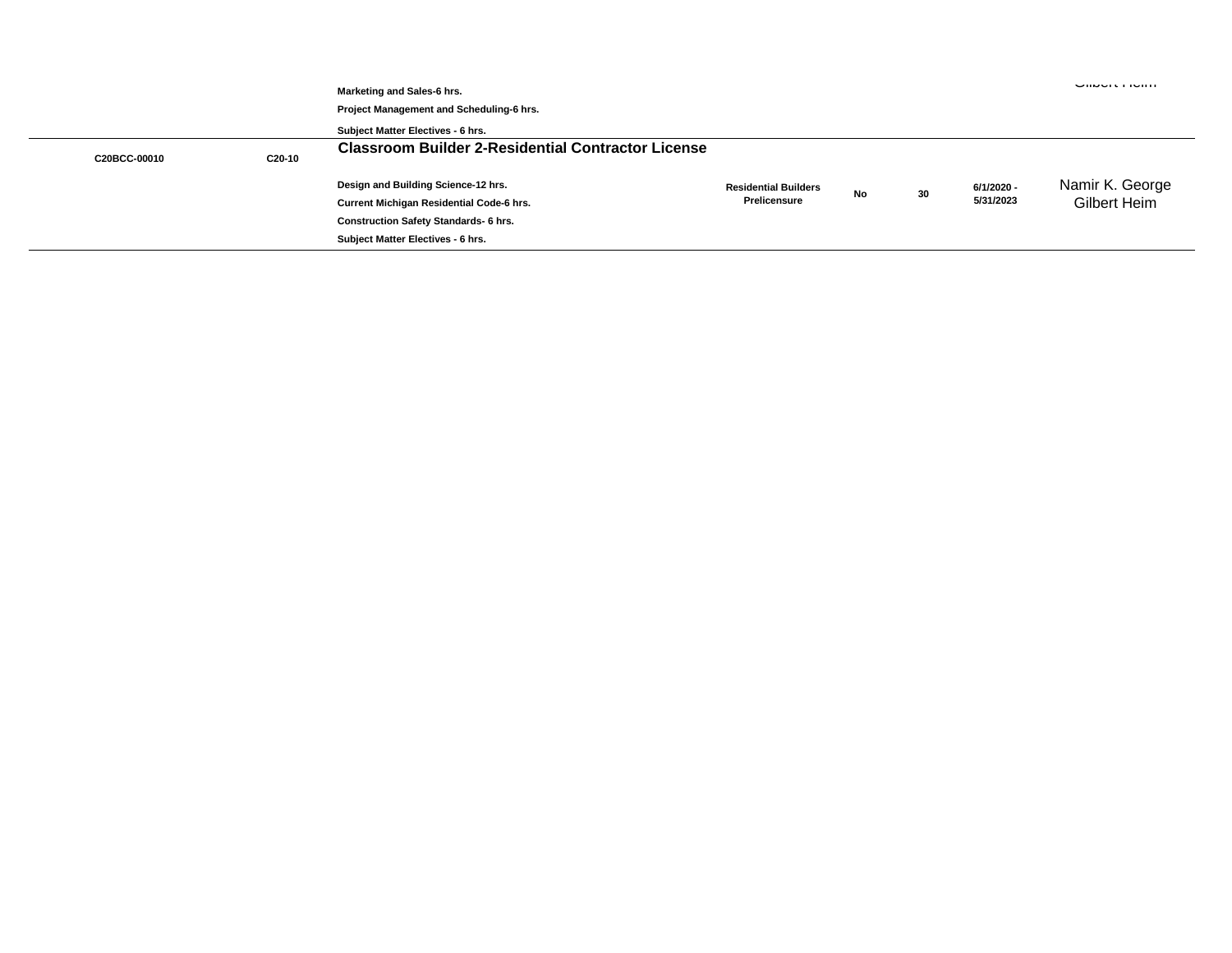| C20BCC-00011 | C20-11 | <b>Homestudy Builder 2-Residential Contractor License</b>                                                                                                                                  |                                                     |           |           |                         |                     |
|--------------|--------|--------------------------------------------------------------------------------------------------------------------------------------------------------------------------------------------|-----------------------------------------------------|-----------|-----------|-------------------------|---------------------|
|              |        | Design and Building Science- 12 hrs.                                                                                                                                                       | <b>Residential Builders</b>                         |           |           | 6/1/2020 -              | Namir K. George     |
|              |        | Current Michigan Residential Code- 6 hrs.                                                                                                                                                  | <b>Continuing Ed</b>                                | No        | 30        | 5/31/2023               | <b>Gilbert Heim</b> |
|              |        | <b>Construction Safety Standards - 6 hrs.</b>                                                                                                                                              |                                                     |           |           |                         |                     |
|              |        | Electives-6 hrs.                                                                                                                                                                           |                                                     |           |           |                         |                     |
| C20BCC-00012 | C20-12 | <b>Online Builder 2-Residential Contractor License</b>                                                                                                                                     |                                                     |           |           |                         |                     |
|              |        | Design and Building Science-12 hrs.                                                                                                                                                        | <b>Residential Builders</b>                         |           |           | 6/1/2020 -              | Namir K. George     |
|              |        | Current Michigan Residential Code-6 hrs.                                                                                                                                                   | <b>Continuing Ed</b>                                | Yes       | 30        | 5/31/2023               | <b>Gilbert Heim</b> |
|              |        | <b>Construction Safety Standards-6 hrs.</b>                                                                                                                                                |                                                     |           |           |                         |                     |
|              |        | Electives-6 hrs.                                                                                                                                                                           |                                                     |           |           |                         |                     |
| C20BCC-00016 | C20-16 | <b>Home Study 21 Hour Builder Licensing</b><br>Business Management, Estimating and Job Costing - 4 hrs.<br>Contracts, Liability and Risk Management-4 hrs.<br>Marketing and Sales - 4 hrs. | <b>Residential Builders</b>                         | No        | 21        | $6/1/2020 -$            | Namir K. George     |
|              |        | Project Management and Scheduling - 4 hrs.                                                                                                                                                 | <b>Continuing Ed</b>                                |           |           | 5/31/2023               | <b>Gilbert Heim</b> |
|              |        | Michigan Residential Code - 1 hr.                                                                                                                                                          |                                                     |           |           |                         |                     |
|              |        | Construction Safety Standards - 1 hr.                                                                                                                                                      |                                                     |           |           |                         |                     |
|              |        | Subject Matter Electives - 3 hrs.                                                                                                                                                          |                                                     |           |           |                         |                     |
| C20BCC-00017 | C20-17 | <b>Online-21 Hour Builder Licensing</b><br>Business Management, Estimating and Job Costing - 4 hrs.                                                                                        |                                                     |           |           |                         |                     |
|              |        | Contracts, Liability and Risk Management-4 hrs.                                                                                                                                            | <b>Residential Builders</b><br><b>Continuing Ed</b> |           |           |                         |                     |
|              |        | Marketing and Sales - 4 hrs.                                                                                                                                                               |                                                     | Yes       | 21        | 6/1/2020 -              | Namir K. George     |
|              |        | Project Management and Scheduling - 4 hrs.                                                                                                                                                 |                                                     |           |           | 5/31/2023               | <b>Gilbert Heim</b> |
|              |        | Michigan Residential Code - 1 hr.                                                                                                                                                          |                                                     |           |           |                         |                     |
|              |        | Construction Safety Standards - 1 hr.                                                                                                                                                      |                                                     |           |           |                         |                     |
|              |        | Subject Matter Electives - 3 hrs.                                                                                                                                                          |                                                     |           |           |                         |                     |
| C20BCC-00013 | C20-13 | <b>Classroom 3 Hour Builder: Safety, Code, Business</b><br>and Law                                                                                                                         | <b>Residential Builders</b>                         |           |           | $6/1/2020 -$            | Namir K. George     |
|              |        | Business Management - 1 hr.                                                                                                                                                                | <b>Continuing Ed</b>                                | No        | 3         | 5/31/2023               | <b>Gilbert Heim</b> |
|              |        | Michigan Residential Code - 1 hr.                                                                                                                                                          |                                                     |           |           |                         |                     |
|              |        | Construction Safety Standards - 1 hr.                                                                                                                                                      |                                                     |           |           |                         |                     |
| C20BCC-00014 | C20-14 | Homestudy- 3 Hour Builder: Safety, Code, Business<br>and Law                                                                                                                               |                                                     |           |           |                         |                     |
|              |        | Business Management - 1 hr.                                                                                                                                                                | <b>Residential Builders</b><br><b>Continuing Ed</b> | No        | -3        | 6/1/2020 -<br>5/31/2023 | Namir K. George     |
|              |        | Michigan Residential Code - 1 hr.                                                                                                                                                          |                                                     |           |           |                         | <b>Gilbert Heim</b> |
|              |        | <b>Construction Safety Standards - 1 hr.</b>                                                                                                                                               |                                                     |           |           |                         |                     |
|              |        | <b>Online-3 Hour Builder: Safety, Code, Business and</b>                                                                                                                                   |                                                     |           |           |                         |                     |
| C20BCC-00015 | C20-15 | Law                                                                                                                                                                                        |                                                     |           |           |                         |                     |
|              |        | <b>Bussiness Management - 1 hr.</b>                                                                                                                                                        | <b>Residential Builders</b>                         | Yes<br>-3 |           | 6/1/2020 -              | Namir K. George     |
|              |        | Michigan Residential Code - 1 hr.                                                                                                                                                          | <b>Continuing Ed</b>                                |           | 5/31/2023 |                         | <b>Gilbert Heim</b> |
|              |        |                                                                                                                                                                                            |                                                     |           |           |                         |                     |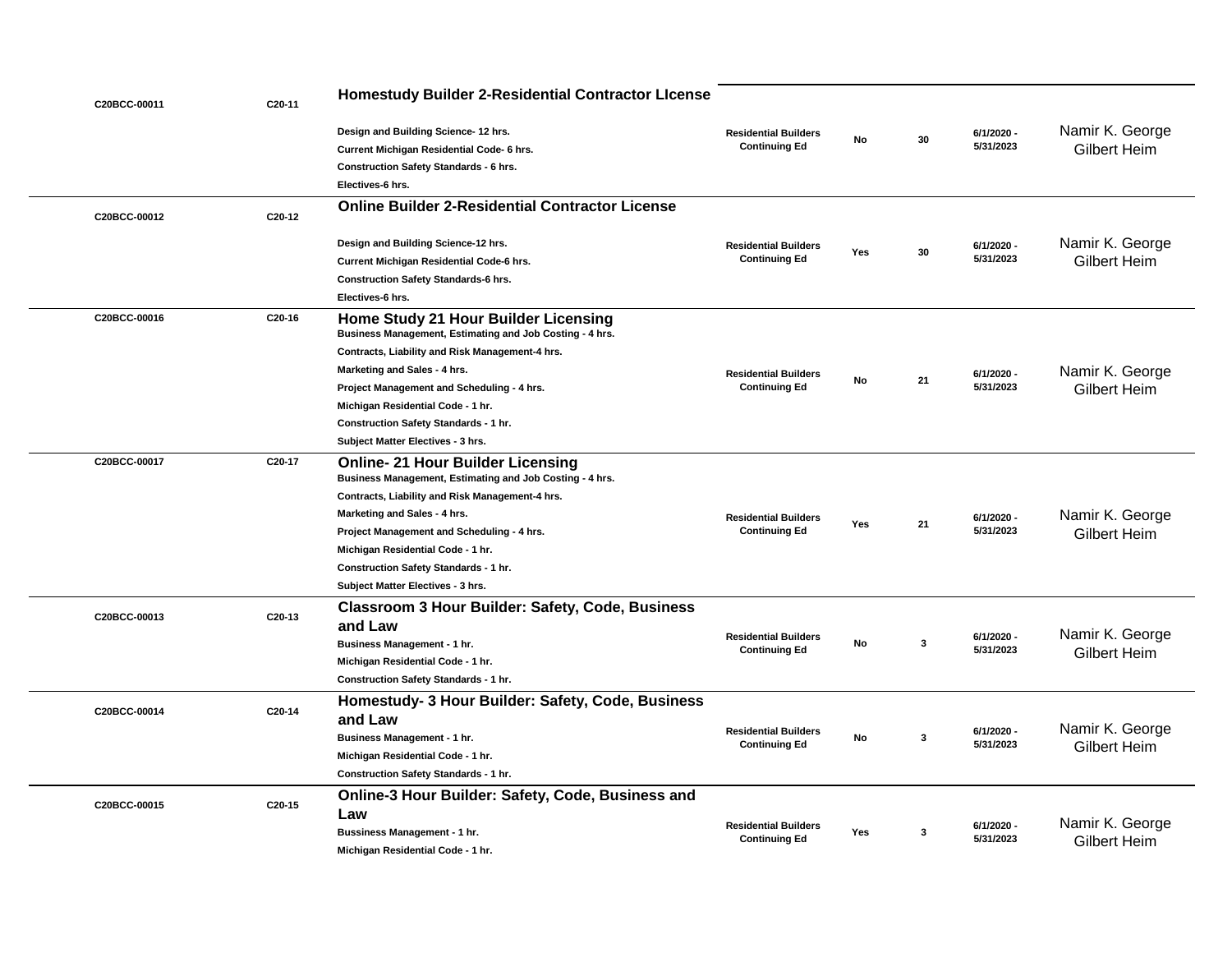**Construction Safety Standards - 1 hr.**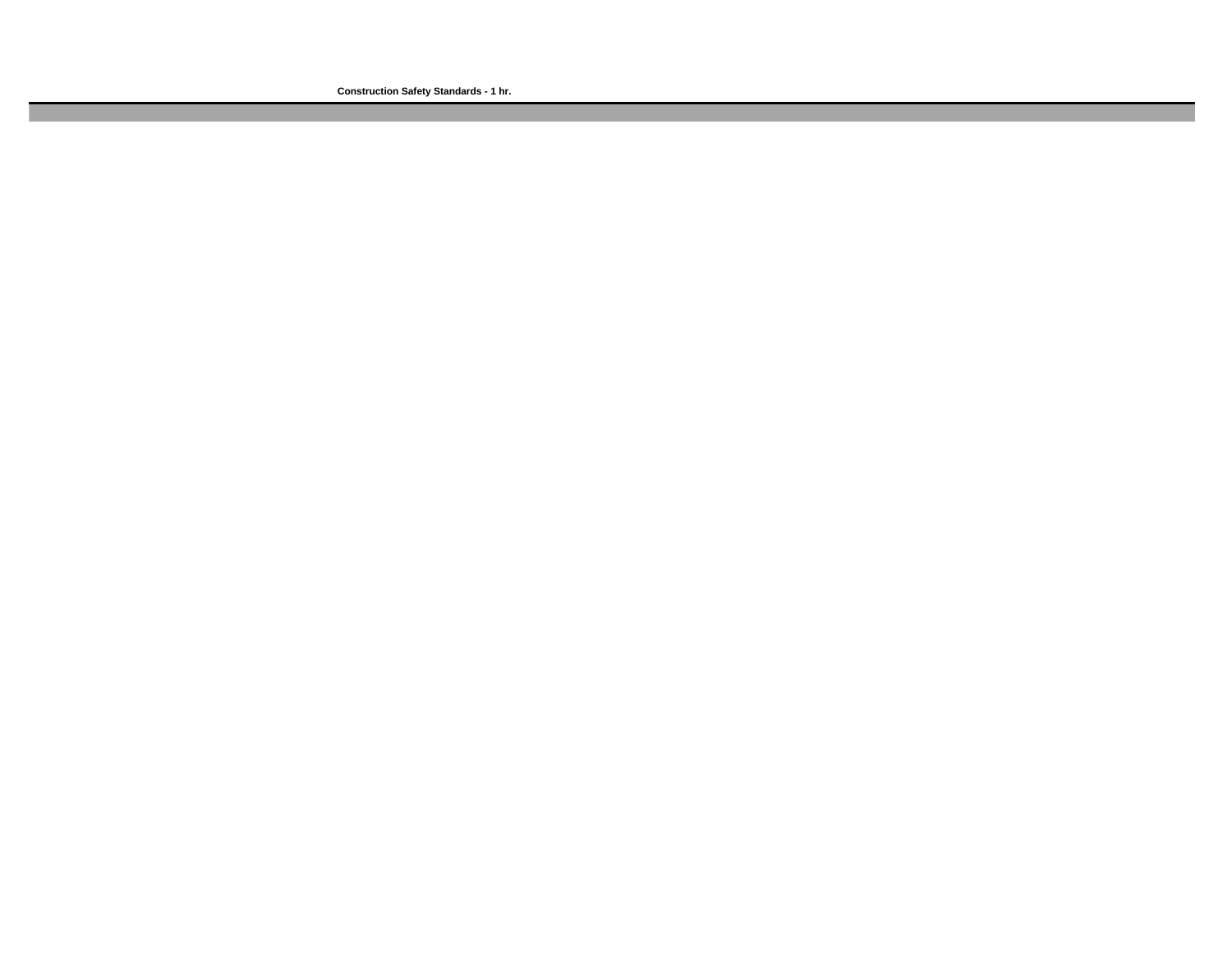# **School/Sponsor: Michigan Occupational Safety and Health Administration (MIOSHA)**

**530 W. Allegan St., Lansing, MI 48933 [www.m](http://www.michigan.gov/miosha)ichigan.gov/miosha**

**Education Provider Number:367 [Pho](http://www.missdig811.org/)ne: (517) 284-7720**

| <b>Course Nbr</b> | <b>Course Approval ID</b> | <b>Course Name</b>                                                                                           | <b>Course Type</b>                                  | Online    | <b>Credit</b><br><b>Hours</b> | <b>Approved For:</b>     | <b>Instructors</b> |
|-------------------|---------------------------|--------------------------------------------------------------------------------------------------------------|-----------------------------------------------------|-----------|-------------------------------|--------------------------|--------------------|
| C20BCC-00053      | C20-53                    | <b>Excavations: The Grave Danger</b><br>Electives-6 hrs.                                                     | <b>Residential Builders</b><br><b>Continuing Ed</b> | <b>NO</b> | 6                             | 6/17/2020 -<br>5/31/2023 |                    |
| C20BCC-00054      | C20-54                    | <b>Human Factors Engineering</b><br>Electives-6 hrs.                                                         | <b>Residential Builders</b><br><b>Continuing Ed</b> | <b>NO</b> | 6                             | 6/17/2020 -<br>5/31/2023 |                    |
| C20BCC-00055      | C20-55                    | <b>Incident Investigation</b><br>Electives-6hrs.                                                             | <b>Residential Builders</b><br><b>Continuing Ed</b> | <b>NO</b> | 6                             | 6/17/2020 -<br>5/31/2023 |                    |
| C20BCC-00056      | C20-56                    | <b>Industrial Robotic Safety</b><br>Electives-6 hrs.                                                         | <b>Residential Builders</b><br><b>Continuing Ed</b> | <b>NO</b> | 6                             | 6/17/2020 -<br>5/31/2023 |                    |
| C20BCC-00057      | C20-57                    | <b>Job Safety Analysis</b><br>Electives-3 hrs.                                                               | <b>Residential Builders</b><br><b>Continuing Ed</b> | <b>NO</b> | $\mathbf{3}$                  | 6/17/2020 -<br>5/31/2023 |                    |
| C20BCC-00058      | C20-58                    | <b>Part 10 - Cranes and Derricks</b><br>Electives-6 hrs.                                                     | <b>Residential Builders</b><br><b>Continuing Ed</b> | <b>NO</b> | 6                             | 6/17/2020<br>5/31/2023   |                    |
| C20BCC-00059      | C20-59                    | Part 12 - Scaffolds<br>Electives-6 hrs.                                                                      | <b>Residential Builders</b><br><b>Continuing Ed</b> | <b>NO</b> | 6                             | 6/17/2020 -<br>5/31/2023 |                    |
| C20BCC-00060      | C20-60                    | Part 13 - Mobile Equipment and Work Zone Safety<br>Electives-6 hrs.                                          | <b>Residential Builders</b><br><b>Continuing Ed</b> | <b>NO</b> | 6                             | 6/17/2020 -<br>5/31/2023 |                    |
| C20BCC-00061      | C20-61                    | Part 21 - Powered Industrial Trucks: What Every<br><b>Trainer and Operator Must Know</b><br>Electives-6 hrs. | <b>Residential Builders</b><br><b>Continuing Ed</b> | <b>NO</b> | $\boldsymbol{6}$              | 6/17/2020 -<br>5/31/2023 |                    |
| C20BCC-00062      | C20-62                    | Part 85 - Hazardous Energy Sources<br>Electives-6 hrs.                                                       | <b>Residential Builders</b><br><b>Continuing Ed</b> | <b>NO</b> | 6                             | 7/9/2020 -<br>5/31/2023  |                    |
| C20BCC-00063      | C20-63                    | <b>Part 380 - Occupational Noise Exposure</b><br>Electives-6 hrs.                                            | <b>Residential Builders</b><br><b>Continuing Ed</b> | <b>NO</b> | 6                             | 7/9/2020 -<br>5/31/2023  |                    |
| C20BCC-00064      | C20-64                    | Parts 6, 33, 433 - Personal Protective Equipment<br>Electives-6 hrs.                                         | <b>Residential Builders</b><br><b>Continuing Ed</b> | <b>NO</b> | 6                             | 7/9/2020 -<br>5/31/2023  |                    |
| C20BCC-00065      | $C20-65$                  | Parts 23 & 24 - Hydraulic and Mechanical Power<br><b>Presses</b><br><b>Electives -</b><br>11 hrs.            | <b>Residential Builders</b><br><b>Continuing Ed</b> | <b>NO</b> | 11                            | 7/9/2020 -<br>5/31/2023  |                    |
| C20BCC-00066      | C20-66                    | Parts 35, 90 & 490 - Confined Spaces<br>Electives- 6 hrs.                                                    | <b>Residential Builders</b><br><b>Continuing Ed</b> | <b>NO</b> | 6                             | 7/9/2020 -<br>5/31/2023  |                    |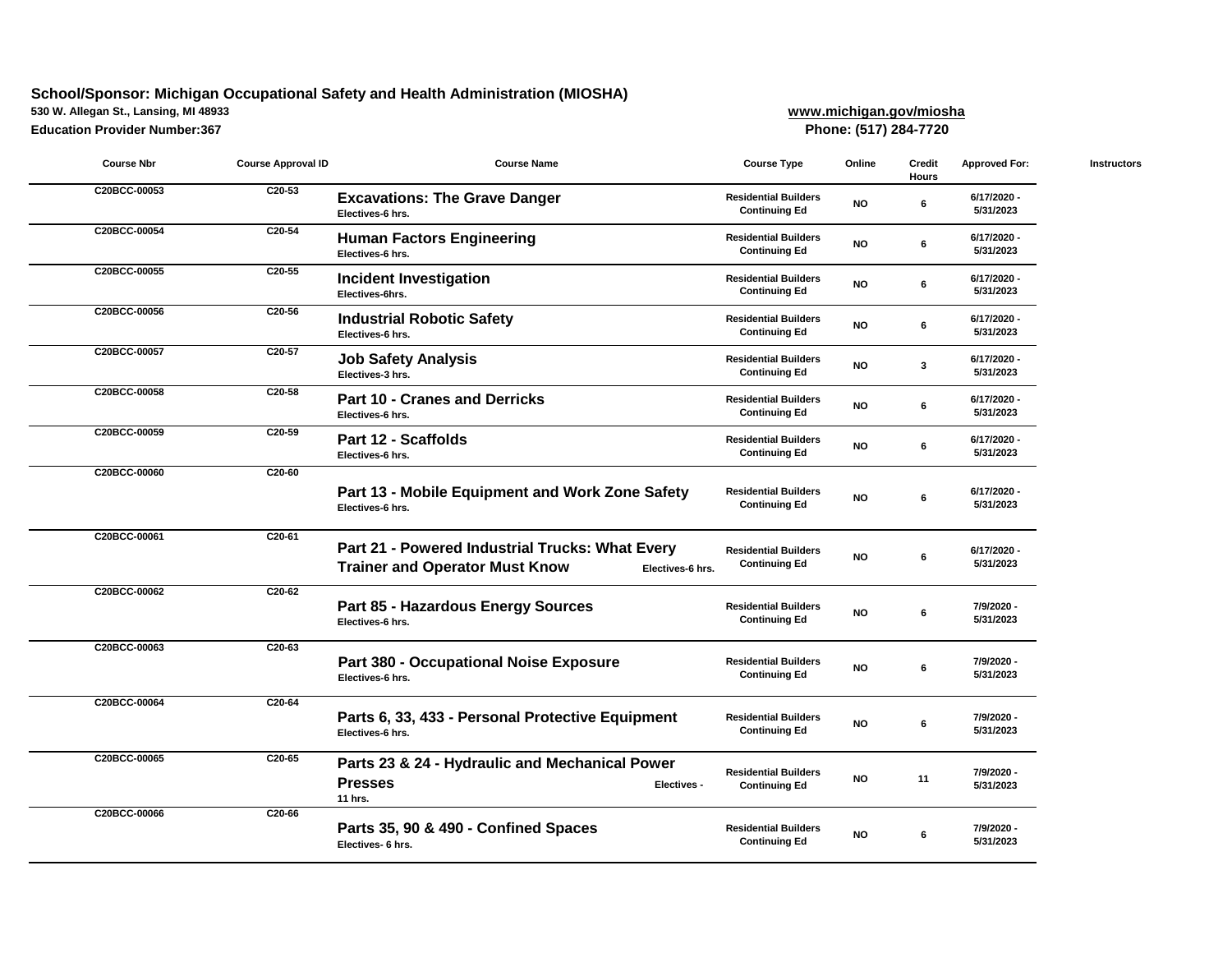| C20BCC-00067 | C20-67 | <b>Supervisor's Role in Safety and Health</b><br>Electives-6 hrs. | <b>Residential Builders</b><br><b>Continuing Ed</b> | <b>NO</b> | 7/9/2020 -<br>5/31/2023 |                                                          |
|--------------|--------|-------------------------------------------------------------------|-----------------------------------------------------|-----------|-------------------------|----------------------------------------------------------|
| C20BCC-00068 | C20-68 | <b>Understanding Industrial Laser Safety</b><br>Electives-6hrs.   | <b>Residential Builders</b><br><b>Continuing Ed</b> | <b>NO</b> | 7/9/2020 -<br>5/31/2023 | Jennifer Clark-Denson<br>Jeffrey Edgerton<br>Jim Getting |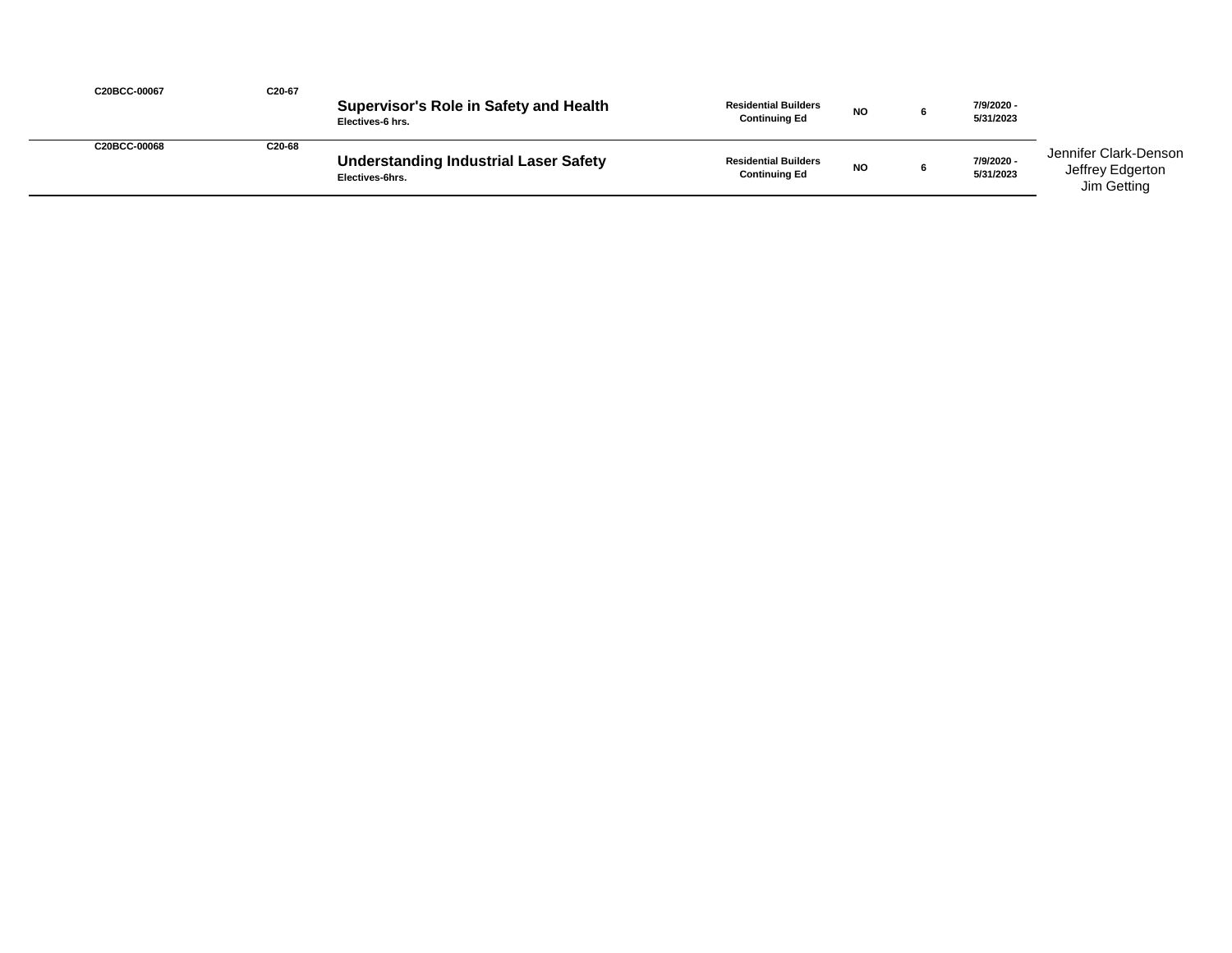| C20BCC-00069 | C20-69 | <b>Effective Safety and Health Training</b><br>Electives - 6 hrs.                                                | <b>Residential Builders</b><br><b>Continuing Ed</b> | <b>NO</b>     | 6  | 7/9/2020 -<br>5/31/2020 | Aaron Gundrum<br><b>Thomas Arthur Hansen</b><br>Rory R. Huddas                   |
|--------------|--------|------------------------------------------------------------------------------------------------------------------|-----------------------------------------------------|---------------|----|-------------------------|----------------------------------------------------------------------------------|
| C20BCC-00070 | C20-70 | <b>Part 7 - Guards for Power Transmissions</b><br>Electives - 4 hrs                                              | <b>Residential Builders</b><br><b>Continuing Ed</b> | $\mathsf{NO}$ | 4  | 7/9/2020 -<br>5/31/2023 | Christopher Johnson<br>Douglas Robert Kimmel<br>David Magno                      |
| C20BCC-00071 | C20-71 | P. 2 - Walking - Working Surfaces<br>Electives-6 hrs.                                                            | <b>Residential Builders</b><br><b>Continuing Ed</b> | $\mathsf{NO}$ | 6  | 7/9/2020 -<br>5/31/2023 | <b>Bryan Renaud</b><br>Anthony Smykla<br><b>Augustine Syrovy</b><br>Feborah Ziel |
| C20BCC-00072 | C20-72 | Part 32 - Aerial Work Platforms<br>Electives-6 hrs.                                                              | <b>Residential Builders</b><br><b>Continuing Ed</b> | $\mathsf{NO}$ | 6  | 7/9/2020 -<br>5/31/2023 | Brian S. Kellogg<br><b>Robert Atkins</b><br>John Bodnar                          |
| C20BCC-00073 | C20-73 | Parts 472 & 554 - Medical Services and First Aid,<br><b>Bloodborne Infectious Diseases</b><br>Electives - 6 hrs. | <b>Residential Builders</b><br><b>Continuing Ed</b> | <b>NO</b>     | 6  | 7/9/2020 -<br>5/31/2023 | <b>Michael Brodzik</b><br>Brenda K. Cani<br><b>Audrey Carlstom</b>               |
| C20BCC-00074 | C20-74 | <b>Behavior-Based Safety: Fundamentals and</b><br>Implementation<br>Electives-6<br>hrs.                          | <b>Residential Builders</b><br><b>Continuing Ed</b> | <b>NO</b>     | 6  | 7/9/2020 -<br>5/31/2023 |                                                                                  |
| C20BCC-00075 | C20-75 | <b>Electricity: The Invisible Killer</b><br>Electives - 3 hrs.                                                   | <b>Residential Builders</b><br><b>Continuing Ed</b> | $\mathsf{NO}$ | 3  | 7/9/2020 -<br>5/31/2023 |                                                                                  |
| C20BCC-00076 | C20-76 | <b>Asbestos and Lead Awareness</b><br>Electives-3 hrs.                                                           | <b>Residential Builders</b><br><b>Continuing Ed</b> | <b>NO</b>     | 3  | 7/9/2020 -<br>5/31/2023 |                                                                                  |
| C20BCC-00077 | C20-77 | <b>Construction Part 45 - Fall Protection</b><br>Electives-6 hrs.                                                | <b>Residential Builders</b><br><b>Continuing Ed</b> | <b>NO</b>     | 6  | 7/9/2020 -<br>5/31/2023 |                                                                                  |
| C20BCC-00078 | C20-78 | <b>Continuous Safety and Health Improvement</b><br>Electives- 6 hrs.                                             | <b>Residential Builders</b><br><b>Continuing Ed</b> | <b>NO</b>     | 6  | 7/9/2020 -<br>5/31/2023 |                                                                                  |
| C20BCC-00079 | C20-79 | <b>Health Hazards in Construction</b><br>Electives-3 hrs.                                                        | <b>Residential Builders</b><br><b>Continuing Ed</b> | $\mathsf{NO}$ | 3  | 7/9/2020 -<br>5/31/2023 |                                                                                  |
| C20BCC-00080 | C20-80 | <b>MIOSHA Construction 10-Hour Course</b><br>Electives-10 hrs.                                                   | <b>Residential Builders</b><br><b>Continuing Ed</b> | $\mathsf{NO}$ | 10 | 7/9/2020 -<br>5/31/2023 |                                                                                  |
| C20BCC-00081 | C20-81 | <b>MIOSHA Recordkeeping and Cost of Injuries</b><br>Electives-6 hrs.                                             | <b>Residential Builders</b><br><b>Continuing Ed</b> | $\mathsf{NO}$ | 6  | 7/9/2020 -<br>5/31/2023 |                                                                                  |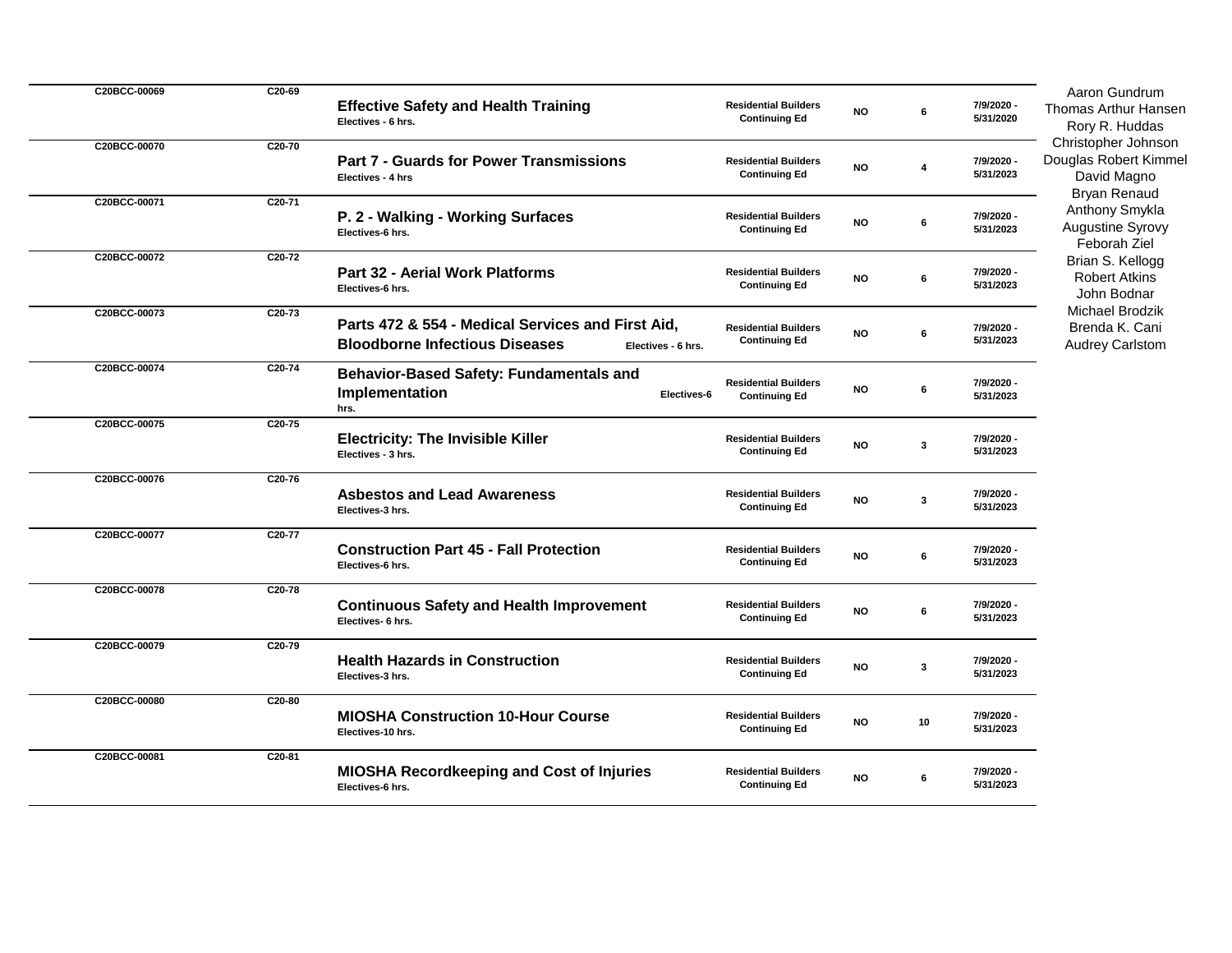| C20BCC-00082 | C20-82 |                                                                                               |                                                     |           |    |                          |
|--------------|--------|-----------------------------------------------------------------------------------------------|-----------------------------------------------------|-----------|----|--------------------------|
|              |        | <b>Understanding and Improving Your Safety Culture</b><br>Electives-6 hrs.                    | <b>Residential Builders</b><br><b>Continuing Ed</b> | <b>NO</b> | 6  | 7/9/2020 -<br>5/31/2023  |
| C20BCC-00083 | C20-83 | <b>When MIOSHA Visits</b><br>Electives-4 hrs.                                                 | <b>Residential Builders</b><br><b>Continuing Ed</b> | <b>NO</b> |    | 7/9/2020 -<br>5/31/2023  |
| C20BCC-00084 | C20-84 | <b>Recommended Practices for Safety and Health</b><br><b>Programs</b><br>Electives-11<br>hrs. | <b>Residential Builders</b><br><b>Continuing Ed</b> | <b>NO</b> | 11 | 7/9/2020 -<br>5/31/2023  |
| C20BCC-00085 | C20-85 | <b>Part 1 - General Provisions</b><br>Electives-4hrs.                                         | <b>Residential Builders</b><br><b>Continuing Ed</b> | <b>NO</b> |    | 7/21/2020 -<br>5/31/2023 |
| C20BCC-00086 | C20-86 | <b>Part 2-Masonry Wall Bracing</b><br>Electives - 4 hrs.                                      | <b>Residential Builders</b><br><b>Continuing Ed</b> | <b>NO</b> |    | 7/21/2020 -<br>5/31/2023 |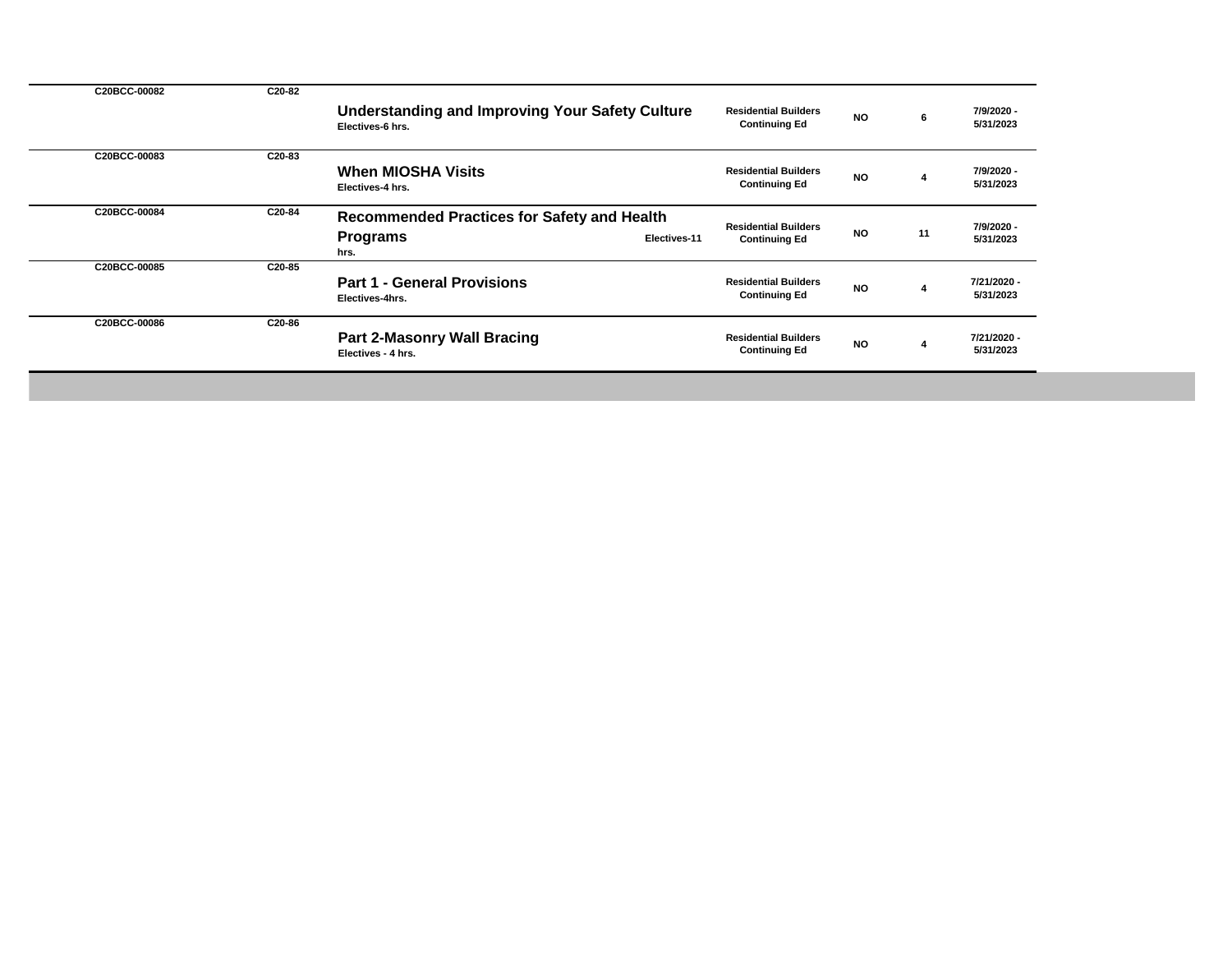# **School/Sponsor: Middleton Real Estate Training Inc**

## **Address: 901 Tower Dr #120 Troy, MI 48098**

**Education Provider Number: 103**

**[http://www](javascript:sponsorSiteWindow().middletontraining.com**

**Phone: (248) 885-8311**

| <b>Course Nbr</b> | <b>Course Approval ID</b> | <b>Course Name</b>                                                                                                                                                                                                                                                                                       | <b>Course Type</b>                                  | Online    | <b>Credit</b><br><b>Hours</b> | <b>Approved for</b>     | <b>Instructors</b>                  |
|-------------------|---------------------------|----------------------------------------------------------------------------------------------------------------------------------------------------------------------------------------------------------------------------------------------------------------------------------------------------------|-----------------------------------------------------|-----------|-------------------------------|-------------------------|-------------------------------------|
| <b>CP162A</b>     | 15429A                    | <b>Builders Pre-license #1</b><br><b>Business Management Estimating &amp; Job Costing-6 hrs</b><br>Contracts, Liability & Risk Management-6 hrs<br><b>Marketing &amp; Sales-6 hrs</b><br><b>Construction Project Management-6 hrs</b><br><b>Construction Safety Standards-6 hrs</b><br>Electives - 2 hrs | <b>Residential Builders</b><br><b>Continuing Ed</b> | No        | 32                            | 6/1/2020 -<br>5/31/2023 | Justin Kopsch<br>Lorretta J. Chmura |
| <b>CP163A</b>     | 15436A                    | <b>Builders Pre-License #2</b><br><b>Building Design &amp; Building Science - 6 hrs</b><br>Michigan Residential Code - 6 hrs<br>Regulatory & Statutory Requirements - 6 hrs<br><b>Building Sesign &amp; Building Components - 12 hrs</b>                                                                 | <b>Residential Builders</b><br><b>Continuing Ed</b> | No        | 30                            | 6/1/2020 -<br>5/31/2023 | Justin Kopsch<br>Lorretta J. Chmura |
| <b>CP164A</b>     | 15430A                    | <b>Design &amp; Building Science</b><br>Design and Building-6 hrs                                                                                                                                                                                                                                        | <b>Residential Builders</b><br><b>Continuing Ed</b> | <b>No</b> | 6                             | 6/1/2020 -<br>5/31/2023 | Justin Kopsch<br>Lorretta J. Chmura |
| <b>CP165A</b>     | 15431A                    | <b>Business Management, Estimating &amp; Job Costing,</b><br><b>Marketing and Sales</b><br>Business Management, Estimating and Job Costing-6 hrs<br><b>Marketing and Sales-6 hrs</b>                                                                                                                     | <b>Residential Builders</b><br><b>Continuing Ed</b> | No        | 12                            | 6/1/2020 -<br>5/31/2023 | Justin Kopsch<br>Lorretta J. Chmura |
| <b>CP166A</b>     | 15428A                    | <b>Project Management &amp; Scheduling</b><br>Project Management and Scheduling-6 hrs                                                                                                                                                                                                                    | <b>Residential Builders</b><br><b>Continuing Ed</b> | <b>No</b> | 6                             | 6/1/2020 -<br>5/31/2023 | Justin Kopsch<br>Lorretta J. Chmura |
| <b>CP167A</b>     | 15427A                    | <b>Construction Safety Standards</b><br><b>Construction Safety Standards-6 hrs</b>                                                                                                                                                                                                                       | <b>Residential Builders</b><br><b>Continuing Ed</b> | <b>No</b> | 6                             | 6/1/2020 -<br>5/31/2023 | Justin Kopsch<br>Lorretta J. Chmura |
| <b>CP168A</b>     | 15432A                    | <b>Contracts, Liability and Risk Management</b><br>Contracts, Liability and Risk Management-6 hrs                                                                                                                                                                                                        | <b>Residential Builders</b><br><b>Continuing Ed</b> | No        | 6                             | 6/1/2020 -<br>5/31/2023 | Justin Kopsch<br>Lorretta J. Chmura |
| <b>CP169A</b>     | 15433A                    | <b>Current Michigan Residential Code</b><br><b>Current Michigan Residential Code-6 hrs</b>                                                                                                                                                                                                               | <b>Residential Builders</b><br><b>Continuing Ed</b> | <b>No</b> | 6                             | 6/1/2020 -<br>5/31/2023 | Justin Kopsch<br>Lorretta J. Chmura |
| <b>CP170A</b>     | 15437A                    | <b>Builders Laws and Rules - 2 hrs.</b>                                                                                                                                                                                                                                                                  | <b>Residential Builders</b><br><b>Continuing Ed</b> | No        | $\mathbf{2}$                  | 6/1/2020 -<br>5/31/2023 | Justin Kopsch<br>Lorretta J. Chmura |
| <b>CP171A</b>     | 15434A                    | <b>Regulatory &amp; Statutory Requirements &amp; Building</b><br>Design & Building Components - 18 hrs.                                                                                                                                                                                                  | <b>Residential Builders</b><br><b>Continuing Ed</b> | No        | 18                            | 6/1/2020 -<br>5/31/2023 | Justin Kopsch<br>Lorretta J. Chmura |
| <b>CP296A</b>     | 15435A                    | Builders Codes, Safety and Laws - 3 hrs.                                                                                                                                                                                                                                                                 | <b>Residential Builders</b><br><b>Continuing Ed</b> | No        | 3                             | 6/1/2020 -<br>5/31/2023 | Justin Kopsch<br>Lorretta J. Chmura |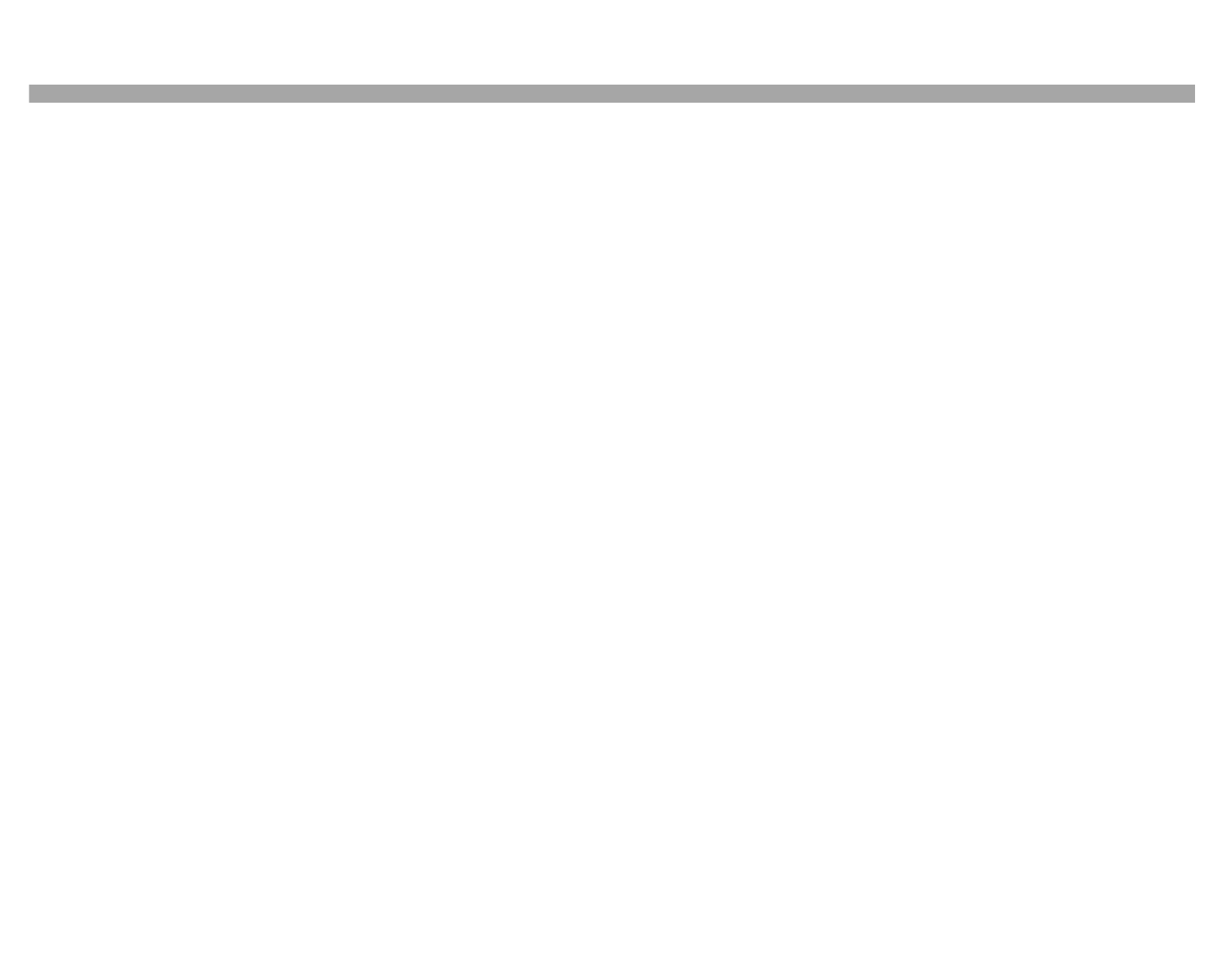# **School/Sponsor: MISS DIG 811**

**3285 Lapeer Road West, Auburn Hills, MI 48326**

**Education Provider Number: 548**

# **[www.miss](http://www.missdig811.org/)dig811.org**

**[Phone: \(24](http://www.missdig811.org/)8) 370-6400**

| <b>Course Nbr</b>                                                                                                                                                                            | <b>Course Approval ID</b> | <b>Course Name</b>                                                           | <b>Course Type</b>                                  | Online     | <b>Credit</b><br><b>Hours</b> | <b>Approved For:</b>     | <b>Instructor</b>                                                                                |  |
|----------------------------------------------------------------------------------------------------------------------------------------------------------------------------------------------|---------------------------|------------------------------------------------------------------------------|-----------------------------------------------------|------------|-------------------------------|--------------------------|--------------------------------------------------------------------------------------------------|--|
| C20BCC-00006                                                                                                                                                                                 | C20-06                    | <b>MISS DIG 811 Safe Excavation Practices - 2 hours -</b><br>Classroom       | <b>Residential Builders</b><br><b>Continuing Ed</b> | No         | $\mathbf{2}$                  | 6/1/2020 -<br>5/31/2023  | Colleen Goddard, David Bowen<br>Eric Urbain, Linda Portelli                                      |  |
| C20BCC-00018                                                                                                                                                                                 | C20-18                    | <b>MISS DIG 811 Safe Excavation Practices - 2 hours -Online</b>              | <b>Residential Builders</b><br><b>Continuing Ed</b> | Yes        | $\mathbf{2}$                  | 6/1/2020 -<br>5/31/2023  | Patrick Goddard, Paul Harding                                                                    |  |
| C20BCC-00019                                                                                                                                                                                 | C20-19                    | <b>MISS DIG 811 Safe Excavation Practices - hours -Webinar</b>               | <b>Residential Builders</b><br><b>Continuing Ed</b> | Yes        | $\mathbf{2}$                  | 6/1/2020 -<br>5/31/2023  | Colleen Goddard, David Bowen<br>Eric Urbain, Linda Portelli<br>Patrick Goddard, Paul Harding     |  |
| C20BCC-00020                                                                                                                                                                                 | C20-20                    | MISS DIG 811 OneCallAccess Tutorial - 2 hours - Online/Webinar               | <b>Residential Builders</b><br><b>Continuing Ed</b> | Yes        | $\mathbf{2}$                  | 1/19/2022 -<br>5/31/2023 | Stephanie Boe<br>Sandra Gunville                                                                 |  |
| C20BCC-00021                                                                                                                                                                                 | C20-21                    | MISS DIG 811 OneCallAccess External Plus - 1 hour - Online                   | <b>Residential Builders</b><br><b>Continuing Ed</b> | Yes        | -1                            | 1/19/2022 -<br>5/31/2023 | Patricia Preston                                                                                 |  |
| C20BCC-00022                                                                                                                                                                                 | C20-22                    | MISS DIG 811 Collaborative Design - 2 hours - Online/Webinar                 | <b>Residential Builders</b><br><b>Continuing Ed</b> | Yes        | $\mathbf 2$                   | 6/1/2020 -<br>5/31/2023  | Laura Arnold, Sandra Gunville<br>Kristyn Cormier, Stephanie Boe<br>Patricia Preston, Amanda Horn |  |
| C20BCC-00023                                                                                                                                                                                 | C20-23                    | MISS DIG 811 RMA Positive Response - 1 hour-Online                           | <b>Residential Builders</b><br><b>Continuing Ed</b> | Yes        |                               | 6/1/2020 -<br>5/31/2023  | Laura Arnold, Kristyn Cormier,<br>Amanda Horn                                                    |  |
| C20BCC-00024                                                                                                                                                                                 | C20-24                    | MISS DIG 811 Remote Member Access Database Mapping<br>System 1 hour - online | <b>Residential Builders</b><br><b>Continuing Ed</b> | Yes        |                               | 6/1/2020 -<br>5/31/2023  |                                                                                                  |  |
|                                                                                                                                                                                              |                           |                                                                              |                                                     |            |                               |                          |                                                                                                  |  |
| <b>School/Sponsor: Montrose Community Schools</b><br>Address: 301 Nanita Drive, Montrose, MI 48457<br>www.montroseschools.org<br><b>Education Provider Nbr: 556</b><br>Phone: (810) 591-8822 |                           |                                                                              |                                                     |            |                               |                          |                                                                                                  |  |
| <b>Course Nbr</b>                                                                                                                                                                            | <b>Course Approval ID</b> | <b>Course Name</b>                                                           | <b>Course Type</b>                                  | Online     | <b>Credit</b><br><b>Hours</b> | Approved for             | <b>Instructors</b>                                                                               |  |
| C20BCC-00026                                                                                                                                                                                 | C20-26                    | <b>Construction Tech - Building Trades I</b>                                 | <b>Residential Builders</b><br><b>Prelicensure</b>  | ${\sf No}$ | 90                            | 6/1/2020 -<br>5/31/2023  | Mike A Roberson                                                                                  |  |
| C20BCC-00027                                                                                                                                                                                 | C20-27                    | <b>Construction Tech - Building Trades II</b>                                | <b>Residential Builders</b><br><b>Prelicensure</b>  | No         | 90                            | 6/1/2020 -<br>5/31/2023  | Mike A Roberson                                                                                  |  |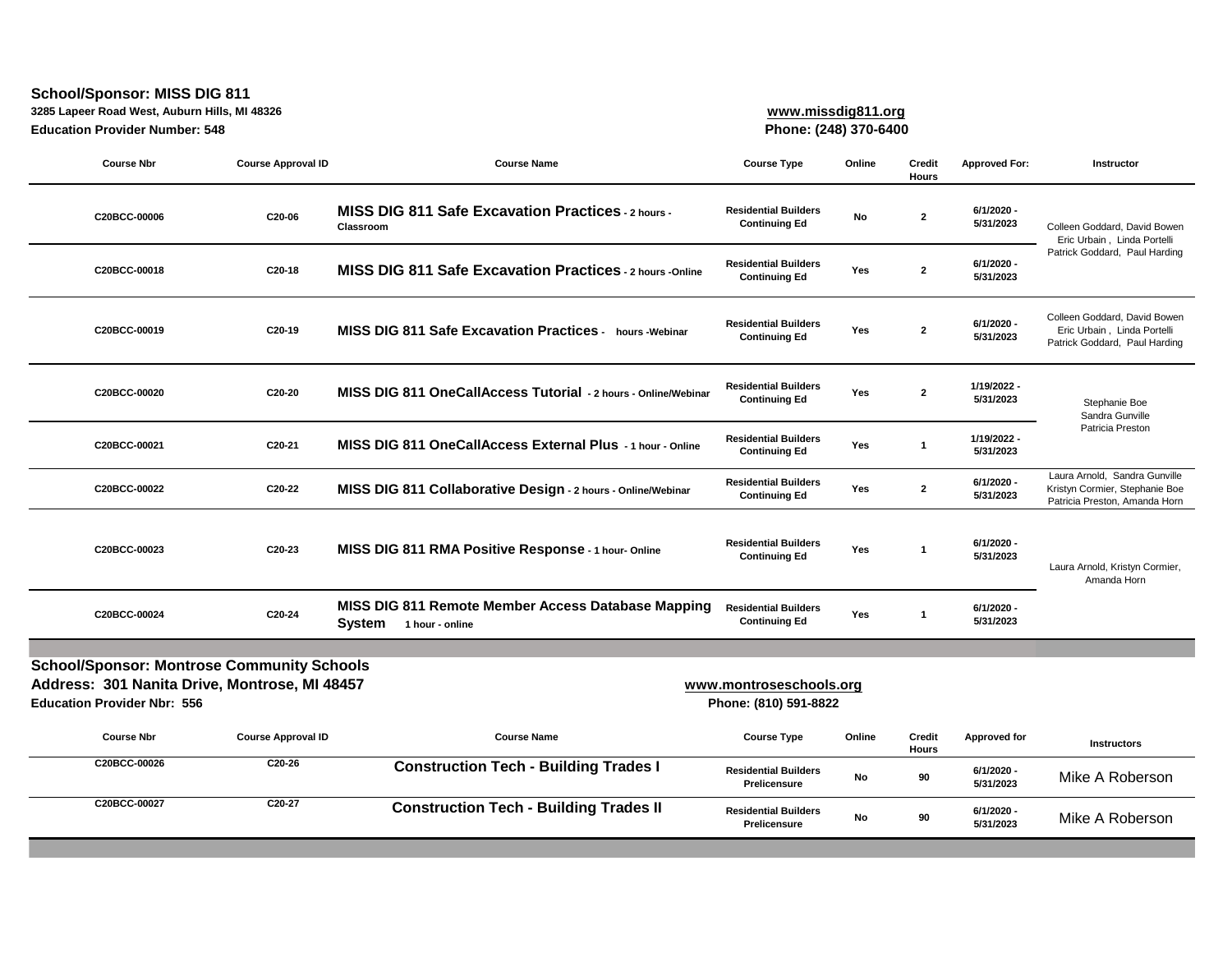# **200 Harvey, Muskegon, MI 49442 [https://www.muskegonisd.o](https://www.muskegonisd.org/career-college/ctc-new/programs/ctleed/)rg/career-college/ctc-new/programs/ctleed/ School/Sponsor: Muskegon Career Tech Center**

| <b>Education Provider Number: 497</b>                                           |                           | Phone: (231) 767-3601                                                                                                                                                                                                                                                                                                                                                                           |                                                    |           |                               |                         |                                                                    |  |
|---------------------------------------------------------------------------------|---------------------------|-------------------------------------------------------------------------------------------------------------------------------------------------------------------------------------------------------------------------------------------------------------------------------------------------------------------------------------------------------------------------------------------------|----------------------------------------------------|-----------|-------------------------------|-------------------------|--------------------------------------------------------------------|--|
| <b>Course Nbr</b>                                                               | <b>Course Approval ID</b> | <b>Course Name</b>                                                                                                                                                                                                                                                                                                                                                                              | <b>Course Type</b>                                 | Online    | <b>Credit</b><br><b>Hours</b> | <b>Approved For:</b>    | <b>Instructors</b>                                                 |  |
| C20BCC-00052                                                                    | $C20-52$                  | <b>Contruction Trades</b><br>Business Management, Estimating and Job Costing 6 hrs.<br>Design and Building Science 6 Hrs.<br>Contracts, Liability, and Risk Management 6 Hrs.<br>Marketing and Sales 6 Hrs.<br>Project Management and Scheduling 6 hrs.<br><b>Current Michigan Residential Code 6 Hrs.</b><br>Michigan Construction Safety Standards 6 hrs.<br>Subject Matter Electives 18 hrs. | <b>Residential Builders</b><br><b>Prelicensure</b> | No        | 60                            | 6/1/2020 -<br>5/31/2023 | <b>Brian Peets</b><br><b>Holly Marie Pontius</b>                   |  |
| <b>School/Sponsor: NCI Associates LTD</b>                                       |                           |                                                                                                                                                                                                                                                                                                                                                                                                 |                                                    |           |                               |                         |                                                                    |  |
| Address: PO Box 180758 Utica, MI 48318<br><b>Education Provider Number: 216</b> |                           |                                                                                                                                                                                                                                                                                                                                                                                                 | www.teamNCI.com<br>Phone: (586) 247-9800           |           |                               |                         |                                                                    |  |
| <b>Course Nbr</b>                                                               | <b>Course Approval ID</b> | <b>Course Name</b>                                                                                                                                                                                                                                                                                                                                                                              | <b>Course Type</b>                                 | Online    | <b>Credit</b><br><b>Hours</b> | <b>Approved For</b>     | <b>Instructors</b>                                                 |  |
| C20BCC-00001                                                                    | C20-01                    | <b>Res-301 Builders Prelicense Training</b><br><b>Business Management, Estimating and Job Costing-6</b><br><b>Design and Building Science-8</b><br><b>Contracts, Liability and Risk Management-9</b><br><b>Marketing and Sales-8</b><br><b>Project Management and Scheduling-8</b><br><b>Residential Code-9</b><br><b>Construction Safety Standards - 6</b><br>Electives - 6                    | <b>Residential Builders</b><br>Prelicensure        | <b>No</b> | 60                            | 6/1/2020 -<br>5/31/2023 | <b>Mechael Morad</b><br><b>Donald Pratt</b><br><b>Daniel Pratt</b> |  |
| C20BCC-00002                                                                    | C20-02                    | <b>Res-301 Builders Prelicense Training</b><br><b>Business Management, Estimating and Job Costing-6</b><br><b>Design and Building Science-8</b><br><b>Contracts, Liability and Risk Management-9</b><br><b>Marketing and Sales-8</b><br><b>Project Management and Scheduling-8</b><br><b>Residential Code-9</b><br><b>Construction Safety Standards - 6</b><br>Electives - 6                    | <b>Residential Builders</b><br><b>Prelicensure</b> | Yes       | 60                            | 6/1/2020 -<br>5/31/2023 | <b>Mechael Morad</b><br><b>Donald Pratt</b><br><b>Daniel Pratt</b> |  |

**School/Sponsor: Newaygo County RESA 4645 West Career Pathway, Fremont, MI 49412**

**Education Provider Number: 496**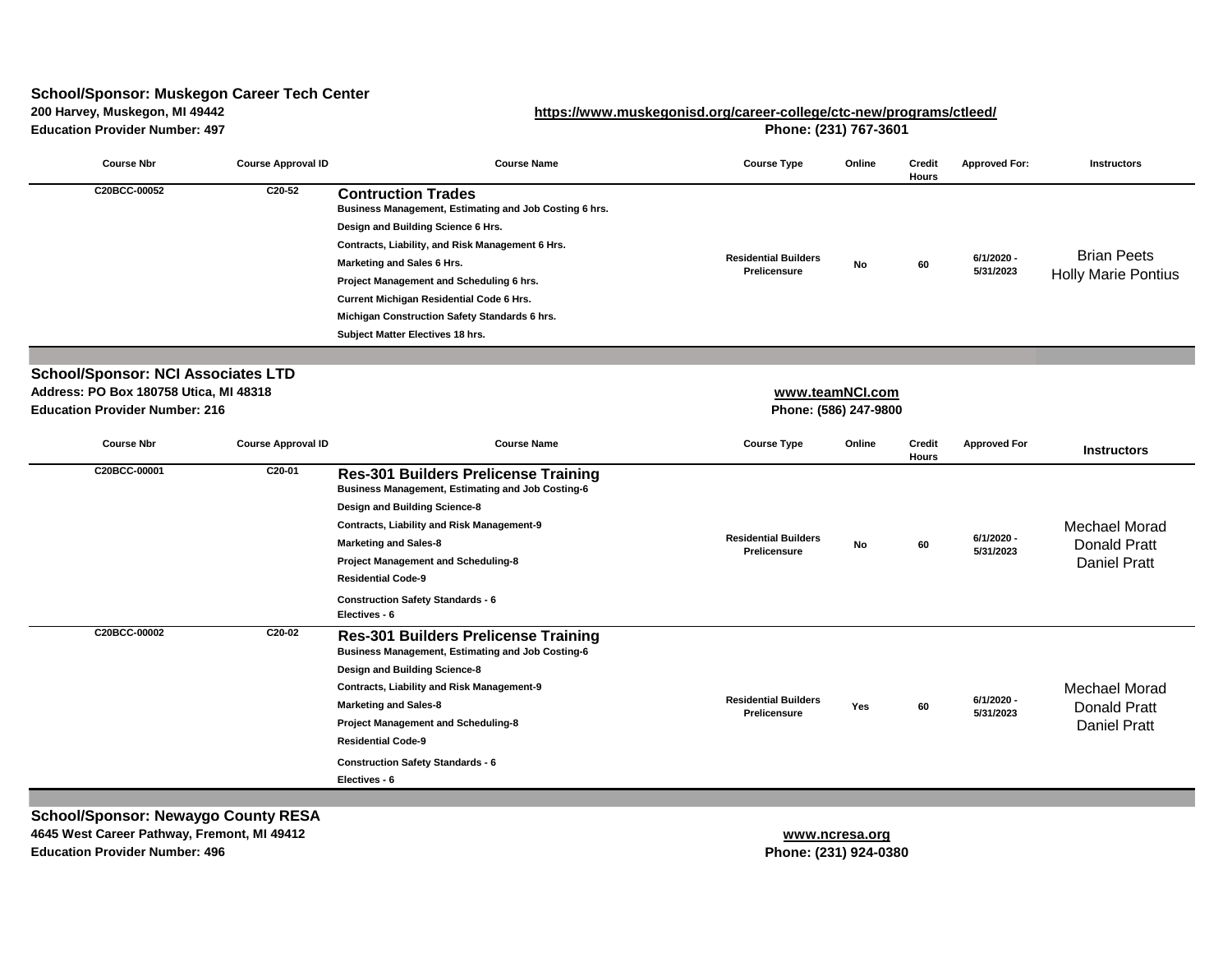| <b>Course Nbr</b> | <b>Course Approval ID</b> | <b>Course Name</b>                                                                           | <b>Course Type</b>          | Online    | Credit<br><b>Hours</b> | <b>Approved For:</b> | <b>Instructors</b> |
|-------------------|---------------------------|----------------------------------------------------------------------------------------------|-----------------------------|-----------|------------------------|----------------------|--------------------|
| C20BCC-00045      | C20-45                    | <b>60 Hour Construction Trades</b><br>Business Management, Estimating and Job Costing 6 hrs. |                             |           |                        |                      |                    |
|                   |                           | Design and Building Science 6 Hrs.                                                           |                             |           |                        |                      |                    |
|                   |                           | Contracts, Liability, and Risk Management 6 Hrs.                                             | <b>Residential Builders</b> |           |                        | 6/1/2020 -           |                    |
|                   |                           | Marketing and Sales 6 Hrs.                                                                   | <b>Prelicensure</b>         | <b>No</b> | 60                     | 5/31/2023            | Chris Aebig        |
|                   |                           | <b>Project Management and Scheduling 6 hrs.</b>                                              |                             |           |                        |                      |                    |
|                   |                           | <b>Current Michigan Residential Code 6 Hrs.</b>                                              |                             |           |                        |                      |                    |
|                   |                           | <b>Subject Matter Electives 18 Hrs.</b>                                                      |                             |           |                        |                      |                    |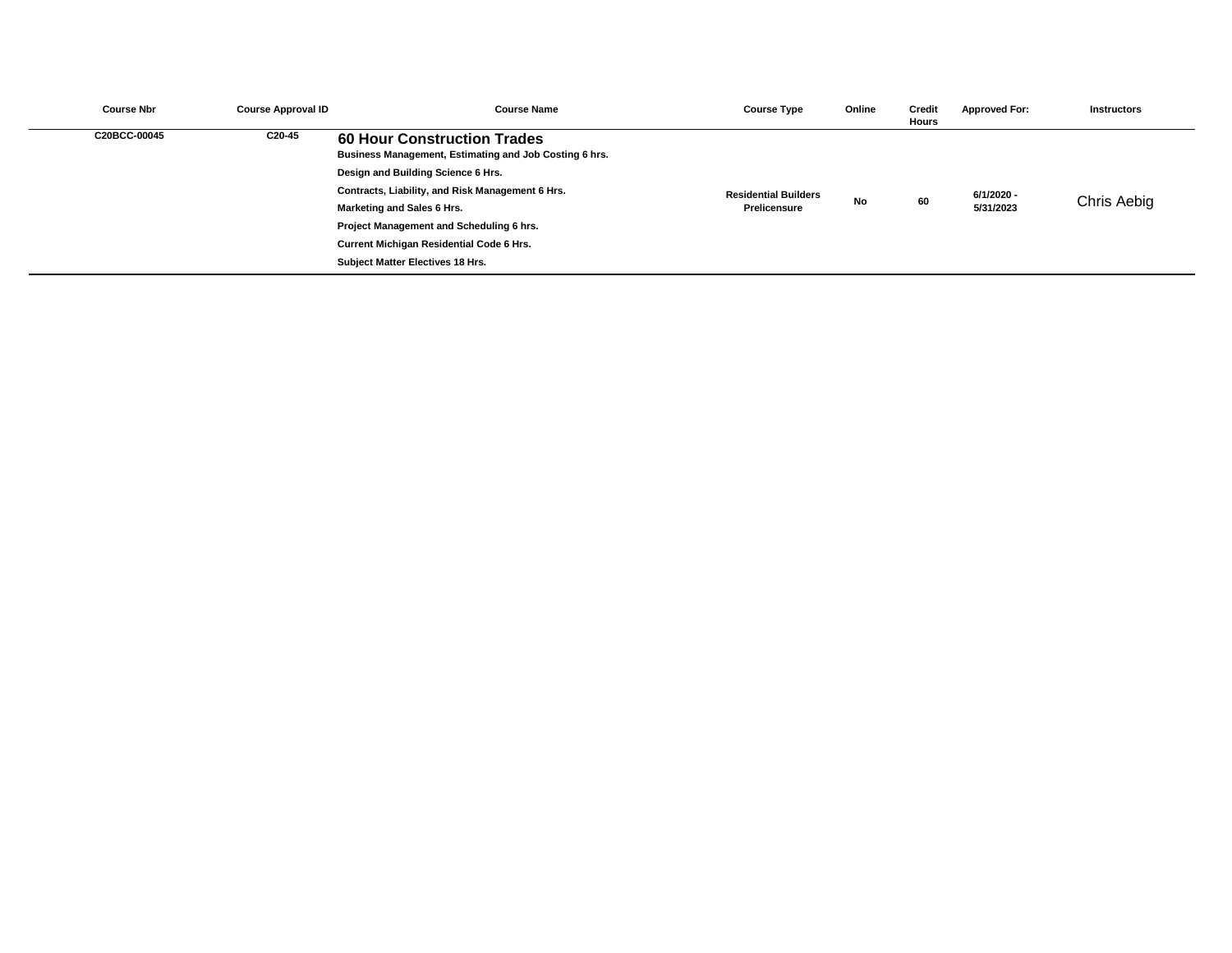#### **Course Nbr Course Approval ID Course Name Course Type Online Credit Hours Approved For: Instructors 60 Hour Consturction Supervision Business Management, Estimating and Job Costing 6 hrs. Design and Building Science 6 Hrs. Contracts, Liability, and Risk Management 6 Hrs. Marketing and Sales 6 Hrs. Project Management and Scheduling 6 hrs. Current Michigan Residential Code 6 Hrs. Subject Matter Electives 18 Hrs. Course Nbr Course Approval ID Course Name Course Type Online Credit Hours Approved For: Instructors Building Trades Business Management, Estimating and Job Costing 6 hrs. Design and Building Science 6 Hrs. Contracts, Liability, and Risk Management 6 Hrs. Marketing and Sales 6 Hrs. Project Management and Scheduling 6 hrs. Current Michigan Residential Code 6 Hrs. Subject Matter Electives 18 Hrs. Course Nbr Course Approval ID Course Name Course Type Online Credit Hours Approved For: Instructors MI 3 Hour CE: Code, Law, Safety The 2015 Michigan Residential Code-Now with Energy Efficiency-1 hr Licensing Law-Stay Current, Stay Compliant-1 hr Trench and Excavation Safety-Slope It, Shore It, Shield It-1 hr From the Ground Up Building Codes and Laws related to the licensed occupation-1 hr Changes in Construction and buiness management laws - 1 hr Safety- 1 hr. Designing for Energy Efficiency [www.wbr](http://www.wbrc.k12.mi.us/)c.k12.mi.us Education Provider Number: 564** Phone: (989) 343-2020 **C22BCC-00004 C22-04 Residential Builders Prelicensure No <sup>60</sup> 2/28/2022 - 5/31/2023** Brian M. Klein **Address: PO Box 449, Pewaukee, WI 53072 Education Provider Number: 557 School/Sponsor: Ogemaw Heights High School Address: 960 S. M-33, West Branch, MI 48661 Phone: (888) 564-9098 Residential Builders Continuing Ed Yes Address: 2525 Aero Park Drive, Traverse City, MI 49686 Education Provider Number: 192 C20BCC-00039 C20-39 School/Sponsor: PDH Academy 60 C20BCC-00088 C20-88 School/Sponsor: Northwestern Michigan College** Devin L. Hill **Residential Builders Prelicensure Residential Builders Continuing Ed Yes <sup>3</sup> 6/1/2020 - 5/31/2023 9/24/2020- 5/31/2023** Glen Stancik **3 http://www.nmc.edu Phone: (231) 995-2777 8/31/2020 - 5/31/2023** Steve Preins **[www.pdhco](http://www.pdhcontractors.com/)ntractors.com Residential Builders 9/24/2020- C20BCC-00092 C20-92 C20BCC-00091 C20-91**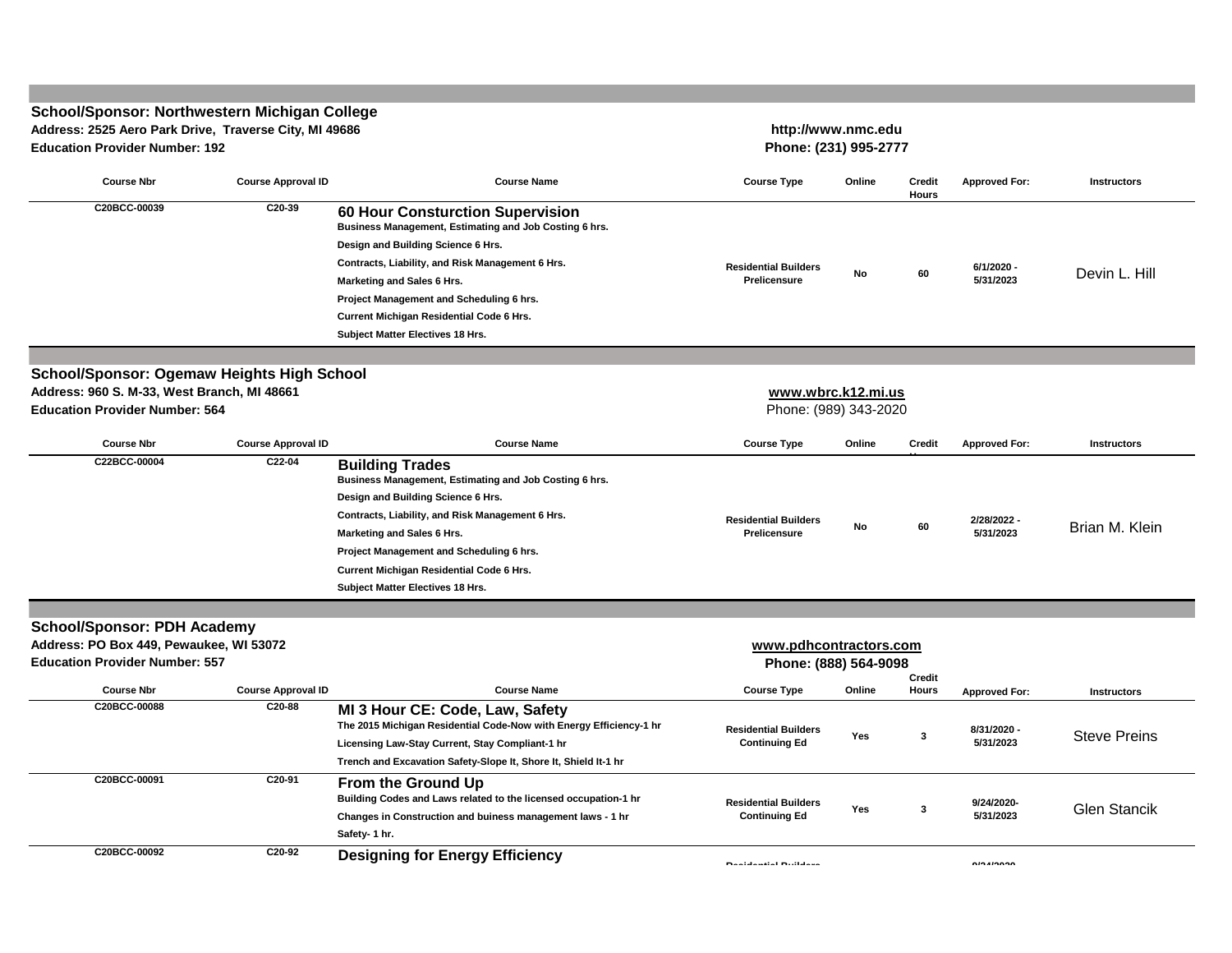|              |        | <b>General Building Energy Concerns- 2 hrs</b><br>Efficiency by Design - 3 hrs        | Residential Bullders<br><b>Continuing Ed</b>        | <b>Yes</b> | <b>YIZ4IZUZU-</b><br>5/31/2023 | Paul F. Spite |
|--------------|--------|---------------------------------------------------------------------------------------|-----------------------------------------------------|------------|--------------------------------|---------------|
| C20BCC-00093 | C20-93 | That Dangerous Damp: Dealing with Water Inside<br>Design and Building Science - 5 hrs | <b>Residential Builders</b><br><b>Continuing Ed</b> | Yes        | 9/24/2020-<br>5/31/2023        | Paul F. Spite |
| C20BCC-00094 | C20-94 | <b>Aging in Place: Eliminating Traps</b><br>Design and Building Science - 5 hrs       | <b>Residential Builders</b><br><b>Continuing Ed</b> | Yes        | 9/24/2020-<br>5/31/2023        | Paul F. Spite |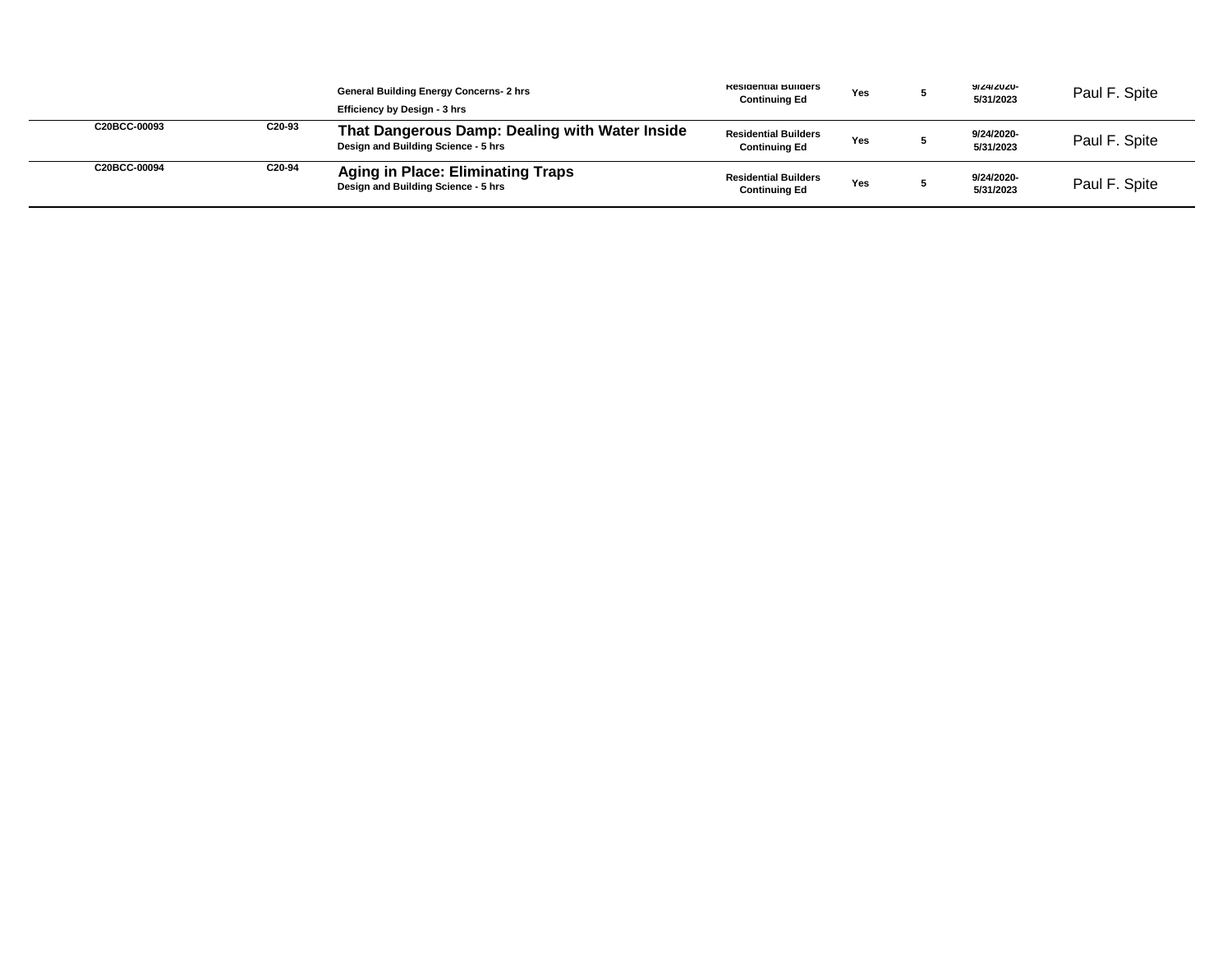#### **School/Sponsor: Petoskey Public Schools Address: 1130 Howard Street, Petoskey, MI 49770 Education Provider Number: 570**

#### **[www.petosk](http://www.petoskeyschools.org/)eyschools.org**

**Phone: (231) 348-2161**

| <b>Course Nbr</b>                                                                                        | <b>Course Approval ID</b> | <b>Course Name</b>                                                                                                                                                                                                                                                                                                                                                                         | <b>Course Type</b>                                      | Online | <b>Credit</b><br><b>Hours</b> | Approved                  | <b>Instructors</b> |
|----------------------------------------------------------------------------------------------------------|---------------------------|--------------------------------------------------------------------------------------------------------------------------------------------------------------------------------------------------------------------------------------------------------------------------------------------------------------------------------------------------------------------------------------------|---------------------------------------------------------|--------|-------------------------------|---------------------------|--------------------|
| C22BCC-00010                                                                                             | C22-10                    | <b>Construction Trades</b><br>Business Management, Estimating & Job Costing-6 hrs.<br>Design and Building Science - 6 hrs.<br>Contracts, Liability, and Risk Management-6 hrs.<br>Marketing and Sales-6 hrs.<br>Project Management and Scheduling-6 hrs.<br>Current Michigan Residential Code-6 hrs.<br>Michigan Construction Safety Standards- 6 hrs.<br>Subject Matter Electives-18 hrs. | <b>Residential Builder</b><br>Prelicensure              | No     | 60                            | 5/31/2022 -<br>5/31/2023  | Jacob Griffin      |
|                                                                                                          |                           |                                                                                                                                                                                                                                                                                                                                                                                            |                                                         |        |                               |                           |                    |
| <b>School/Sponsor: Real Estate Training for U</b><br>Address: 1486 Washtenaw Avenue, Ypsilanti, MI 48197 |                           |                                                                                                                                                                                                                                                                                                                                                                                            |                                                         |        |                               |                           |                    |
| <b>Education Provider Number: 372</b>                                                                    |                           |                                                                                                                                                                                                                                                                                                                                                                                            | www.realestatetrainingforu.com<br>Phone: (877) 755-2121 |        | Credit                        |                           |                    |
| <b>Course Nbr</b>                                                                                        | <b>Course Approval ID</b> | <b>Course Name</b>                                                                                                                                                                                                                                                                                                                                                                         | <b>Course Type</b>                                      | Onine  | <b>Hours</b>                  | <b>Approved</b>           | <b>Instructors</b> |
| C20BCC-00028                                                                                             | C20-28                    | <b>Builders Prelicensing 1</b><br>Business Management, Estimating and Job Costing-6 hrs.<br>Contracts, Liability, and Risk Management-6 hrs.<br>Marketing and Sales-6 hrs.<br>Project Management and Scheduling-6 hrs.<br>Subject Matter Electives-6 hrs.                                                                                                                                  | <b>Residential Builders</b><br><b>Prelicensure</b>      | No     | 30                            | $6/1/2020 -$<br>5/31/2023 | Loren Romain       |
| C20BCC-00029                                                                                             | C20-29                    | <b>Builders Prelicensing 2</b><br>Design and Building Science-6 hrs.<br>Michigan Residential Code-6 hrs.<br>Michigan Construction Safety Standards-6 hrs.<br>Subject Matter Electives-12 hrs.                                                                                                                                                                                              | <b>Residential Builders</b><br><b>Prelicensure</b>      | No     | 30                            | 6/1/2020 -<br>5/31/2023   | Loren Romain       |
| C20BCC-00030                                                                                             | C20-30                    | <b>Online: Builder Prelicensing 1</b><br>Business Management, Estimating and Job Costing-6 hrs.<br>Contracts, Liability, and Risk Management-6 hrs.<br>Marketing and Sales-6 hrs.<br>Project Management and Scheduling-6 hrs.<br>Subject Matter Electives-6 hrs.                                                                                                                           | <b>Residential Builders</b><br>Prelicensure             | Yes    | 30                            | $6/1/2020 -$<br>5/31/2023 | Loren Romain       |
| C20BCC-00031                                                                                             | $C20-31$                  | <b>Online: Builder Prelicensing 2</b><br>Design and Building Science-6 hrs.<br>Current Michigan Residential Code-6 hrs.<br>Michigan Construction Safety Standards-6 hrs.                                                                                                                                                                                                                   | <b>Residential Builders</b><br>Prelicensure             | Yes    | 30                            | 6/1/2020 -<br>5/31/2023   | Loren Romain       |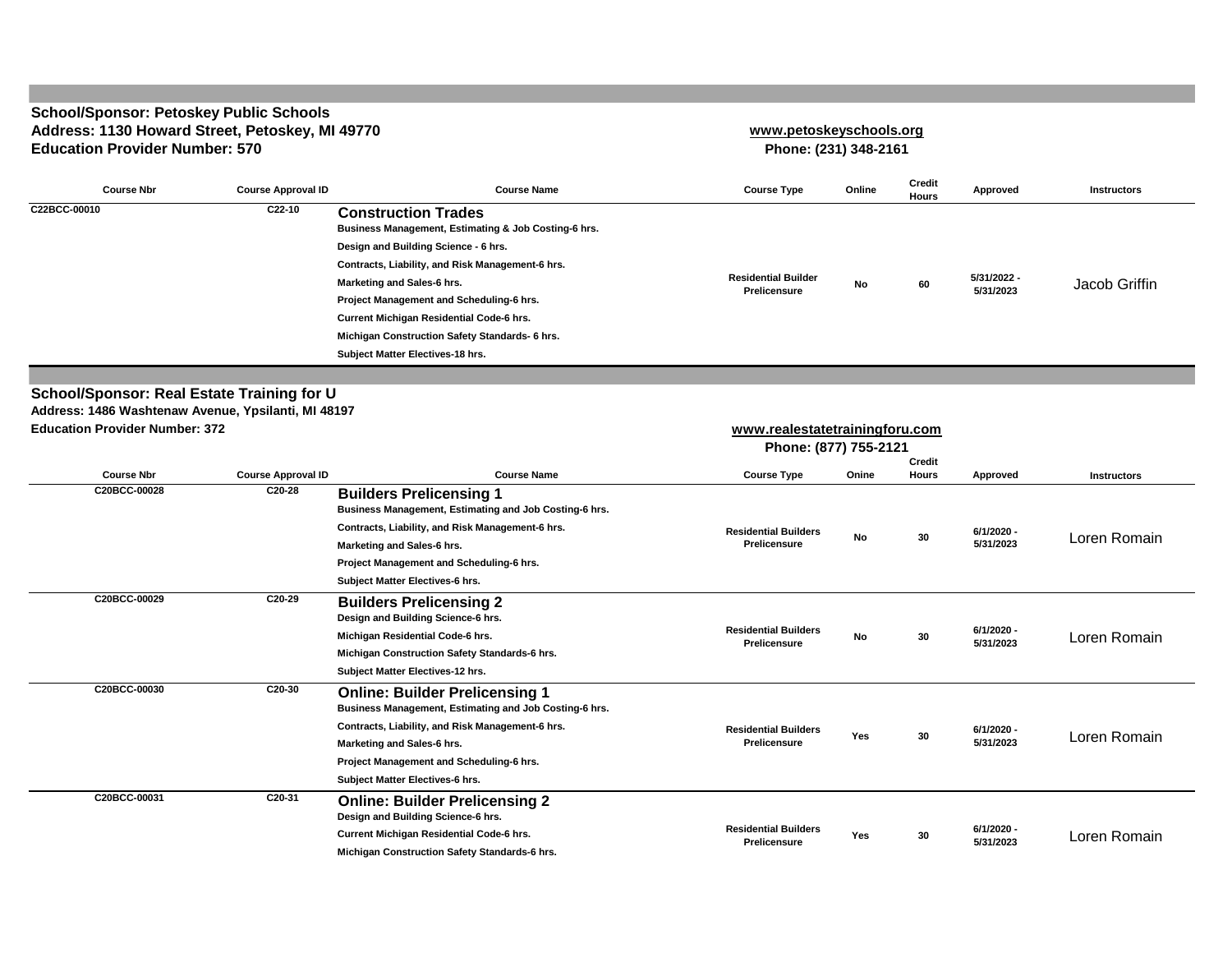|              |        | Subject Matter Electives-12 hrs.                                                                    |                                                    |           |    |                         |              |
|--------------|--------|-----------------------------------------------------------------------------------------------------|----------------------------------------------------|-----------|----|-------------------------|--------------|
| C20BCC-00032 | C20-32 | <b>Home Study: Builder Prelicensing 1</b><br>Business Management, Estimating and Job Costing-6 hrs. |                                                    |           |    |                         |              |
|              |        | Contracts, Liability and Risk Management-6 hrs.                                                     | <b>Residential Builders</b>                        |           | 30 | 6/1/2020 -<br>5/31/2023 | Loren Romain |
|              |        | <b>Marketing and Sales-6 hrs.</b>                                                                   | <b>Prelicensure</b>                                | No        |    |                         |              |
|              |        | Project Management and Scheduling- 6 hrs.                                                           |                                                    |           |    |                         |              |
|              |        | Subject Matter Electives-6 hrs.                                                                     |                                                    |           |    |                         |              |
| C20BCC-00033 | C20-33 | Home Study: Builder Prelicensing 2                                                                  |                                                    |           |    |                         |              |
|              |        | Design and Building Science-6 hrs.                                                                  |                                                    |           |    |                         |              |
|              |        | Michigan Residential Code-6 hrs.                                                                    | <b>Residential Builders</b><br><b>Prelicensure</b> | <b>No</b> | 30 | 6/1/2020-<br>5/31/2023  | Loren Romain |
|              |        | Michigan Construction Safety Standards-6 hrs.                                                       |                                                    |           |    |                         |              |
|              |        | Subject Matter Electives-12 hrs.                                                                    |                                                    |           |    |                         |              |
|              |        |                                                                                                     |                                                    |           |    |                         |              |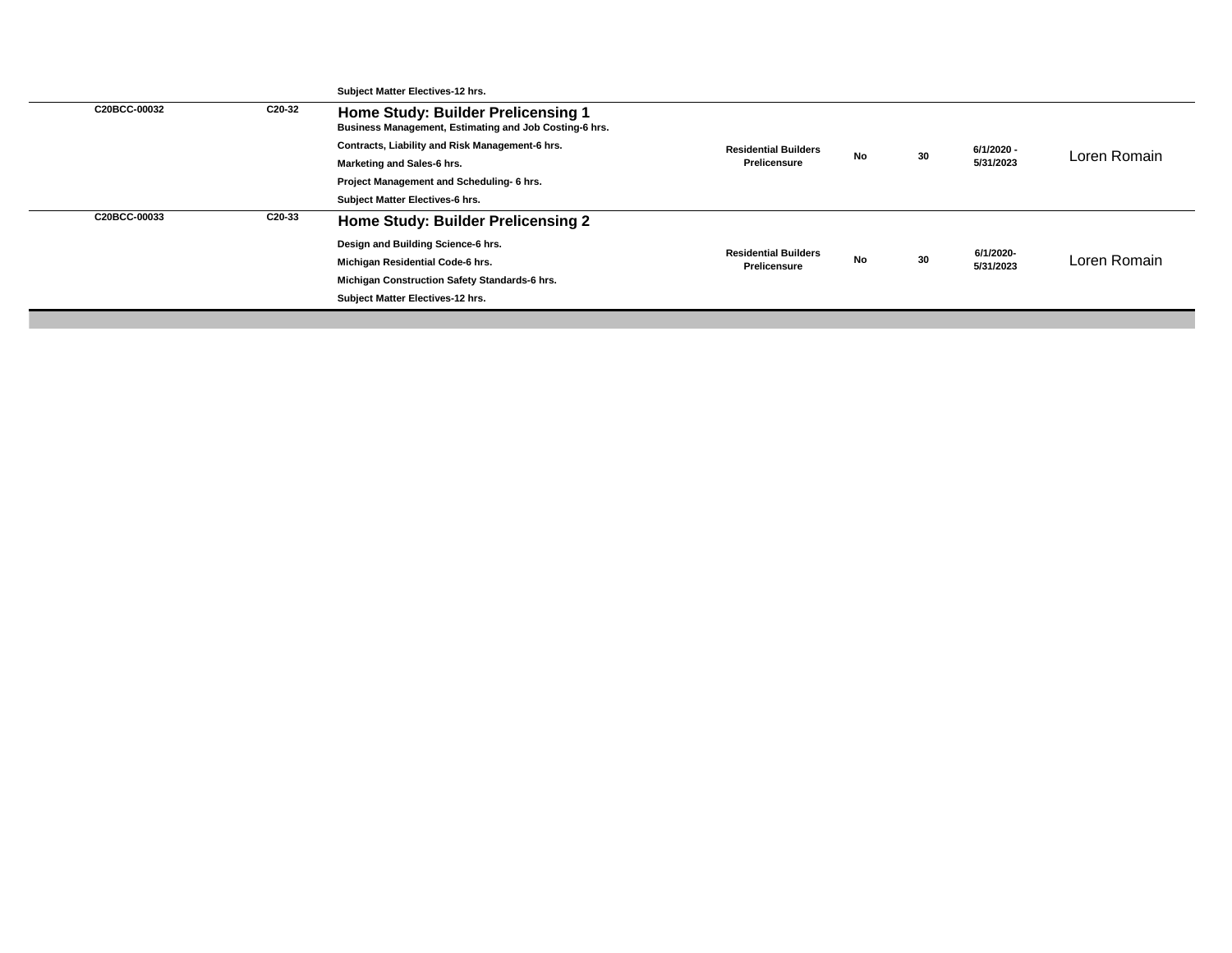## **School/Sponsor: Residential Builders Proprietary School, LLC Address: 269 Harris Road, Ypsilanti, MI 48198 Education Provider Number: 558 email: rbpschool@yahoo.com**

# **Phone: (734) 487-8770**

| <b>Course Nbr</b>                                                                                                           | <b>Course Approval ID</b> | <b>Course Name</b>                                                                                                                                                                                                                                                                                                                                                                                | <b>Course Type</b>                                 | Online                                           | <b>Credit</b><br><b>Hours</b> | <b>Approved</b>          | <b>Instructors</b>   |
|-----------------------------------------------------------------------------------------------------------------------------|---------------------------|---------------------------------------------------------------------------------------------------------------------------------------------------------------------------------------------------------------------------------------------------------------------------------------------------------------------------------------------------------------------------------------------------|----------------------------------------------------|--------------------------------------------------|-------------------------------|--------------------------|----------------------|
| C21BCC-00009                                                                                                                | C21-09                    | <b>3 Hour Continuation Course</b><br>Michigan Construction Safety Standards- 3 hrs.                                                                                                                                                                                                                                                                                                               | <b>Residential Builder</b><br><b>Continuing Ed</b> | No                                               | $\mathbf{3}$                  | 7/28/2021 -<br>5/31/2023 | <b>Myron Jenkins</b> |
| C21BCC-00010                                                                                                                | $C21-10$                  | <b>60 Hour Pre-License Course</b><br>Business Management, Estimating & Job Costing-6 hrs.<br>Design and Building Science - 6 hrs.<br>Contracts, Liability, and Risk Management-6 hrs.<br>Marketing and Sales-6 hrs.<br>Project Management and Scheduling-6 hrs.<br>Current Michigan Residential Code-6 hrs.<br>Michigan Construction Safety Standards- 6 hrs.<br>Subject Matter Electives-18 hrs. | <b>Residential Builders</b><br>Prelicensure        | No                                               | 60                            | 7/28/2021 -<br>5/31/2023 | <b>Myron Jenkins</b> |
| C21BCC-00011                                                                                                                | $C21-11$                  | <b>General Construction Labor</b><br>General Construction Labor for entry-level Construction Laborer for Residential<br><b>Construction and Maintenance-64 hrs.</b>                                                                                                                                                                                                                               | <b>Residential Builder</b><br><b>Continuing Ed</b> | No                                               | 64                            | 7/28/2021 -<br>5/31/2021 | <b>Myron Jenkins</b> |
| C21BCC-00012                                                                                                                | $C21-12$                  | <b>Carpentry - Continuing Education Specializing in</b><br>Carpentry<br>Carpentry - Continuing Education Specializing in Carpentry-135 hrs.                                                                                                                                                                                                                                                       | <b>Residential Builder</b><br><b>Continuing Ed</b> | No                                               | 135                           | 7/28/2021 -<br>5/31/2023 | <b>Myron Jenkins</b> |
|                                                                                                                             |                           |                                                                                                                                                                                                                                                                                                                                                                                                   |                                                    |                                                  |                               |                          |                      |
| <b>School/Sponsor: Train 2 Build</b><br>Address: 959 Carver Road, Climax, MI 49034<br><b>Education Provider Number: 561</b> |                           |                                                                                                                                                                                                                                                                                                                                                                                                   |                                                    | www.traintobuildnow.com<br>Phone: (517) 719-1690 |                               |                          |                      |
| <b>Course Nbr</b>                                                                                                           | <b>Course Approval ID</b> | <b>Course Name</b>                                                                                                                                                                                                                                                                                                                                                                                | <b>Course Type</b>                                 | Online                                           | <b>Credit</b><br><b>Hours</b> | <b>Approved</b>          | <b>Instructors</b>   |
| C22BCC-00001                                                                                                                | C22-01                    | <b>Michigan Builders License Training Course</b><br>Business Management, Estimating & Job Costing-6 hrs.<br>Design & Building Science-6 hrs.<br>Contracts, Liability & Risk Management-6 hrs.<br>Marketing & Sales-6 hrs.<br>Project Management & Scheduling-6 hrs.<br><b>Current Michigan Residential Codes-6 hrs.</b><br>Subject Matter Electives-18 hrs.                                       | <b>Residential Builder</b><br><b>Prelicensure</b>  | No                                               | 60                            | 1/31/2022 -<br>5/31/2023 | <b>Albert Esser</b>  |

**School/Sponsor: Washtenaw Community College Address: 4800 E Huron River Drive, Ann Arbor, MI 48105 Education Provider Number: 383 [w](http://www.wccnet.edu/)ww.wccnet.edu**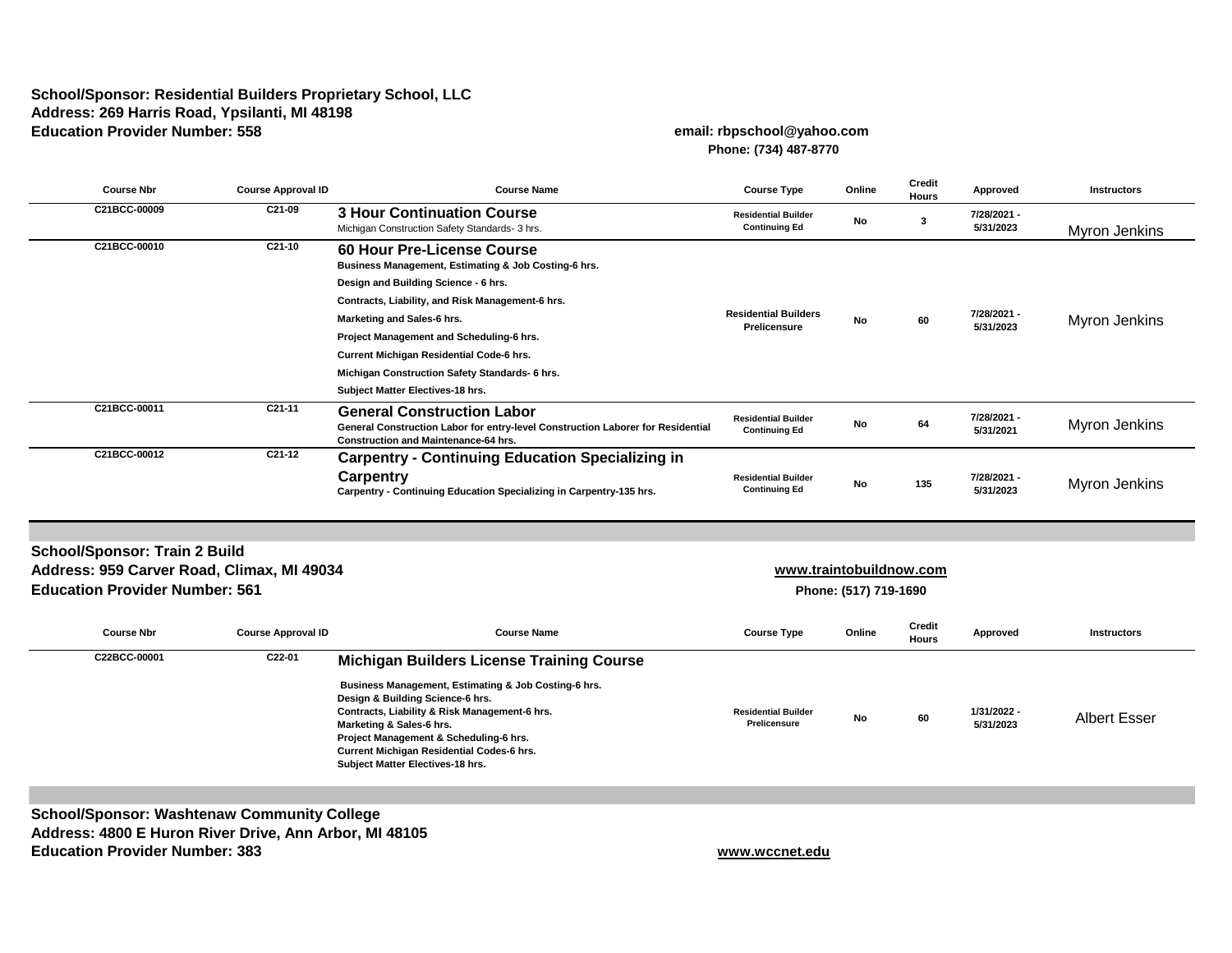#### **Phone: (734) 973-3622**

| <b>Course Nbr</b> | <b>Course Approval ID</b> | <b>Course Name</b>                                                                                                                                                                                                                                                                                                                                                                                                                              | <b>Course Type</b>                                 | Online    | <b>Credit</b><br><b>Hours</b> | Approved                | <b>Instructors</b>                                              |
|-------------------|---------------------------|-------------------------------------------------------------------------------------------------------------------------------------------------------------------------------------------------------------------------------------------------------------------------------------------------------------------------------------------------------------------------------------------------------------------------------------------------|----------------------------------------------------|-----------|-------------------------------|-------------------------|-----------------------------------------------------------------|
| C19BCC-00002      | C19-03                    | <b>Residential Construction Licensing, Contracts and</b><br><b>Start Up</b>                                                                                                                                                                                                                                                                                                                                                                     |                                                    |           |                               |                         |                                                                 |
|                   |                           | Business Management, Estimating & Job Costing - 6 hrs.<br>Design & Building Science - 6 hrs.<br>Contracts, Liability, and Risk Management - 6 hrs.<br>Marketing and Sales - 6 hrs.<br>Project Management and Scheduling-3.5 hrs.<br>Current Michigan Residential Code - 5.25 hrs.<br><b>Construction Safety Standards - 1.5 hrs.</b>                                                                                                            | <b>Residential Builders</b><br><b>Prelicensure</b> | <b>No</b> | 45                            | 6/1/2020 -<br>5/31/2023 | <b>Heath Elrod</b><br><b>Cristy Lindemann</b><br>Loukas Kovanis |
| C19BCC-00003      | C19-04                    | Subject Matter Electives - 10.75 hrs.<br><b>Construction Safety &amp; MIOSHA Regulation</b><br>Business Management, Estimating & Job Costing - 3 hrs.<br><b>Contstruction Safety Standards-6 hrs.</b><br><b>Subject Matter Electives - 36</b>                                                                                                                                                                                                   | <b>Residential Builders</b><br><b>Prelicensure</b> | <b>No</b> | 45                            | 6/1/2020 -<br>5/31/2023 | <b>Heath Elrod</b><br><b>Cristy Lindemann</b><br>Loukas Kovanis |
| C19BCC-00004      | C19-05                    | <b>Construction 1 (con 104)</b><br>Business Management, Estimating & Job Costing - 1 hr<br>Design & Building Science - 6.15 hrs. + 8 Elective hrs.<br>Contracts, Liability, and Risk Management - 1.5 hrs.<br>Marketing & Sales - 30 min.<br>Project Management and Scheduling - 2.5 hrs.<br>Michigan Residential Code - 5 hrs. + 4.95 Elective hrs.<br><b>Construction Safety Standards - 30 min.</b><br>Subject Matter Electives - 10.75 hrs. | <b>Residential Builders</b><br>Prelicensure        | No        | 30                            | 6/1/2020 -<br>5/31/2023 | <b>Heath Elrod</b><br><b>Cristy Lindemann</b><br>Loukas Kovanis |